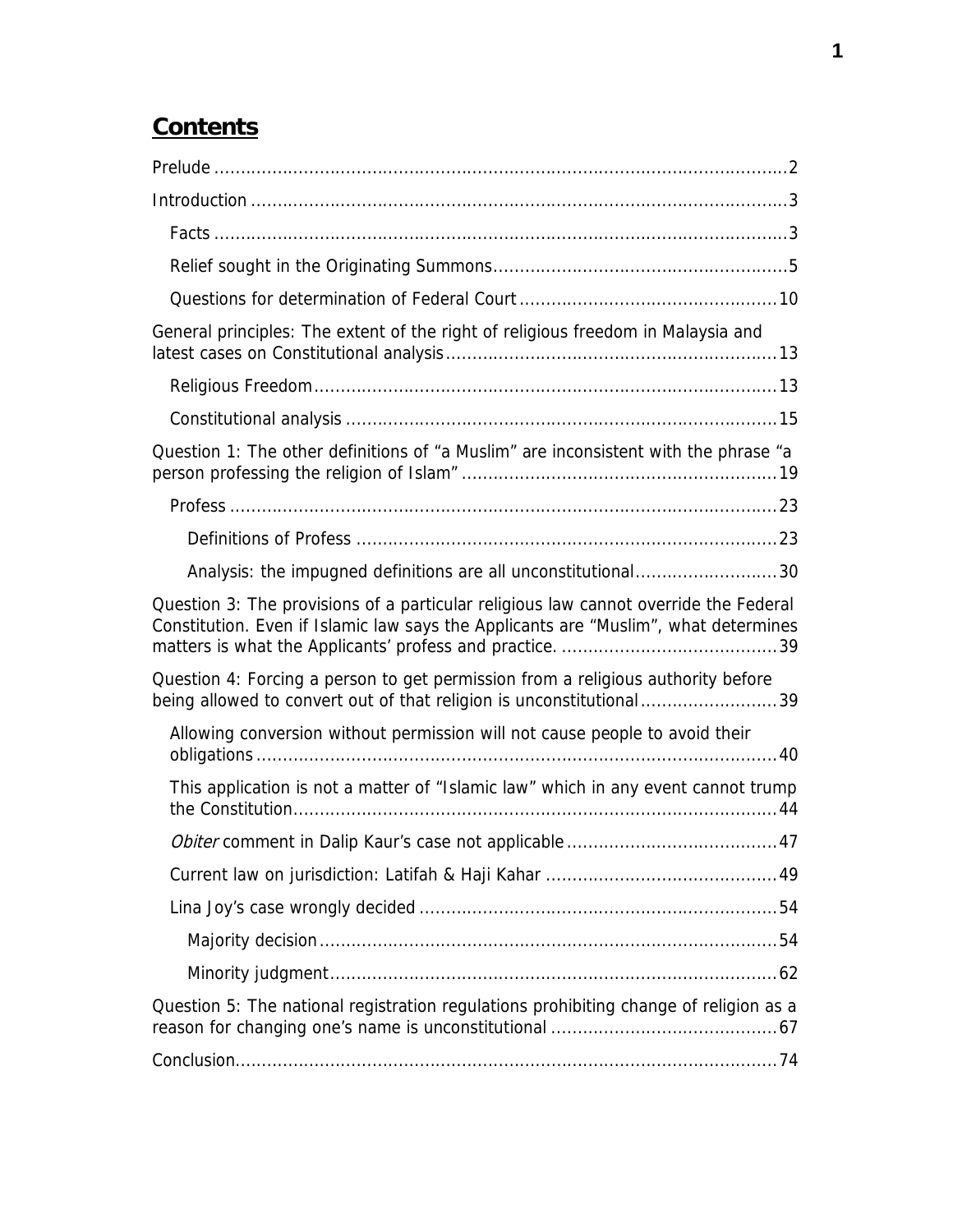#### Denganizin Yang AmatArif /Yang Arif-Yang Arif

#### **Prelude**

The Federal Government and the State Government of Selangor are forcing Islam on the Applicants.

Even though the Applicantssay they profess and practise Hinduism, and have done so all their lives, the government and the Islamic religious authorities are forcing Islamic law to the Appellants and insisting that the Applicantsmust be treated as "Muslims".

They are trying to force theApplicants, who profess themselves to be Hindus, to go to the syariah courts in order to be judged according to Islamic law.

This case is not an apostasy case. This case is of public interest but only affects a small minority of people in Malaysia caught in a crisis of identity similar to the Applicants.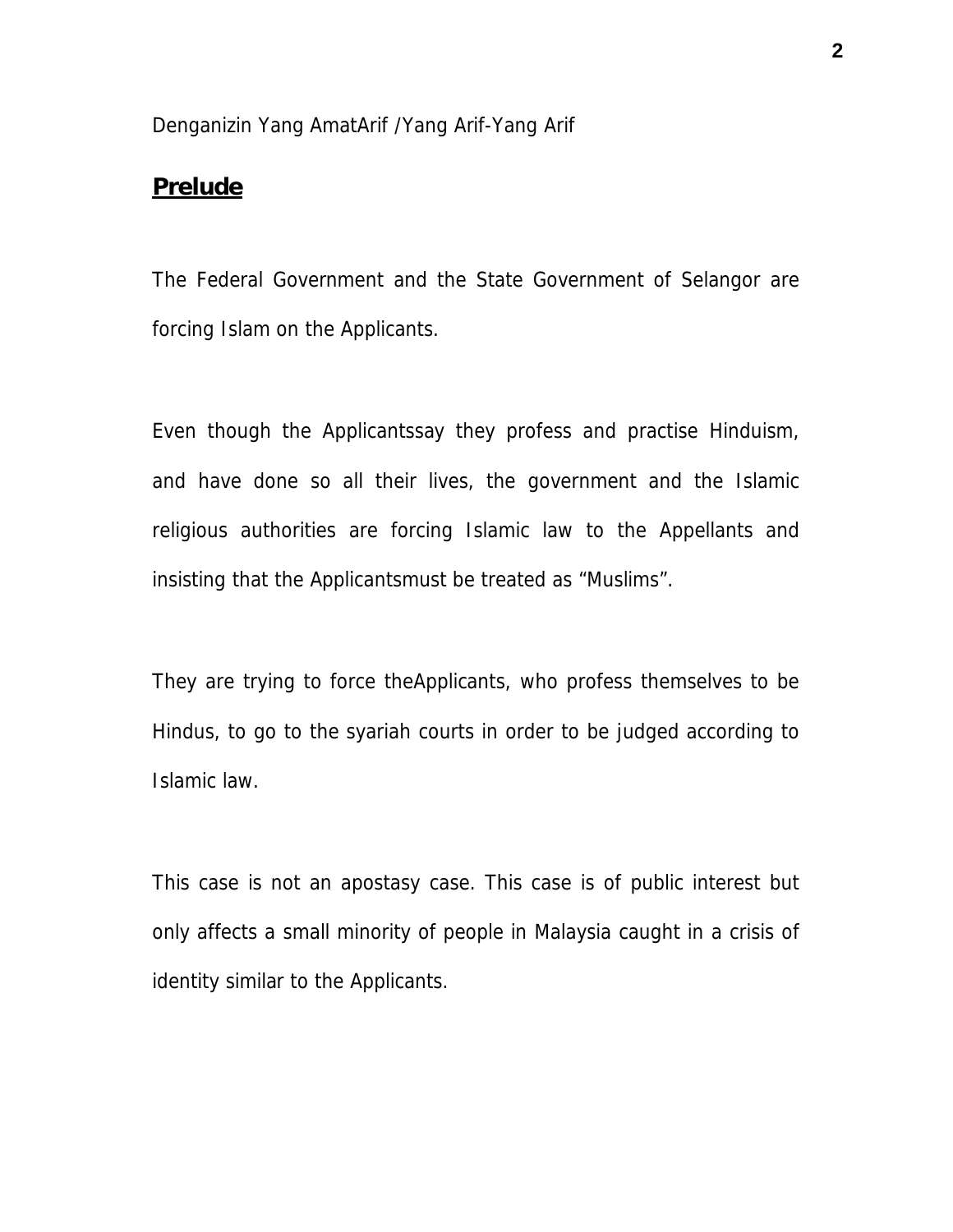The case does not in any way jeapordize the interests of the more than 16 million persons actually professing Islam in Malaysia who are free to profess and practice their faiths.

The Applicants are crying out for the Courts' help to stop the authorities forcing Islam on them, and to allow them to live as Hindus in peace and harmony as is their right under our Federal Constitution.

### **Introduction**

1. This is a special reference to the Federal Court pursuant to section 84 of the Courts of Judicature Act 1964 by Order of the learned High Court Judge Yang ArifNurchaya Haji Arshad J sitting in the Shah Alam High Court, in order to assist Her Ladyship in making her decision in this matter.

# **Facts**

2. The exchange of affidavits between the parties has been closed and the material facts in this matter are not in dispute. They are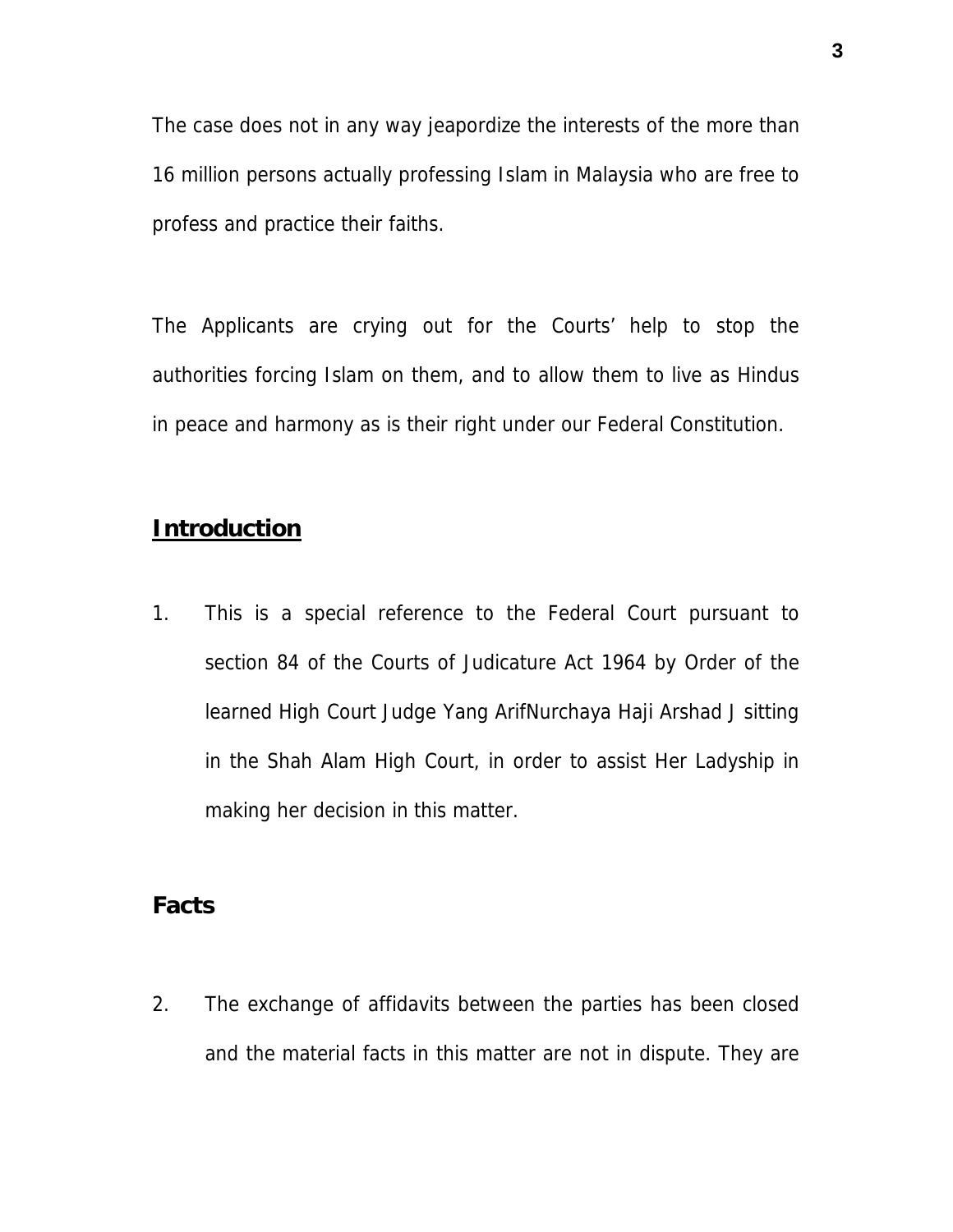succinctly set out in the Special Reference. In brief, they are as follows:-

- 2.1. The  $1<sup>st</sup>$  Appellant is a Malaysian citizen of Indian ethnicity, born to parents both of whom were also Indian Malaysian.
- 2.2. The  $1<sup>st</sup>$  Appellant's Hindu father converted to Islam to marry the 1<sup>st</sup> Appellant's Indian Muslim mother.
- 2.3. Although both his parents were shown in their identity documents as being "Muslim", the  $1<sup>st</sup>$  Appellant says that throughout his formative years his parents followed a Hindu way of life and brought him up as a Hindu.
- 2.4. The  $1<sup>st</sup>$  Appellant by a Deed Poll dated 16.03.1973 (gazetted by G.N. No. 1686 of 1973 dated 24 May 1973) adopted a new Hindu name [**R/P, page 208 - 211**].
- 2.5. The  $1<sup>st</sup>$  Appellant is the natural and lawful father of the  $2<sup>nd</sup>$ to 4<sup>th</sup> Appellants, who at the time the Originating Summons was filed were all under the age of majority.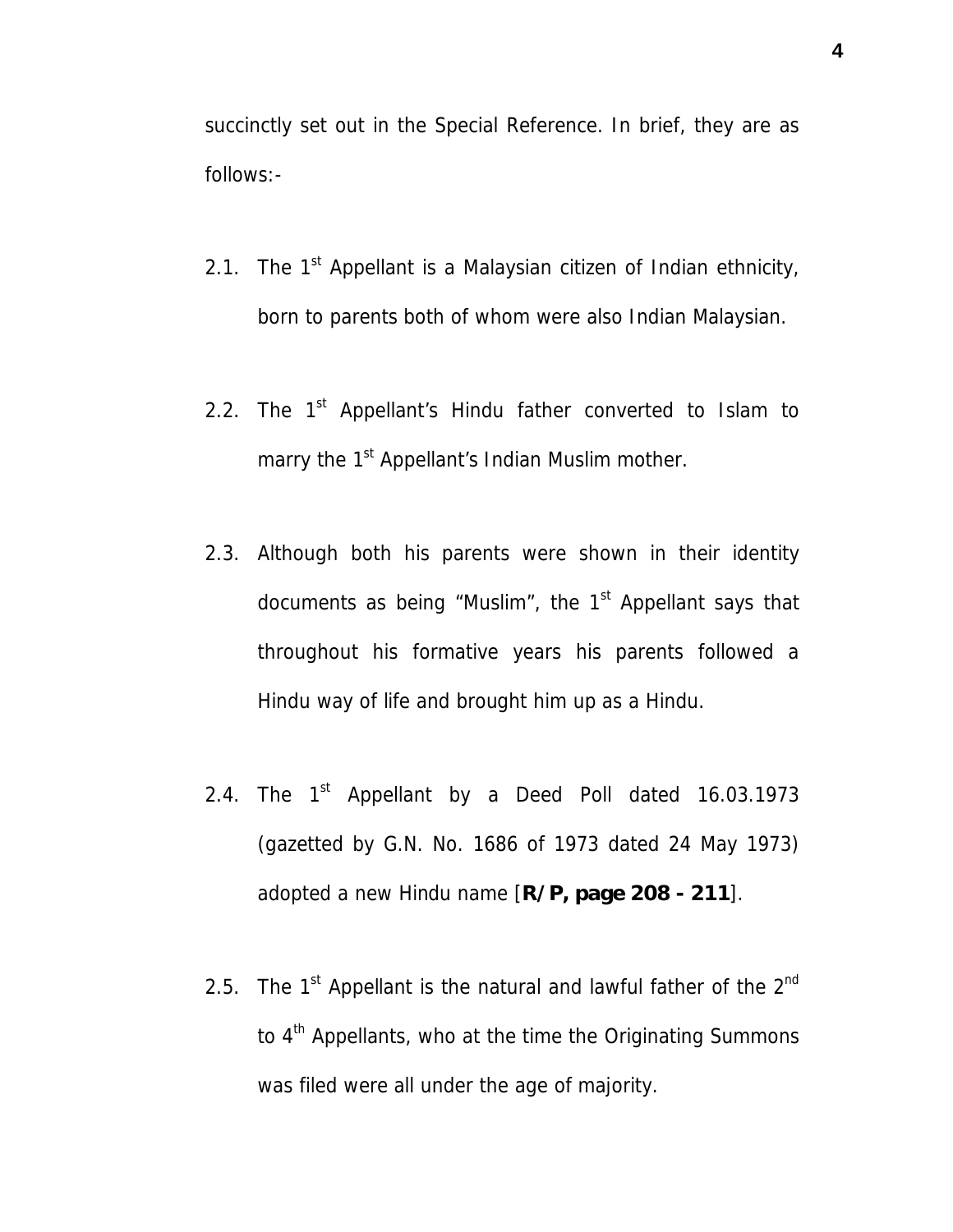- 2.6. The marriage of the  $1<sup>st</sup>$  Appellant to his Hindu wife, the mother of the  $2^{nd}$  to  $4^{th}$  Appellants, was registered under the Law Reform (Marriage and Divorce) Act 1976 [**R/P, page 214 - 218**]. She has filed an affidavit in support of this application [**R/P,page 102 - 110**]
- 3. People who are like the Applicants are small in number, but are a significant minority: **R/P, page 185, para 16**

**Relief sought in the Originating Summons**

- 4. By the Originating Summons in this action, the Applicants ask for various declaratory relief relating to the interpretation and constitutionality of various statutes.
	- 4.1. In essence, the thrust of the Applicants' challenge is against provisions in the Administration of the Religion of Islam (State of Selangor) Enactment 2003("**the Administration Enactment**") which define the Applicants as a "Muslim" and therefore apply Islamic law on them. Although this statute was enacted by the Selangor State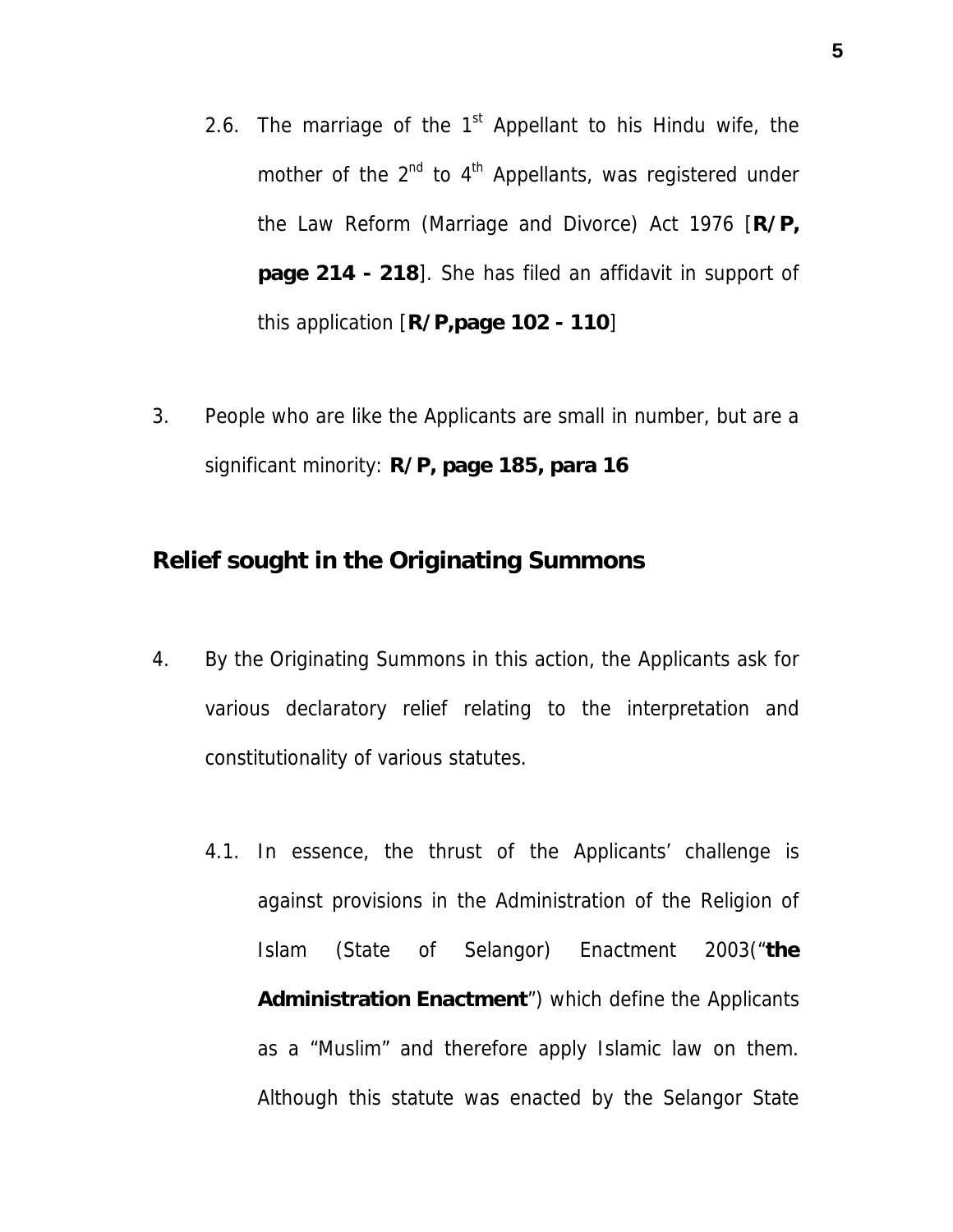Legislative Assembly, the provisions under challenge are in parimateria with provisions in similar legislation in every State in Malaysia [**IAP- , Tabs** ]. These provisions are being challenged as unconstitutionally extending Islamic law to the Applicants even though they profess and practise Hinduism, and have done so all their lives.

- 4.2. Related to that are various other consequential declaratory relief sought in relation to other provisions in that State enactment, other enactments and a Federal law to wit, the National Registration Regulations1990, and consequential relief as against the  $1<sup>st</sup>$  to  $3<sup>rd</sup>$  defendants to respect the Applicant's right to profess and practice Hinduism in peace and harmony.
- 5. The declarations sought by the Appellants are, in summary, as follows: [See **R/P - 2, pp 332 - 349**]:
	- 5.1. (para 1) An interpretation that the words "his religion" in Article 11(1) means the religion which a person chooses to profess and practise as his religion and (para 2) the phrase

**6**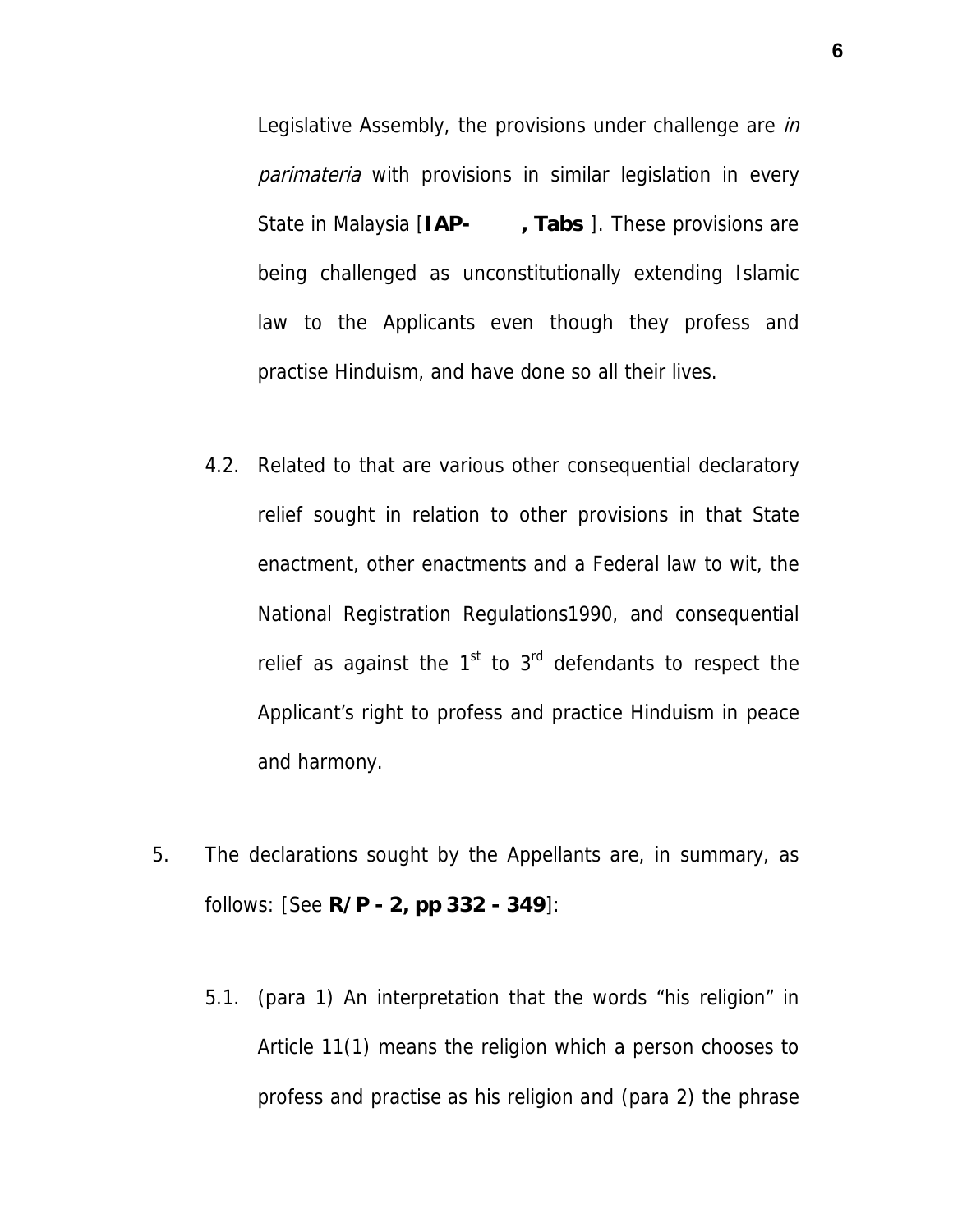"person(s) professing the religion of Islam" in various provisions of the Federal Constitution are to be interpreted to mean "a person who acknowledges himself to be a believer of the religion of Islam"

- 5.2. (para 3) The definition of a person as a 'Muslim' in the Administration of Islamic Law Enactment of Selangor is null and void and (para 5) accordingly, a declaration that the Appellants are no longer "Muslim" under that definition
- 5.3. (para 4) Any requirement that the Appellants should obtain permission from the Syariah Court before Islamic law ceases to apply to them be considered null and void
- 5.4. (para 6) The  $1<sup>st</sup>$  Appellant has the right to determine the religion of his children (the other Appellants in this matter) whilst they are under 18
- 5.5. (para 7) Any arrest and/or detention of the Appellants by the 2<sup>nd</sup> defendant pursuant to State Islamic law and (para 8) the issuance or threat of issuance of any document that

**7**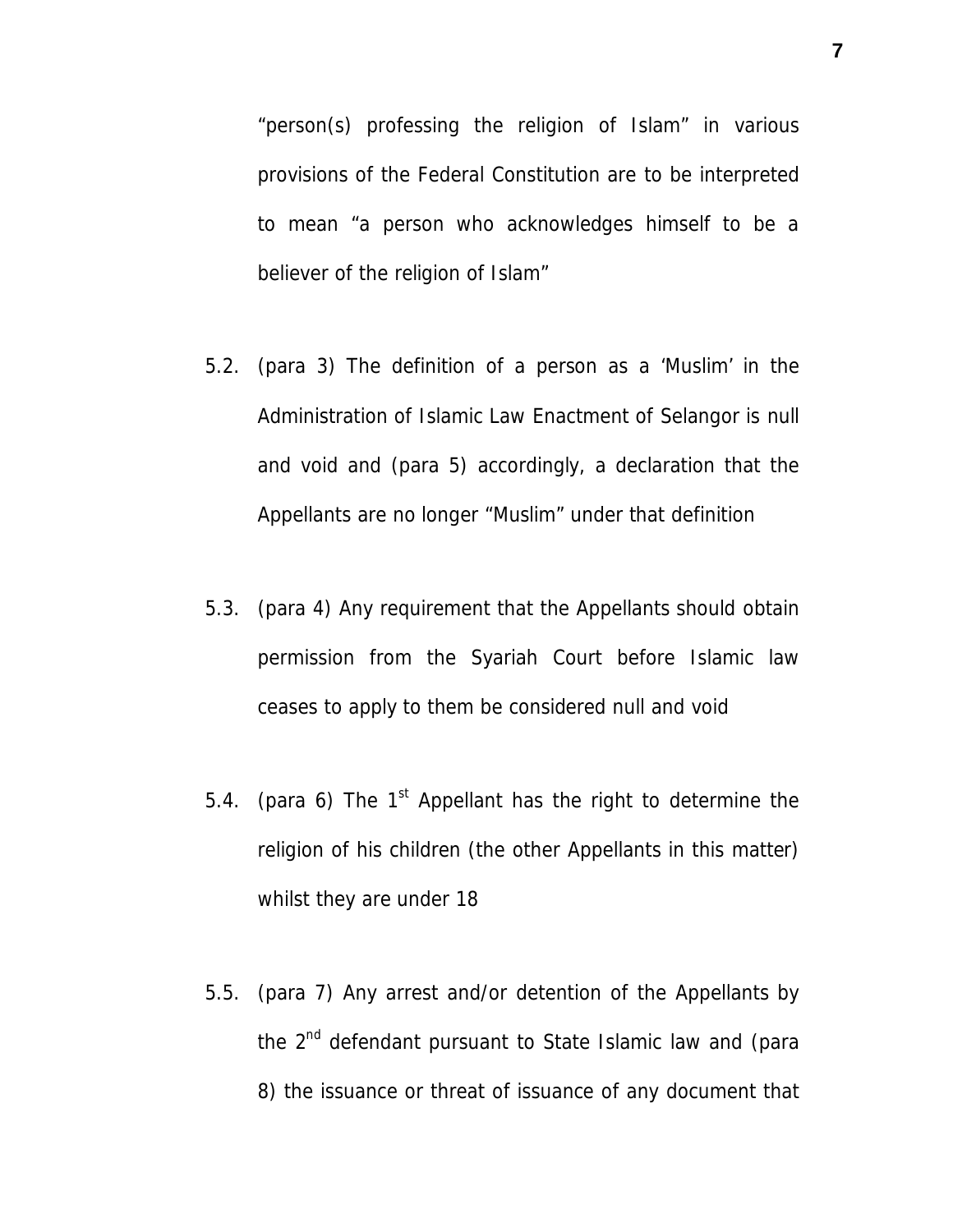requires the Appellants to do or omit to do any act is contrary to law

- 5.6. (para 9) any treatment of the Appellants as Muslims and (para 10) any compulsion on the Appellants to undergo acts which relate to Islam, are contrary to law
- 5.7. (para 11) Regulations 5, 14 and the Schedule to the National Registration Regulations 1990 are inconsistent with the Federal Constitution, and
- 5.8. (para 12) the Appellants shall in all respect of public and private life be recognized by their new names and (para 13) as being Hindus
- 5.9. (para 14) The  $1<sup>st</sup>$  Respondent shall cause the educational institutions which the  $2^{nd}$  to  $4^{th}$  Appellants were then enrolled in not to compel or require them to undergo any instruction in Islam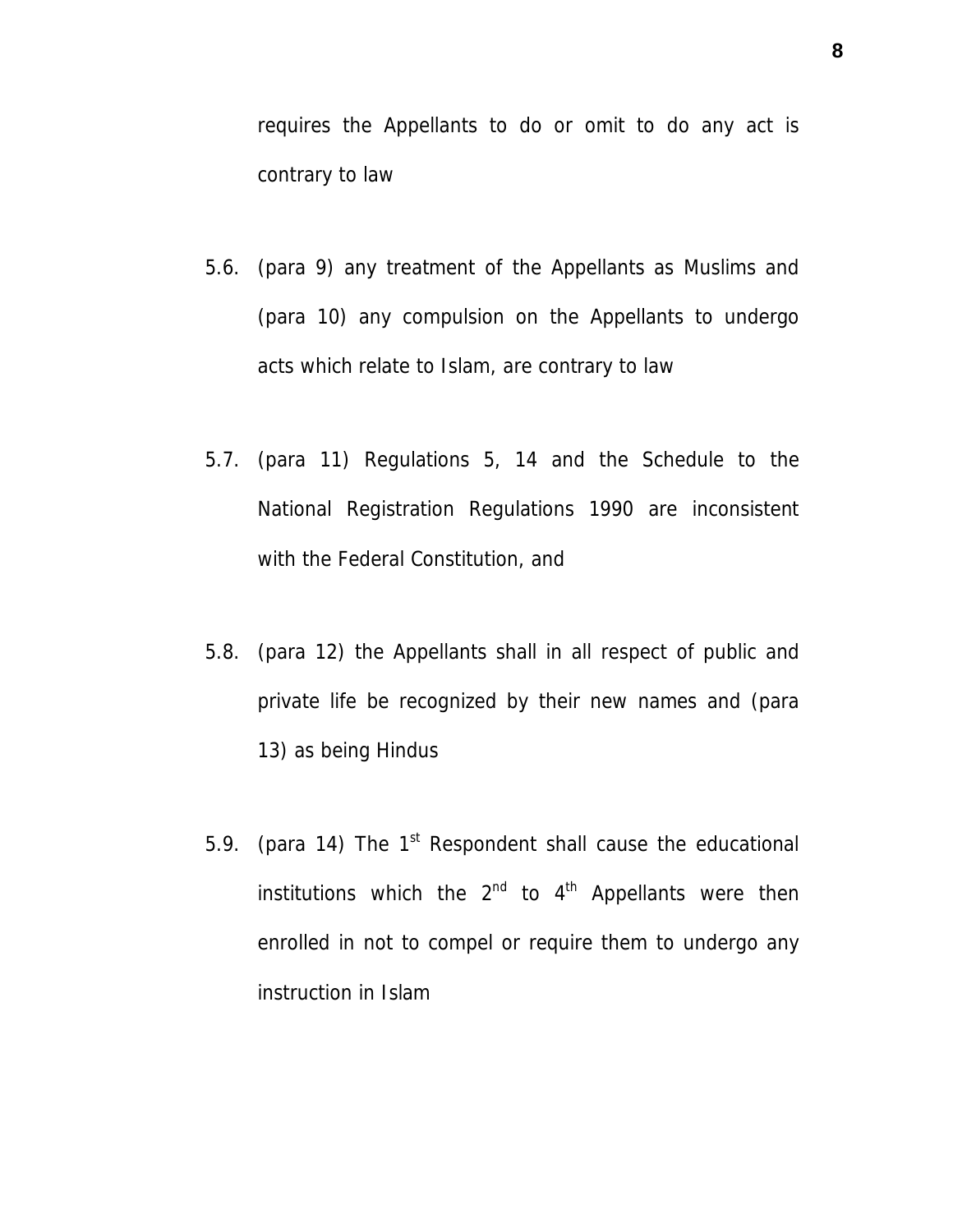- 5.10. (para 15) the Appellants are not to be considered as Malays within the meaning of Article 160 of the Federal **Constitution**
- 6. The  $1^{st}$  to  $3^{rd}$  Respondents (the Government of Malaysia, the Government of Selangor and the Majlis Agama Islam Selangor) contest this application.
	- 6.1. They contend that the provisions under challenge are applicable to the Appellants because the Appellants have not obtained an order from the syariah courts giving them permission to "leave" Islam.
	- 6.2. An application was made by the Respondents to strike out the Originating Summons herein under Order 18 rule 19 of the Rules of the High Court 1980 as being an abuse of process because the matters raised herein were within the jurisdiction of the Syariah court.
	- 6.3. This application was dismissed by the Court of Appeal on  $25<sup>th</sup>$  June 2009 in Civil Appeal No. B-01-90-2004 (since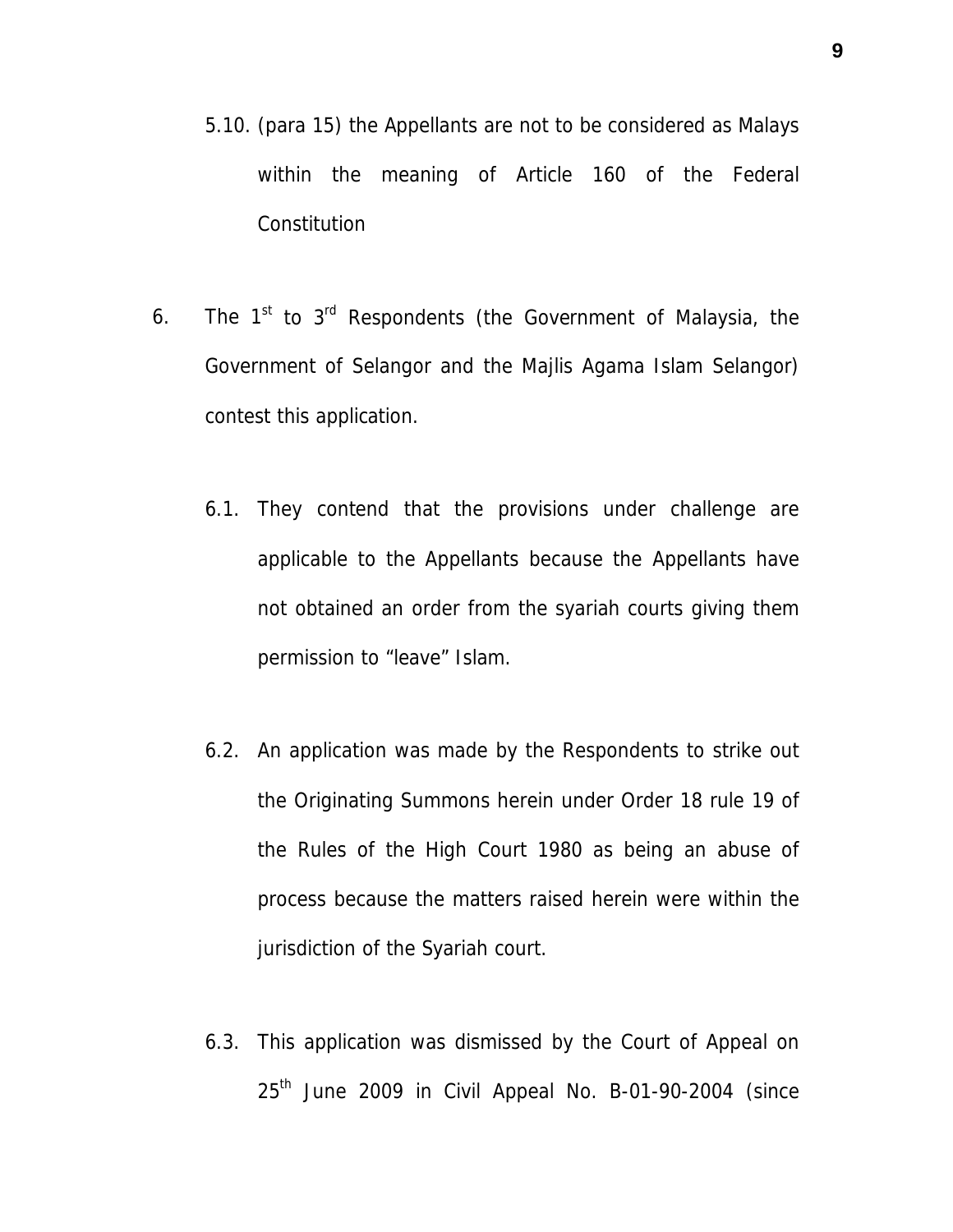reported at [2009] 6 CLJ 683, and found at **R/P, page 39 – 53** and **IAR-2, Tab 38**) with the action remitted to the High Court for determination on its merits.

**Questions for determination of Federal Court**

- 7. The questions now for determination by the Federal Court are:-
	- Question 1. Are the following paragraphs containing definitions of "a Muslim" in section 2 of the Administration of the Religion of Islam (State of Selangor) Enactment 2003 inconsistent with Article 11 (read with Articles 3, 5, 8, 153 and Item 1, List II,  $9<sup>th</sup>$ Schedule) of the Federal Constitution:

1.1 paragraphs (b), (c), (e) and  $(f)^1$ , and

1.2 paragraph (d) read together with section  $113^2$ ?

<sup>&</sup>lt;sup>1</sup> Paragraph (b) provides that a person is a Muslim if either or both of his parents are Muslim at the time of his birth, Paragraph (c) provides that a person is a Muslim is his upbringing is conducted as if he were a Muslim, Paragraph (e) provides that a person is Muslim if he is commonly reputed to be a Muslim and paragraph (f) provides that a person is Muslim if he state in circumstances where he is required by law to be truthful that he is a Muslim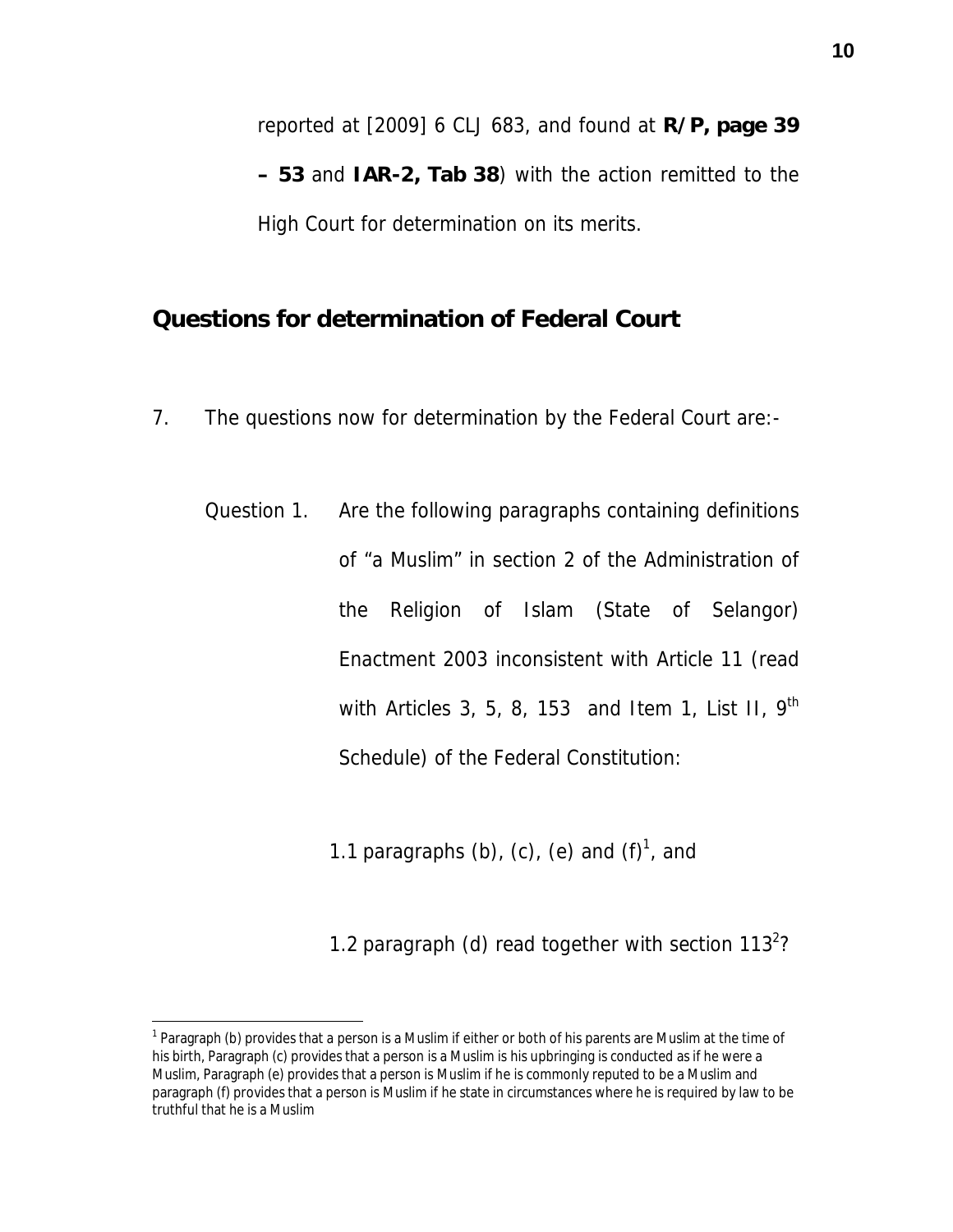- Question 2. Do the parents of a child under the age of 18 have the right to determine the religion of that child for all public and private purposes pursuant to Article 11 and 12(4) of the Federal Constitution?
- Question 3. Is the application of Islamic law on a person who professes himself to be a Hindu but is considered a Muslim under Islamic law inconsistent with Article 11 (read with Articles 3, 5, 8, 153 and Item 1, List II,  $9<sup>th</sup>$  Schedule) of the Federal Constitution?
- Question 4. Does the condition that a person must first get a declaration from the State Religious Council ("Majlis Agama Islam") or the Syariah Court that he or she is no longer "a Muslim" before he or she is recognised by the relevant authorities as a person who does not profess Islam render his or her rights under Article 11 (read together with Articles 5, 8,

 $<sup>2</sup>$  Paragraph (d) provides that a person is a Muslim if he has converted to Islam, and s 113 says once he has</sup> so converted, he shall be treated as a Muslim for all time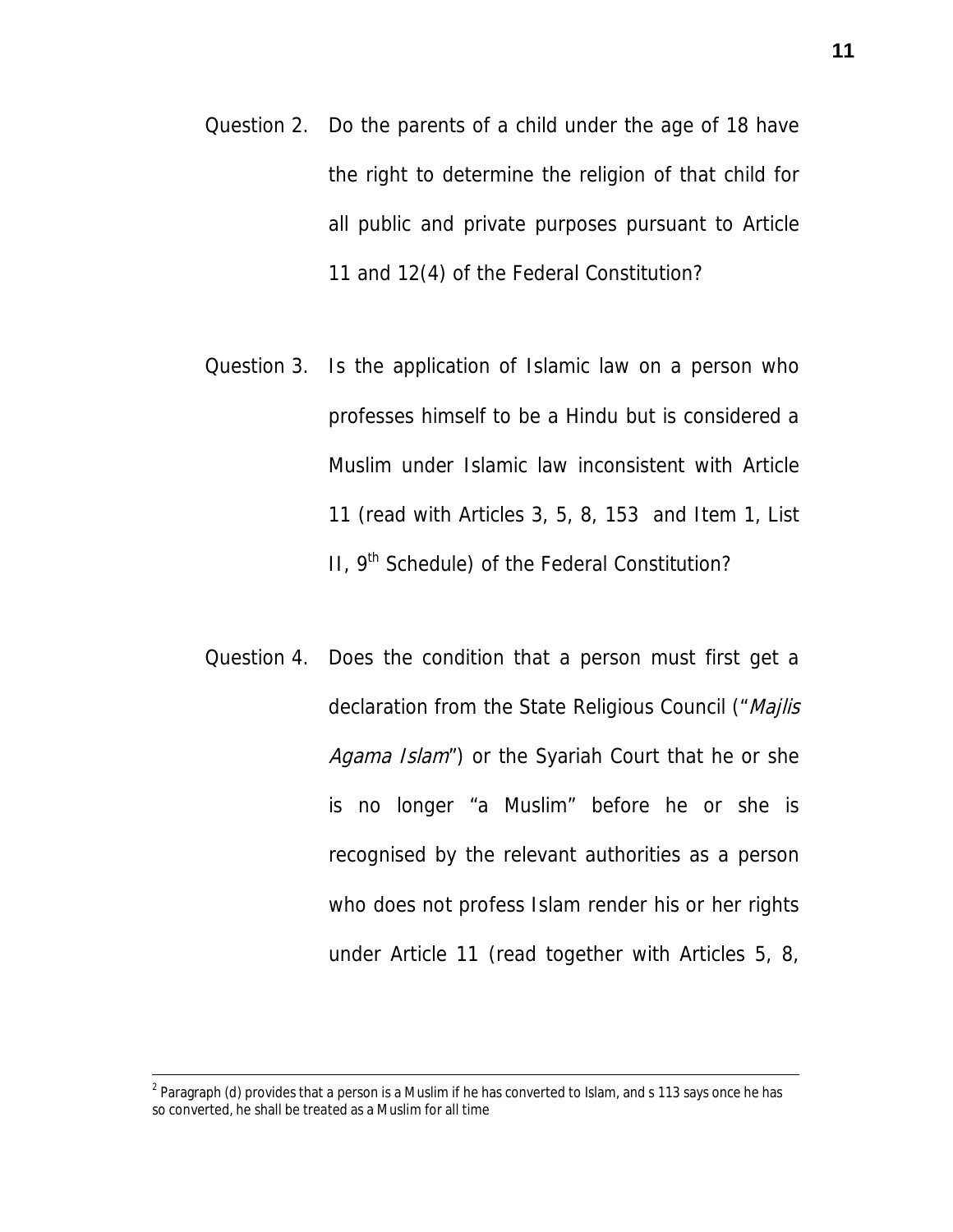153 and Item 1, List II, 9<sup>th</sup> Schedule) of the Federal Constitution illusory and therefore unconstitutional?

- Question 5. Is regulation  $14(2)^3$  of the *National Registration* Regulations 1990 inconsistent with Article 11 (read with Articles 3, 5, 8, 153 and Item 1, List II,  $9<sup>th</sup>$ Schedule) of the Federal Constitution and is therefore unconstitutional?
- 8. The questions are all connected with each other, and inter related. Nevertheless, we will be submitting Question by Question.

 $^3$  Where a person changing his name on his identity card must state the reason other than a change of religion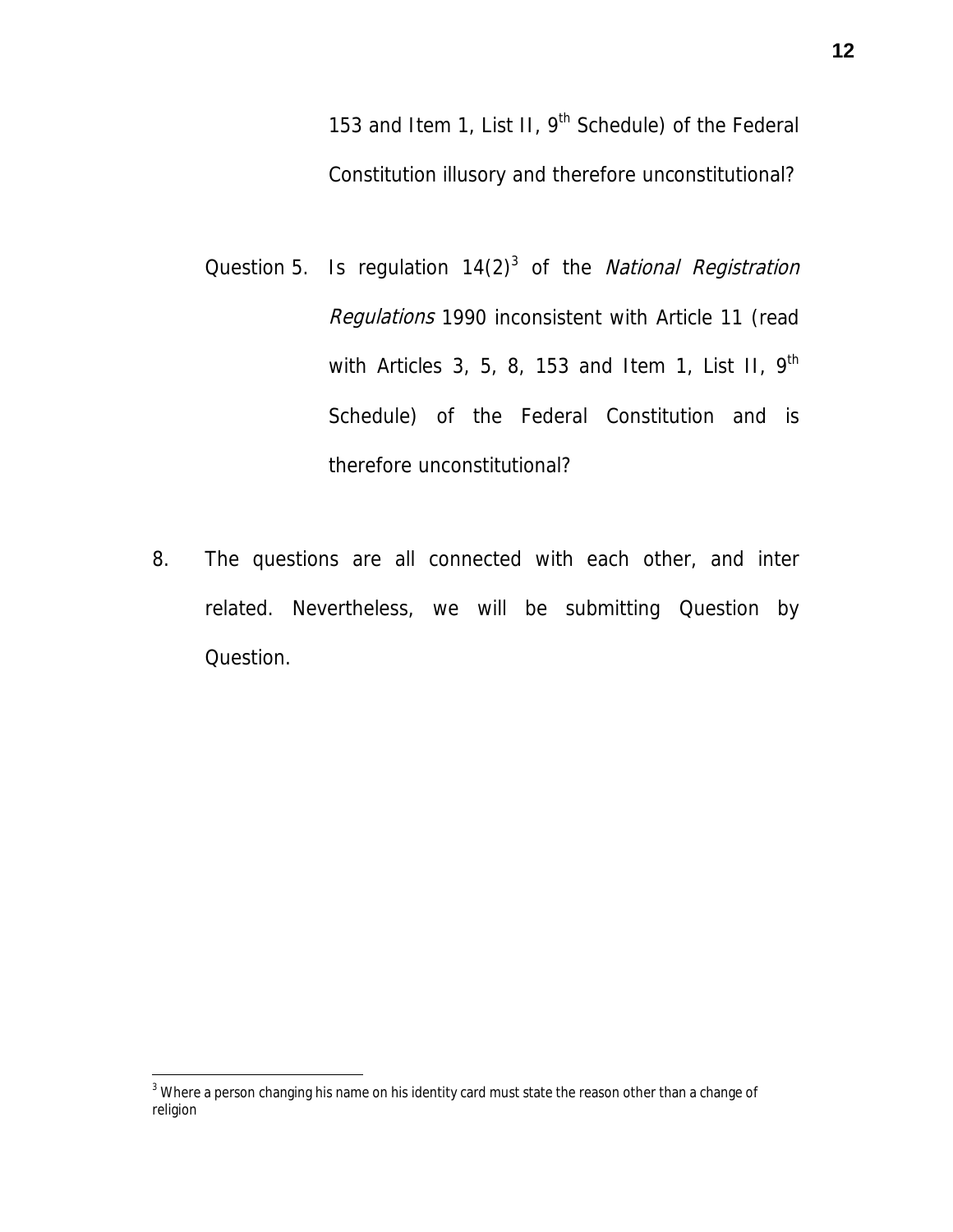# **General principles:The extent of the right of religious freedom in Malaysia and latest cases on Constitutional analysis**

## **Religious Freedom**

- 9. Before embarking on an analysis of the Questions, it would be opportune to firstly set out the protections for religious freedom in the Malaysian Federal Constitution.
	- 9.1. Article 3(1) of the Constitution proclaims both that "Islam is the religion of the Federation" and that other religions may be practised "in peace and harmony". However, Article 3(4) crucially provides that nothing in Article 3 derogates from any other provision of the Federal Constitution.
	- 9.2. Article 11 of the Constitution preserves the rights of all persons in Malaysia to profess and practice "his religion" [Article 11(1)] as well as the rights of religious communities to administer themselves without interference by the State [Article 11(3)]. In addition, there is right not to receive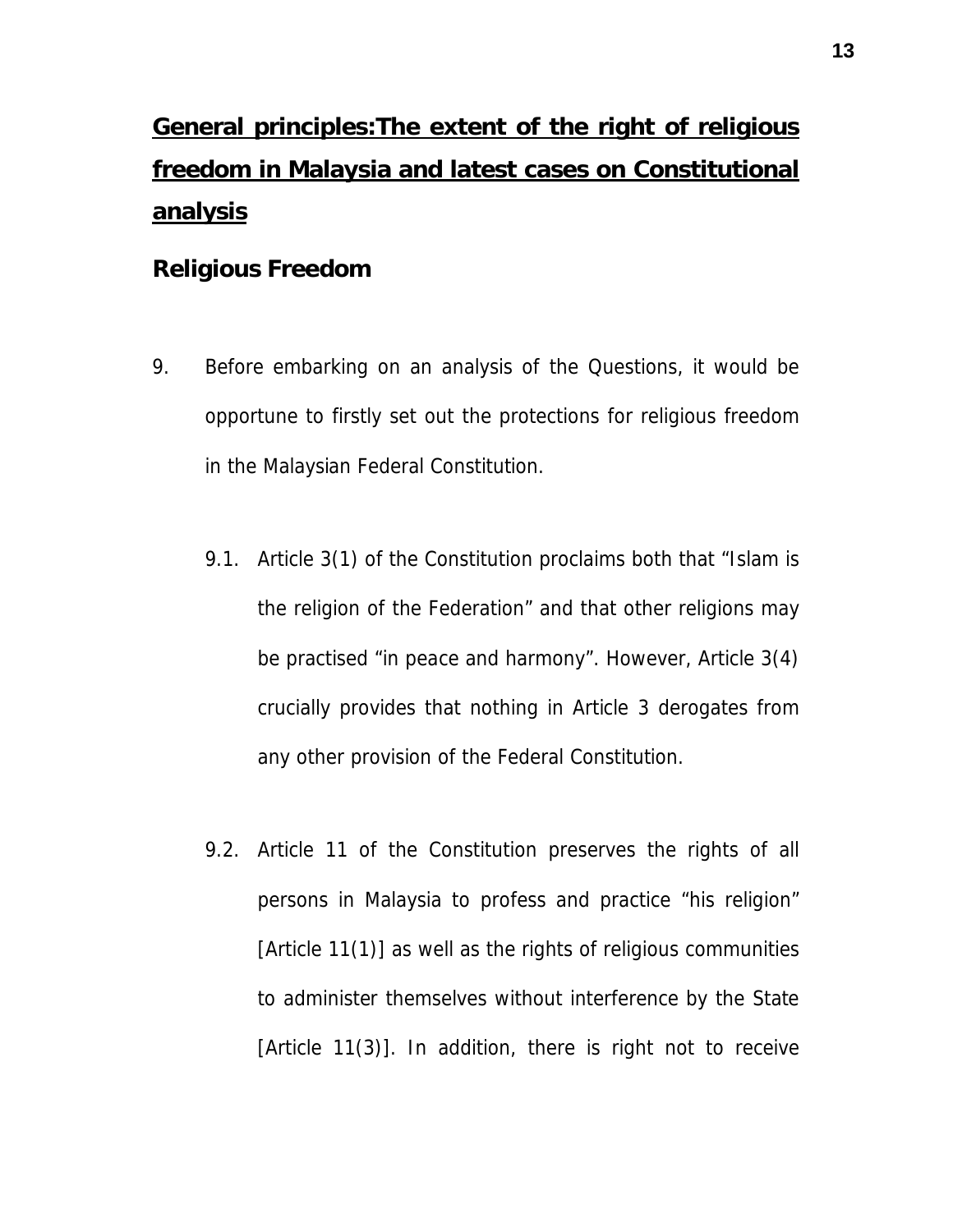instruction in a religion other than one's own is guaranteed by Article 12(3).

- 9.3. The right to profess and practice one's religion does not protect any act done which is prohibited by a general law relating to public order, health or morality [Article 11(5)]. Crucially, and showing how important the right of religious freedom is to Malaysians, the rights protected by Article 11 of the Federal Constitution cannot be abrogated even in times of Emergency [Article 150(6A)].
- 9.4. The only religious freedom which can be restricted in Malaysia on grounds which are not similar to international human rights standards is found in Article 11(4) of the Federal Constitution which permits State legislative assemblies to make laws restricting the "propagation" of religion amongst persons professing the religion of Islam.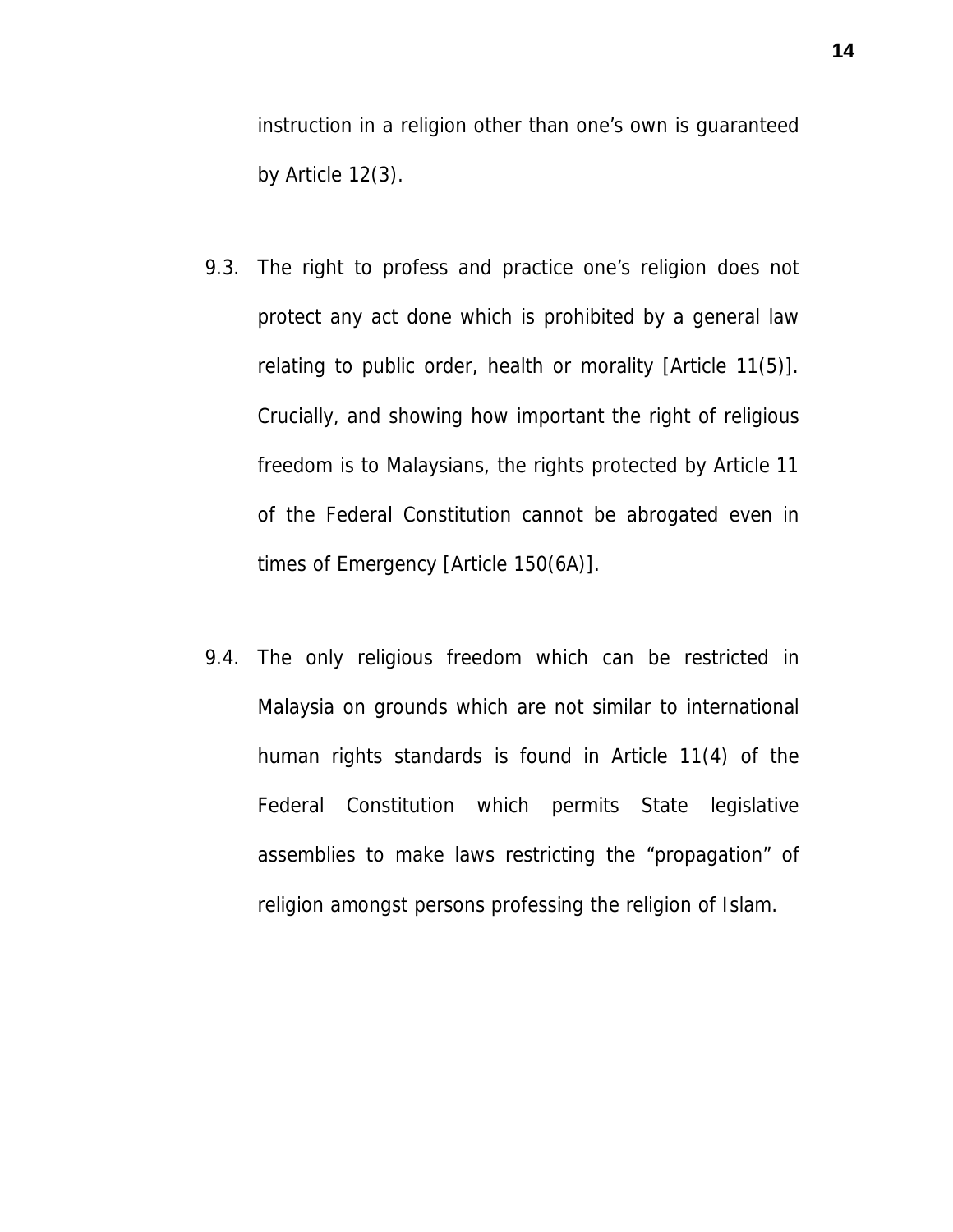#### **Constitutional analysis**

- 10. It is submitted that in construing the rights of the Applicants to religious freedom, a more liberal approach must be taken in interpreting the Constitutional right whilst a restrictive interpretation must be taken with regard to any curtailment of our fundamental liberties. See the following cases where the Federal Court has recently authoritatively restated the law and the analytical process the Court must go through to see if governmental action unconstitutionally infringes a fundamental liberty:
	- 10.1. BadanPeguam Malaysia v Kerajaan Malaysia [2008] 1 CLJ 521@ para 84-89**[IAP-3, Tab 42]**, applying the Court of Appeal decision in Dr MohdNasirHashim v MenteriDalamNegeri Malaysia[2006] 6 MLJ 213 @ Para 8, 9, 11 & 15**[IAP-3, Tab 46]**.
	- 10.2. SivarasaRasiah v BadanPeguam Malaysia &Anor [2010] 3 CLJ 507@ Para 3 & 5-6, 18-19, 27-34**[IAP-3, Tab 43]**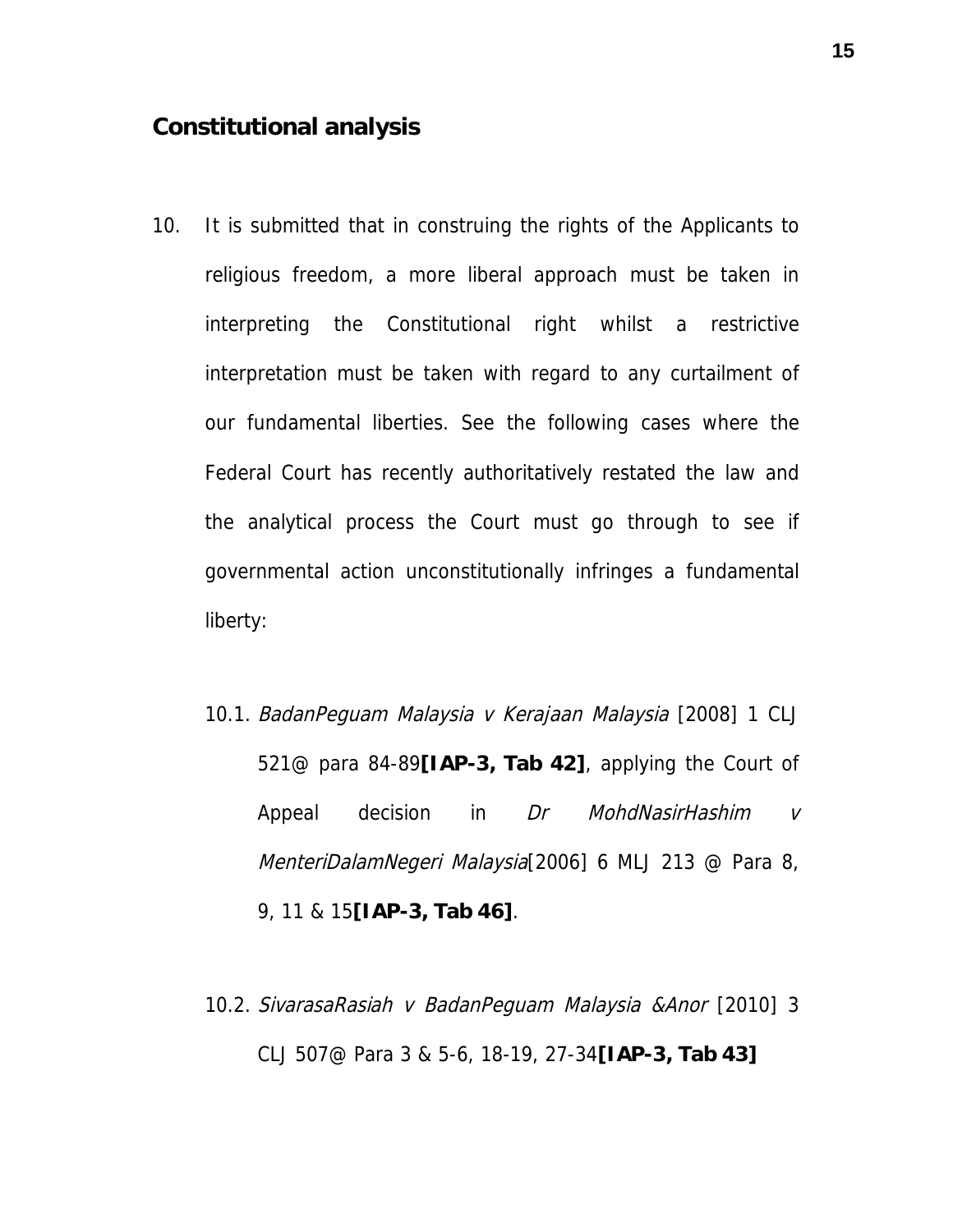- 10.3. Shamim Reza Abdul Samadv PP [2009] 6 CLJ 93 @ Para 3**[IAP-3, Tab 45]**
- 10.4. Lee Kwan Woh v PP [2009] 5 CLJ 631 @ Para 8 13 **[IAP-3, Tab 44]**
- 10.5. Palm Oil Research and Development Board Malaysia &Anor v Premium Vegetable Oils SdnBhd [2004] 2 CLJ 265 @ page 286h-287d [**IAP-3, Tab 47**]
- 11. It is submitted that from the above cases, the following approach must be applied by the Court in every challenge in which it is said that a fundamental liberty has been infringed:
	- 11.1. *fundamental liberties* quaranteed under Part II of the Federal Constitution are to be *generously interpreted*;
	- 11.2. a *prismatic approach* to interpretation must be adopted, such that all facets of the fundamental liberty must be given effect to;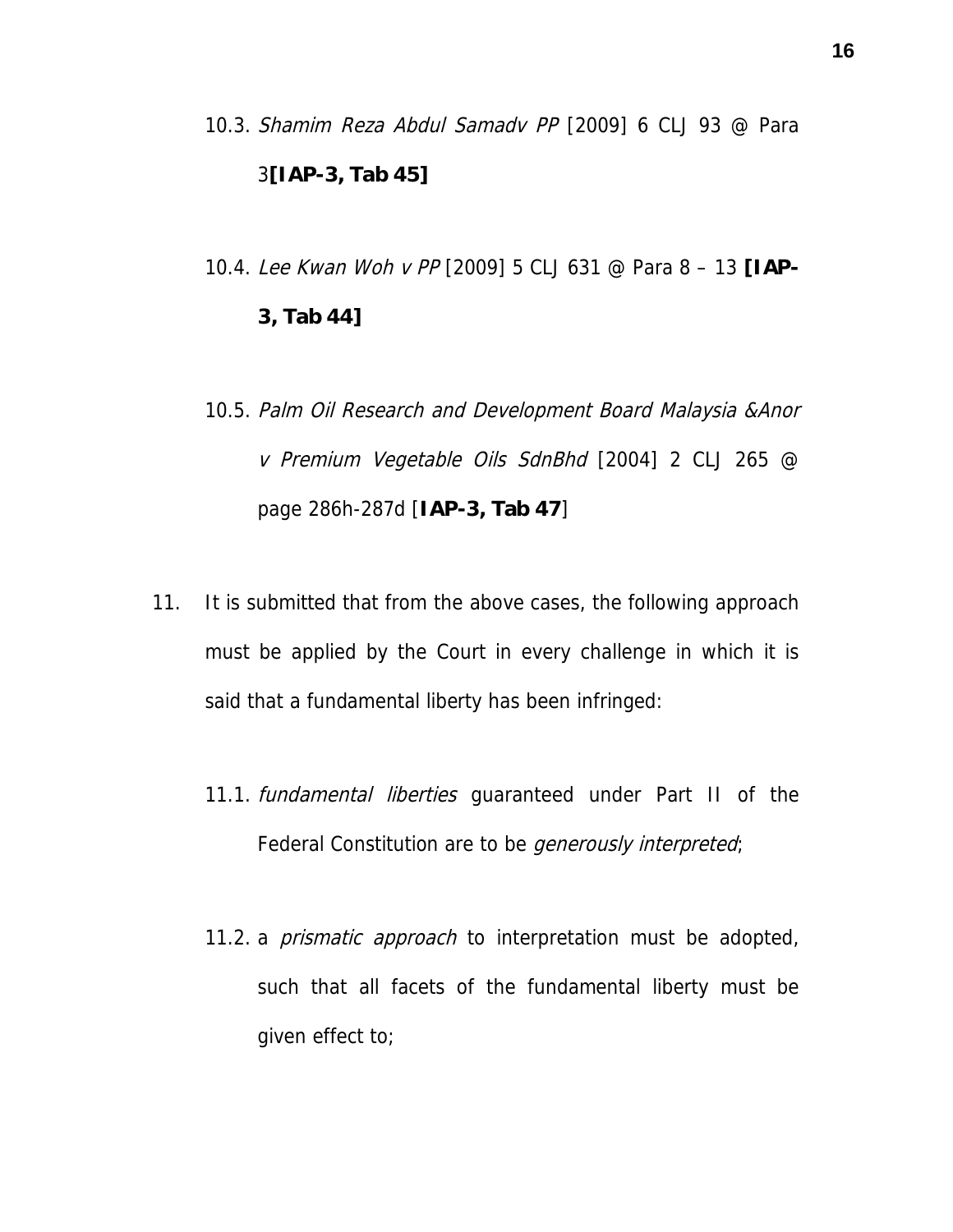- 11.3. the Court must bear in mind the *all pervading provision of article*  $8(1)$  which quarantees fairness of all forms of State action
- 11.4. provisos or restrictionsthat limit or derogate from a guaranteed right must be read restrictively;
- 11.5. the determination by the Legislature of what constitutes reasonable restriction is not final or conclusive but is subject to the supervision of the Court.
- 12. Thus, the Court must go through the following steps:-
	- 12.1. The right claimed must be present in the Federal Constitution when it is interpreted generously and prismatically, bearing in mind the all pervading provision of Article 8(1)
	- 12.2. If the state action being challenged directly affects the fundamental rights or its inevitable effect or consequence on the fundamental rights is such that it makes the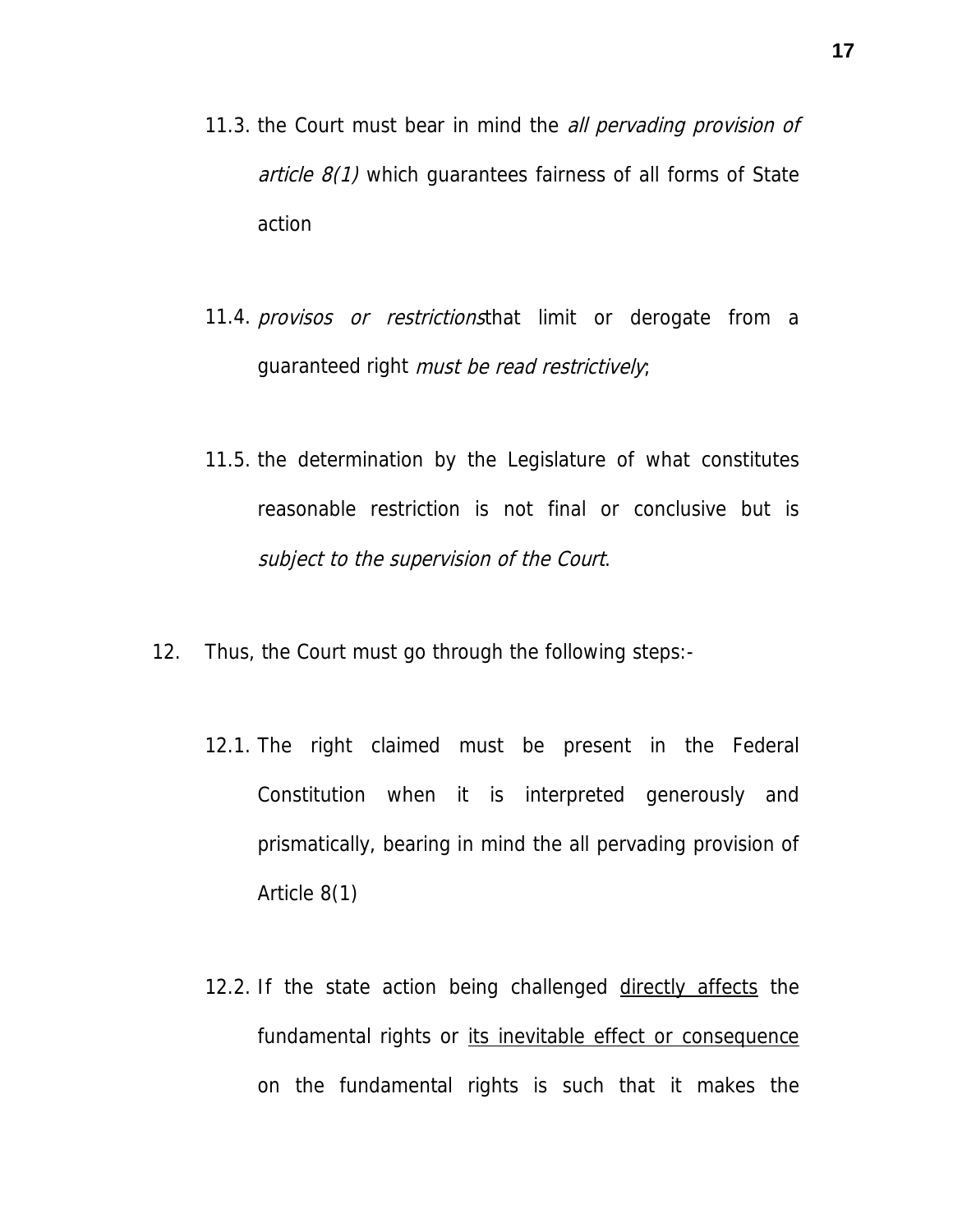exercise of the right ineffective or illusory, then it is a restriction on the fundamental liberty in question: see SivarasaRasiah v. BadanPeguam Malaysia &Anor [2010] 3 CLJ 507 @ 515. **[IAP-3, Tab 43]**, and DewanUndanganNegeri Kelantan &Anor v Nordin bin Salleh&Anor[1992] 1 MLJ 697, SC **[IAP-3, Tab 49]**

12.3. If there has been a restriction on a fundamental liberty, the Court must then see if the relevant restriction being imposed by the government (either by law or governmental action) is reasonably necessary for one or more of the express purposes for which restrictions are permitted by the Article in question: See: SivarasaRasiah v. BadanPeguam Malaysia &Anor [2010] 3 CLJ 507 @ 515. **[IAP-3, Tab 43]** and Dr MohdNasirHashim v MenteriDalamNegeri Malaysia[2006] 6 MLJ 213**[IAP-3, Tab 46]**

12.4. The Court is entitled to strike down legislation if: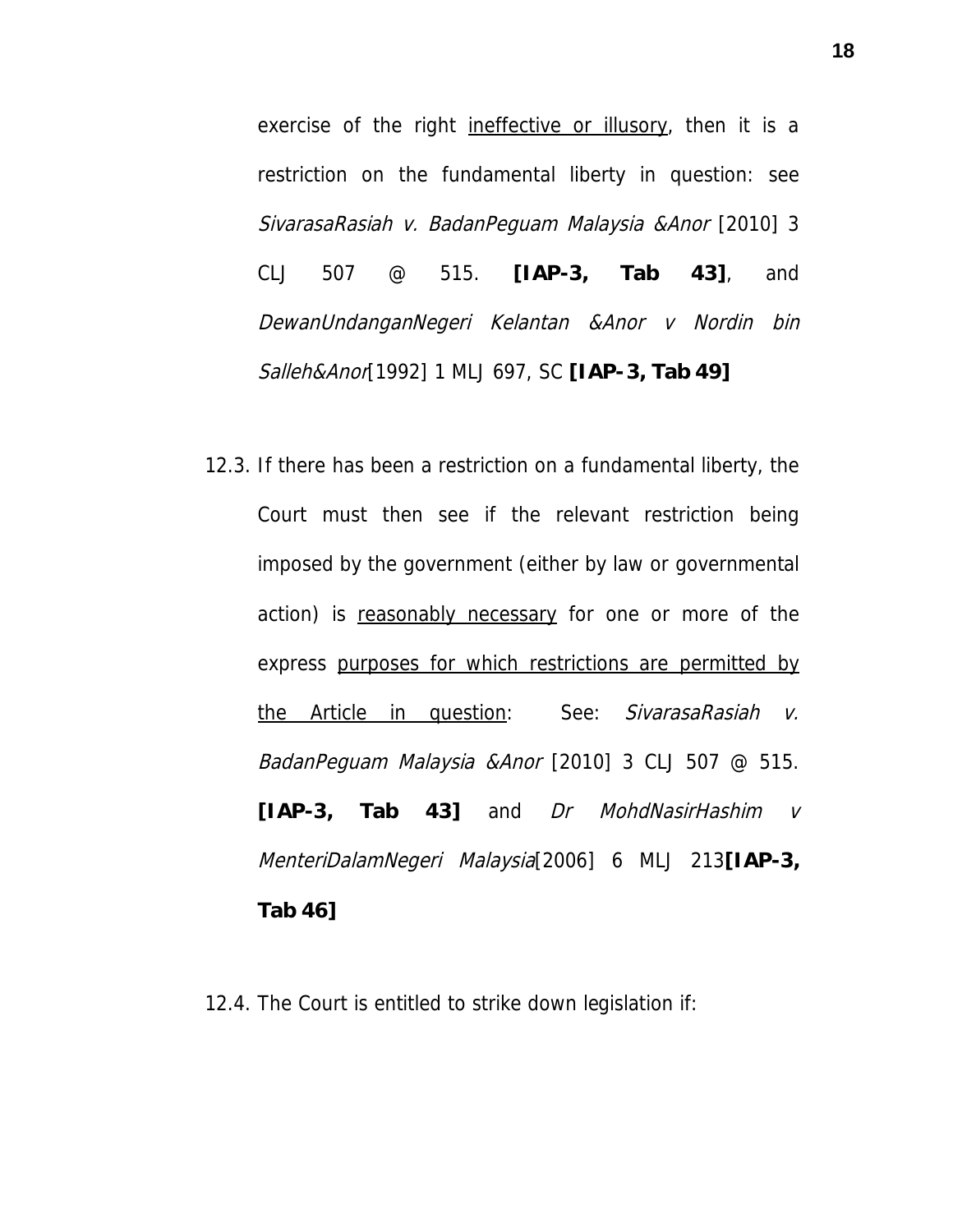- (a) The restriction is not within one of the permissible restrictions envisaged by the Federal Constitution
- (b) The restriction is not in the Court's view reasonably necessary to achieve the object of the permissible restriction
- (c) The restriction is disproportionate to the object sought to be achieved.
- 13. The provisions being challenged are not said to be required for public order, health or morality. The questions resolve mainly on whether or not the provisions in question are consistent or not with the Federal Constitution.

# **Question 1: The other definitions of "a Muslim" are inconsistent with the phrase "a person professing the religion of Islam"**

14. To fully appreciate the impact of Question 1, it would be useful to reproduce the relevant provisions of the two main provisions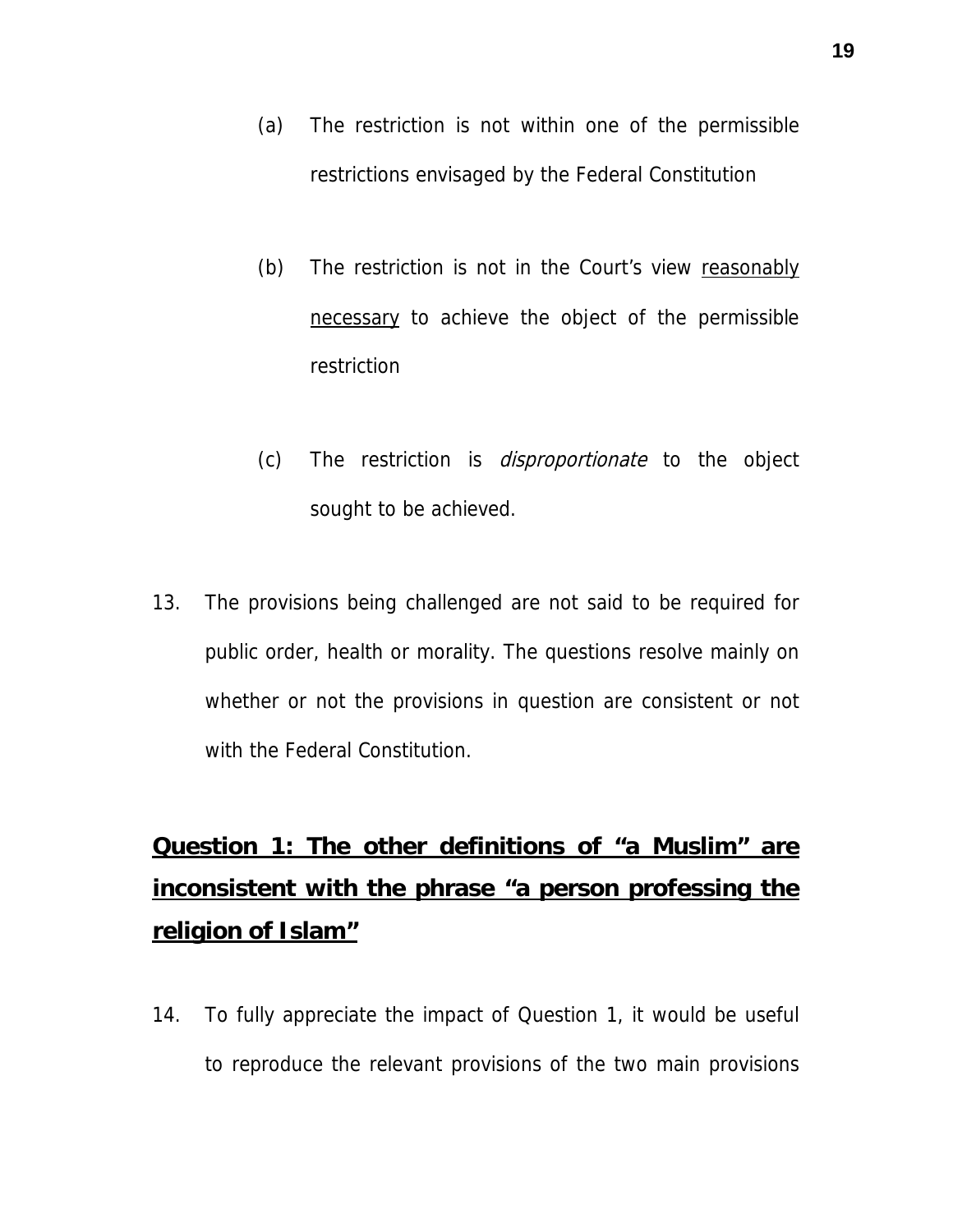in question. The definition of a Muslim is found in section 2 of the Administration Enactment, and reads in full as follows:-

"In this Enactment, unless the context otherwise requires-…

'Muslim' means-

(a) a person who professes the religion of Islam;

(b) a person either or both of whose parents were, at the time of the person's birth, Muslims;

(c) a person whose upbringing was conducted on the basis that he was a Muslim;

(d) a person who has converted to Islam in accordance with the requirements of section 85;

(e) a person who is commonly reputed to be a Muslim; or

(f) a person who is shown to have stated, in circumstances in which he was bound by law to state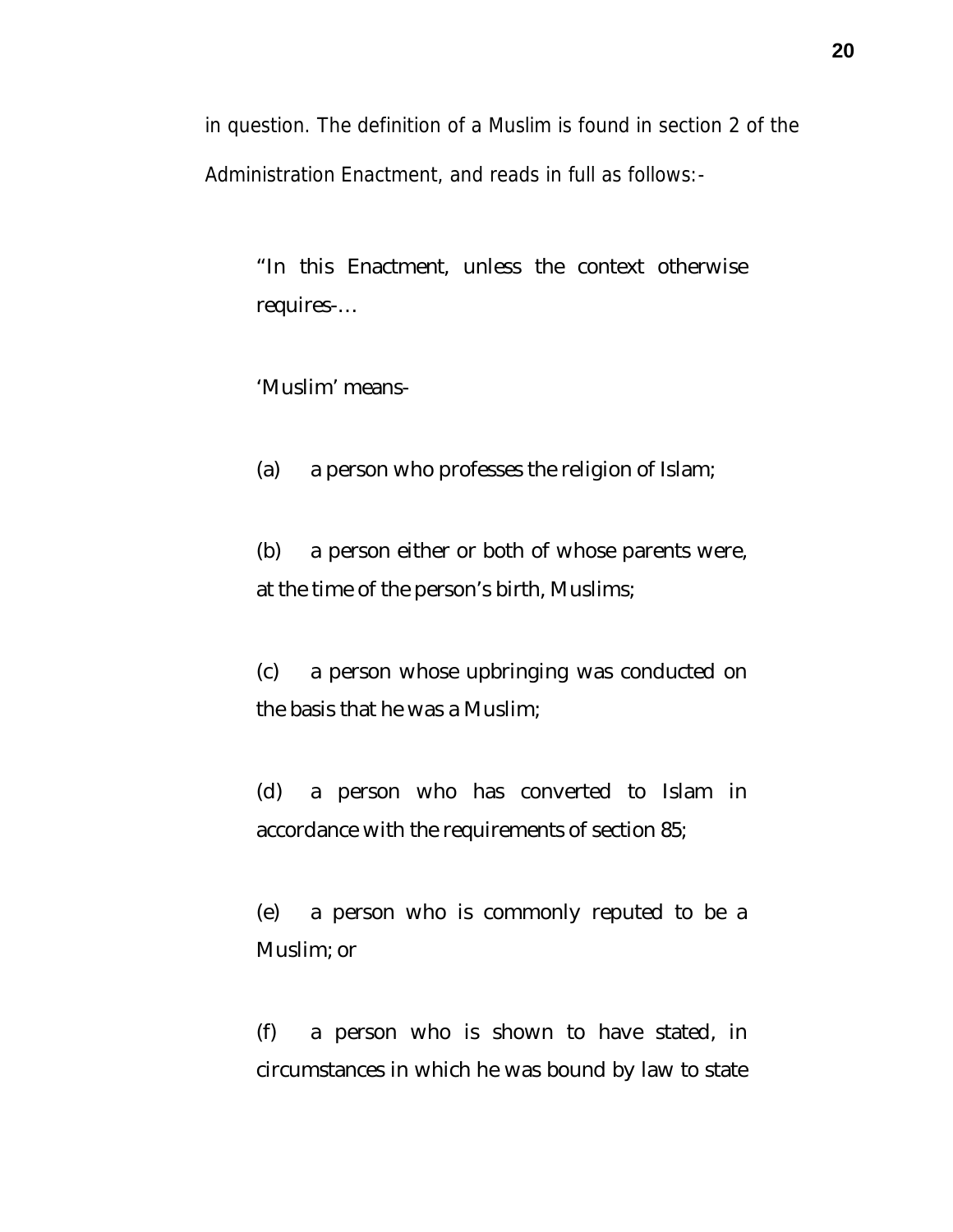the truth, that he was a Muslim whether the statement be verbal or written; "

15. However, the word "Muslim" does not appear anywhere in the Federal Constitution (save in the title of the repealed Article 161C – "Muslim education in the Borneo States"). When the Constitution refers to people who we refer to as "Muslim", the Constitution refers to "persons professing the religion of Islam". This is most apparent in Item 1, List II, Schedule 9 of the Federal Constitution ("*Item 1 of the State List*") which provides that State legislatures can make laws regarding the following matters (emphasis added):

> "Except with respect to the Federal Territories of Kuala Lumpur and Labuan, Islamic law and personal and family law of **persons professing the religion of Islam**, including the Islamic law relating to succession, testate and intestate, betrothal, marriage, divorce, dower, maintenance, adoption, legitimacy, guardianship, gifts, partitions, and non-charitable trusts; Wakafs and the definition and regulation of charitable and religious trusts, the appointment of trustees and the incorporation of persons in respect of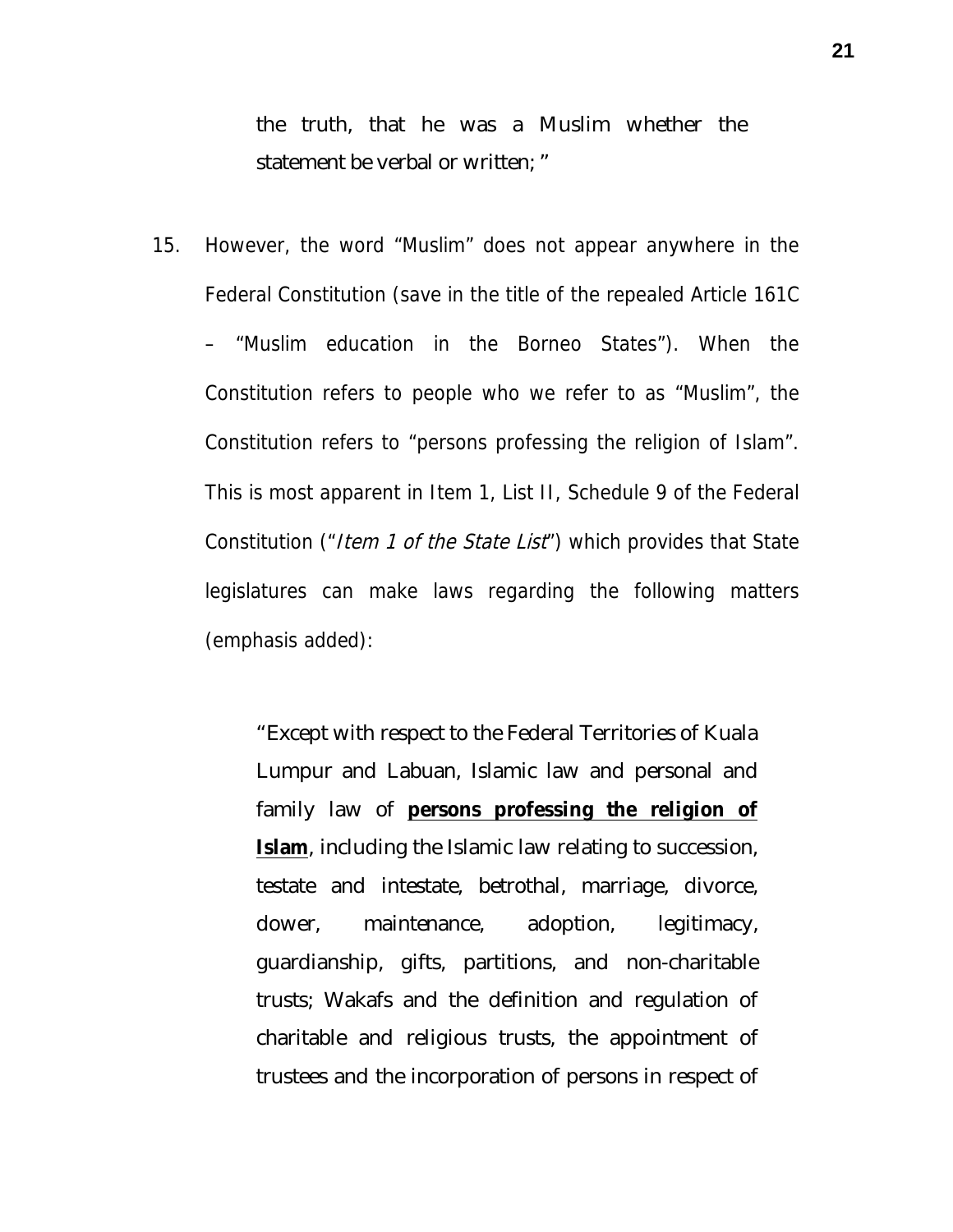Islamic religious and charitable endowments, institutions, trusts, charities and charitable institutions operating wholly within the State; Malay customs; Zakat, Fitrah and Bait-ul-Mal or similar Islamic religious revenue; mosques or any Islamic public places of worship; creation and punishment of offences by **persons professing the religion of Islam** against precepts of that religion, except in regard to matters included in the Federal List; the constitution, organisation and procedure of Syariah courts which shall have jurisdiction only over **persons professing the religion of Islam** and in respect only of any of the matters included in this paragraph, but shall not have jurisdiction in respect of offences except in so far as conferred by federal law, the control of propagating doctrines and beliefs among **persons professing the religion of Islam**; the determination of matters of Islamic law and doctrine Malay custom."

16. It is immediately apparent that the definition of Muslim includes various factors that are not expressly permitted in Item 1. Only definition (a) follows the Constitution's wording. The 1<sup>st</sup> Question before this Court thus asks if those additional definitions in paragraphs (b) to (f) are consistent with the phrase "person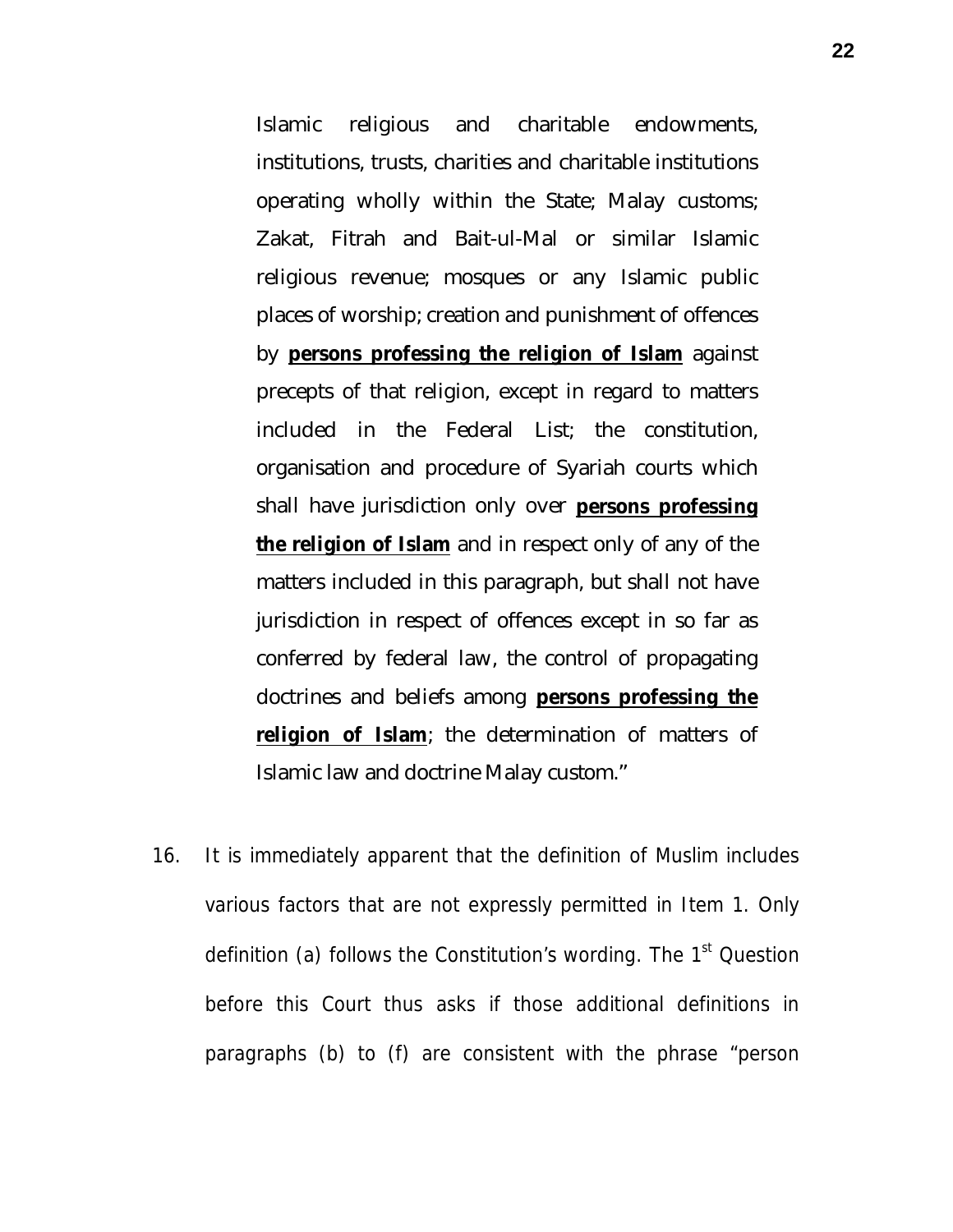professing the religion of Islam". To analyse that question, we must first examine what "profess" means.

## **Profess**

17. It is submitted that the word 'profess' denotes the personal will of that person is in question. Profess means to 'affirm one's faith in or allegiance to a religion'. In all the following definitions of profess, both in dictionaries and in judicial pronouncements, one finds two common elements - one is the concept of self determination. The other is the concept of an outward action denoting one's own concept of who one is.

#### **Definitions of Profess**

18. The Concise Oxford English Dictionary's definition of "professed" is 'self-acknowledged' [**IAP-4, Tab 65**]. It is submitted that the word 'Profess'used in Art 11(1) means "to declare openly and freely" and thus must be interpreted to mean that a person "professes" a religion only when that person his or herself freely and openly declares it as such.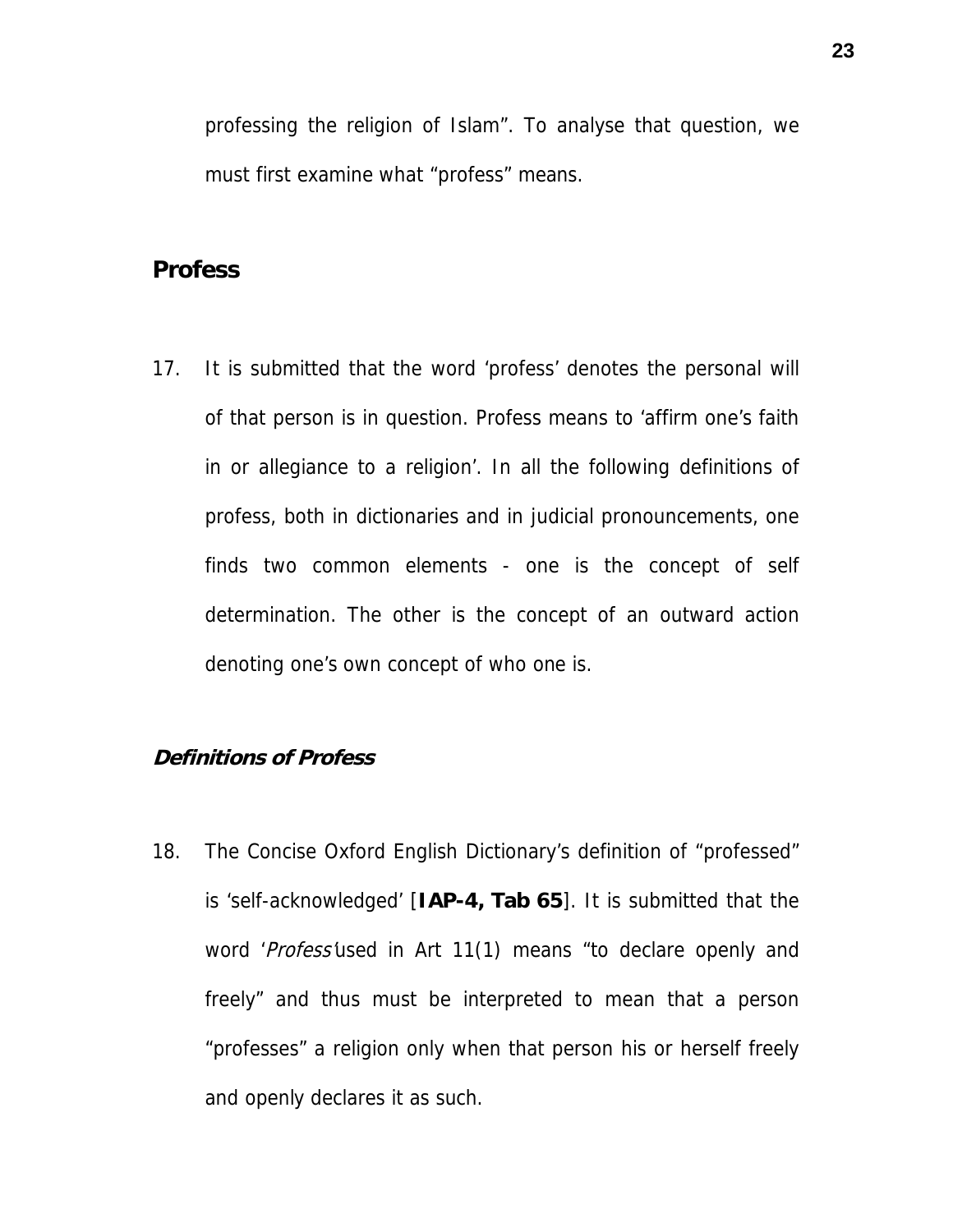- 19. In Re Mohamed Said Nabi, Deceased [1965] 3 MLJ 121 @ 122 **[IAP-4, Tab 68]**, the High Court was faced with the question of whether a deceased man remained a person professing Islam given evidence that he ate pork and drank alcohol. The High Court adopted the definition of the word "profess" found in the Shorter Oxford English Dictionary [**IAP-4, Tab 64**] which was "to affirm, or declare one's faith in or allegiance to (a religion, principle, God or Saint etc.)" and held the deceased remained a person professing Islam.
- 20. Black's Law Dictionary, Pg <sup>1246</sup> **[IAP-4, Tab 67]** defines "Profess" as "To declare openly and freely; to confess".
- 21. This interpretation of the word "profess" is one shared by the Supreme Court of India.
	- 21.1. In Punjab Rao v D. P. Meshram&Ors [1965] 1 SCR 849 @ 859 **[IAP-4, Tab 71]**, the Supreme Court had to determine whether a person was a member of the Scheduled Castes within the meaning of the Indian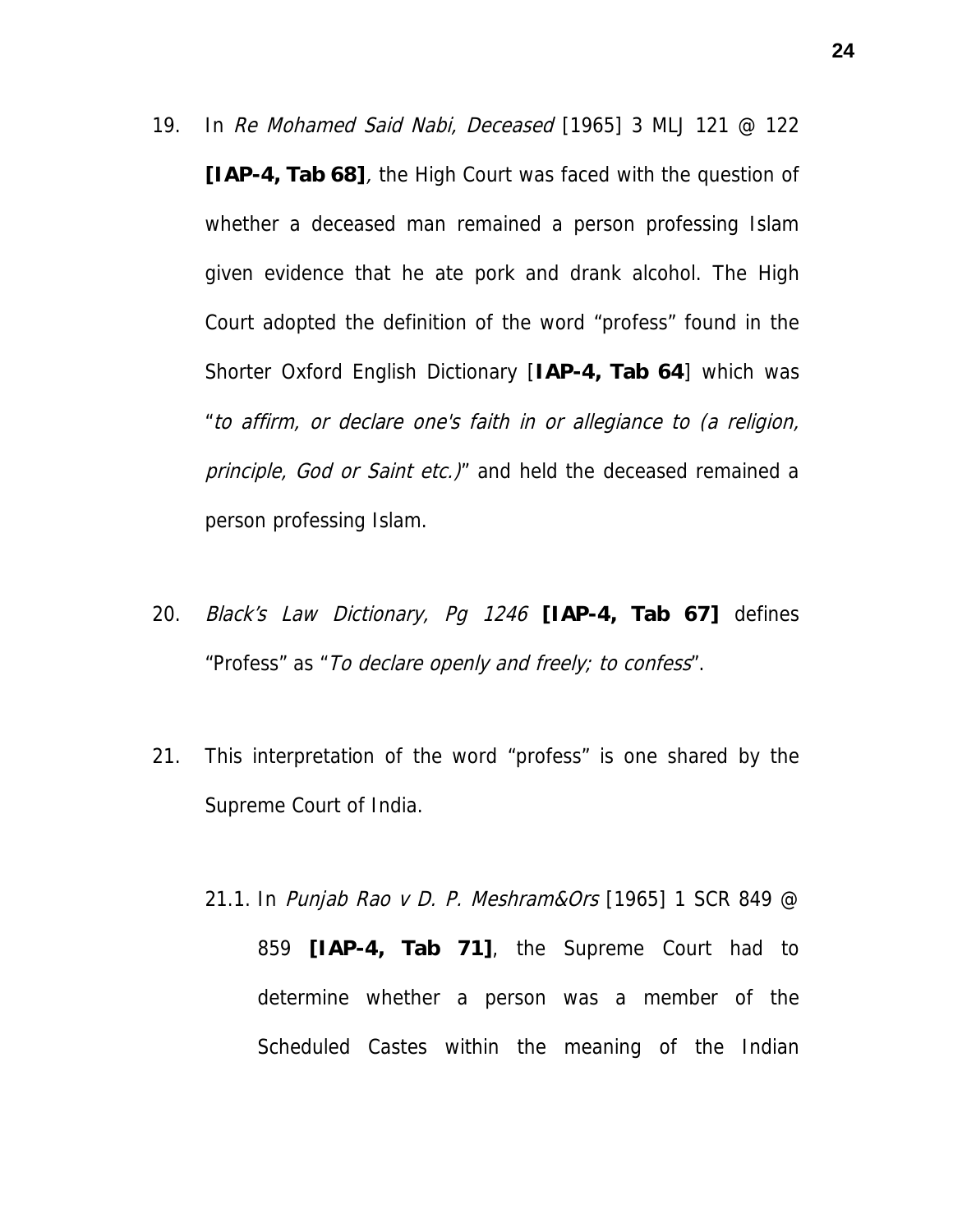Constitution (Scheduled Castes) Order 1950<sup>4</sup>. If the person in question was from the scheduled castes, his election as a member of Parliament for an electoral constituency reserved for the scheduled castes would have been valid. If not, his election would be null and void.

21.2. Overturning the Bombay High Court, the Supreme Court held that a public declaration of belief in Buddhism was sufficient to hold that a person had ceased to profess Hinduism and that it was unnecessary to see if the conversion was "efficacious". The ratio of the Supreme Court can be found, it is submitted, at p. 859D of the case where it was said:-

> "The meaning of the word "profess" have been given thus in *Webster's New Word Dictionary*: 'to avow publicly; to make an open declaration of; .....to declare one's belief in: as, to profess Christ. To accept into a religious order.' The meanings given in the *Shorter Oxford Dictionary* are more or less the same. It seems to us that the meaning

<sup>4</sup> The scheduled castes comprise persons traditionally discriminated against by orthodox Hindus and Sikhs and for which special provisions are guaranteed by the Constitution of India.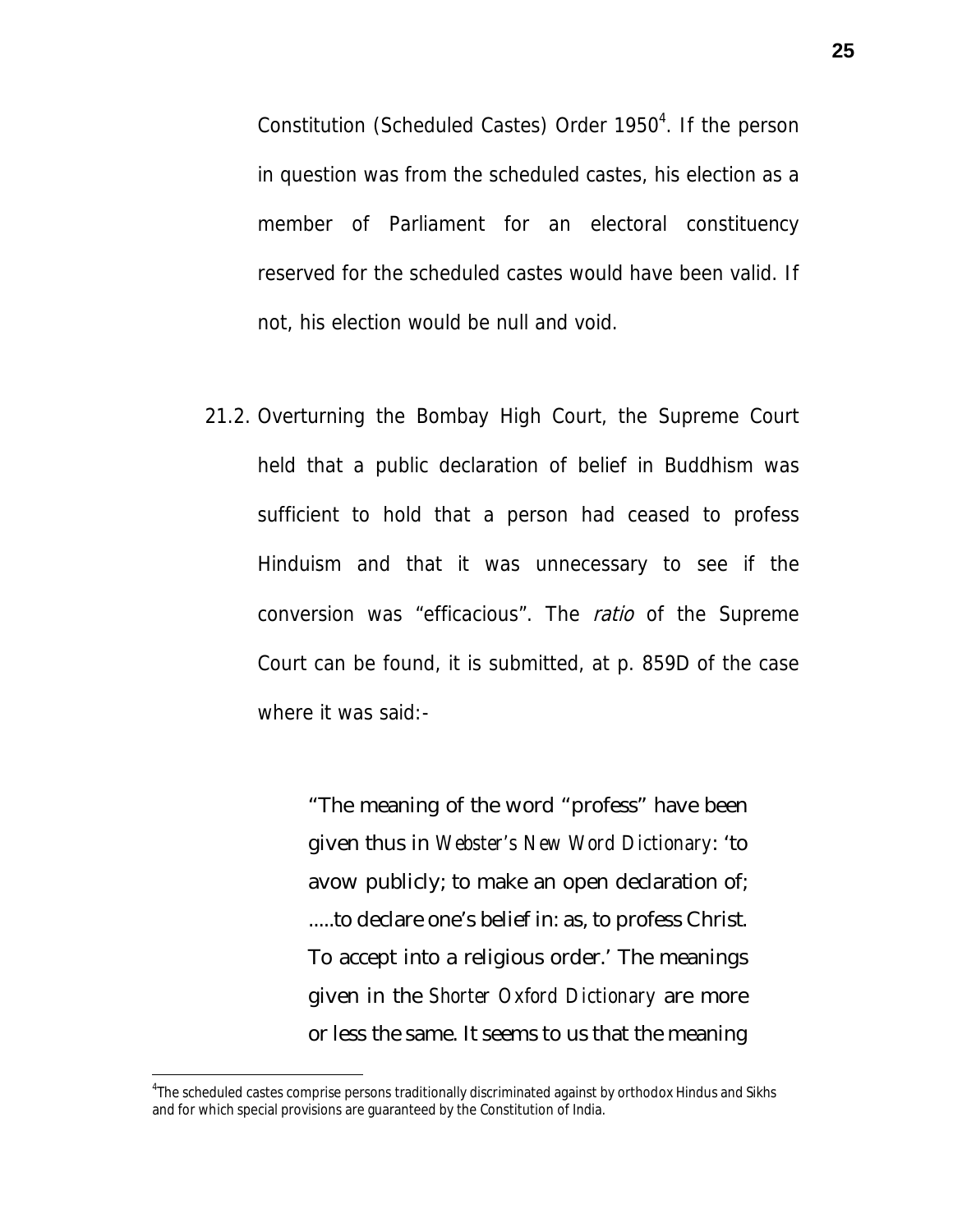'to declare one's belief in: as, to profess Christ' is one which we have to bear in mind while construing the aforesaid order because it is this which bears upon religious belief and consequently also upon a change in religious belief. It would thus follow that a declaration of one's belief must necessarily mean a declaration in such a way that it would be known to those whom it may interest. **Therefore, if a public declaration is made by a person that he has ceased to belong to his old religion and has accepted another religion he will be taken as professing the other religion. In the face of such an open declaration it would be idle to enquire further as to whether the conversion to another religion was efficacious.**" [Emphasis added]

21.3. Similarly, in John Vallamattom v Union of India (2003) 6 SCC 611 @ Para 40 **[IAP-4, Tab 70]**, it was said that Article 25 if the Indian Constitution (the equivalent of our Article 11) "provides freedom of "profession", meaning thereby the right of the believer to state his creed in public…"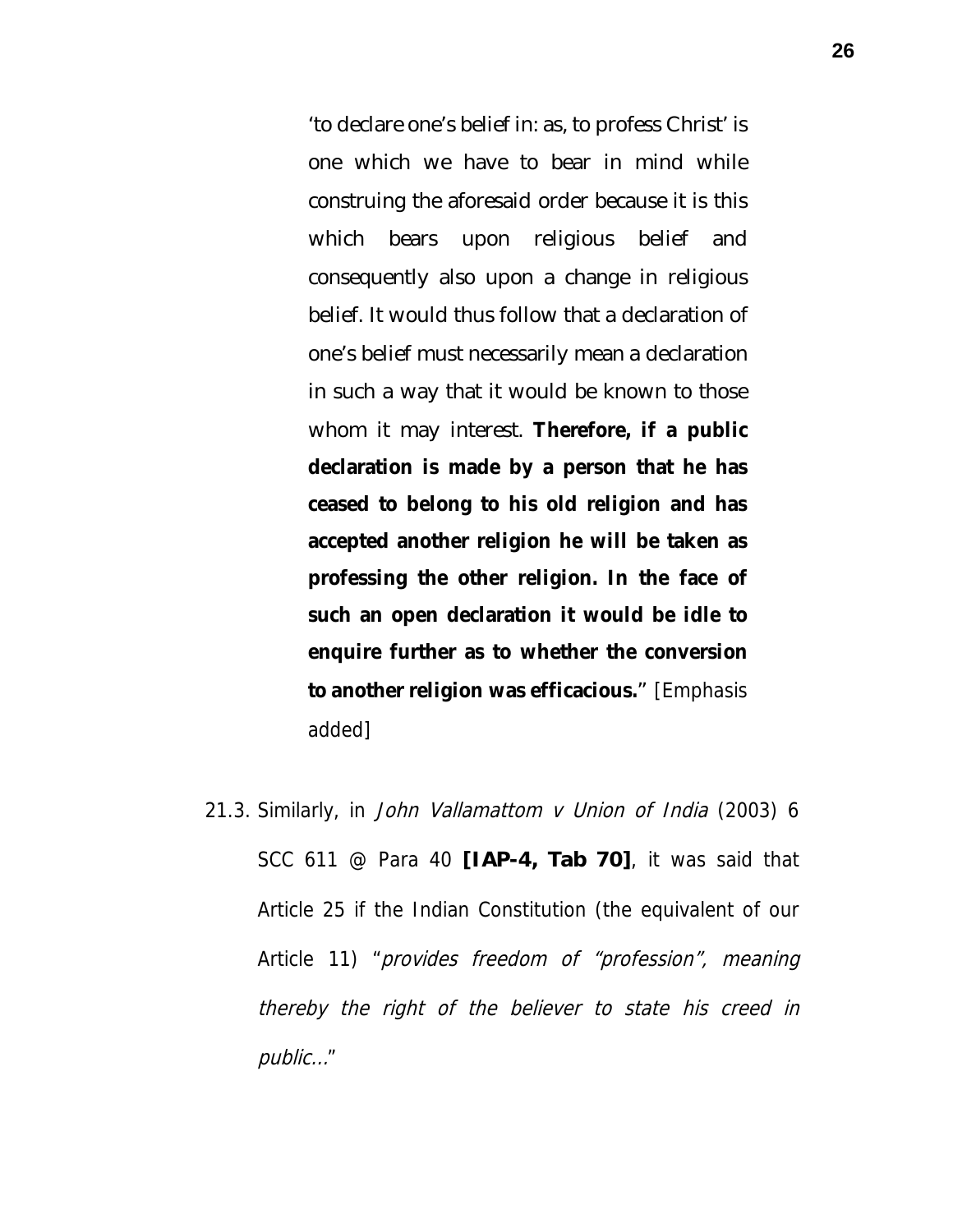- 22. There is even a Syariah court decision which emphasises the personal choice involved in Article 11(1) of the Federal Constitution. In RoslindaMohd Rafi v KetuaPendaftarMuallaf, Sabah[2009] 1 CLJ (SYA) 485 @ 490, 491 **[IAP-4, Tab 69]**, the SyariahHigh Court in Kota Kinabalu held as follows:–
	- $"Artikel$  11(1)

jugamenunjukkanbahawaseseorangtidakbolehdipaksa untukmenganutatauterusmenganutmana-mana agama.Dengan kata lain sebarangtindakan yang menghalangindividuuntukmemilihagamanyaadalahti dakdibenarkan…soalseseorangitumahumurtadataume murtadkandirinyaadalahhakindividuselaridengan art 11(1) Perlembagaan Persekutuan."

23. As an aside, although the learned Judge there used the Malay word "*menganut*" to describe the word "*profess*", it is submitted that this is not a proper translation of the concept of "*profess*" although the learned Judge gave to "*menganut*" in substance the English meaning of profess. The word "*menganut*" implies an element of "belief"  $-$  penganut, we would suggest, is better translated as "believer". It is not an accurate translation of the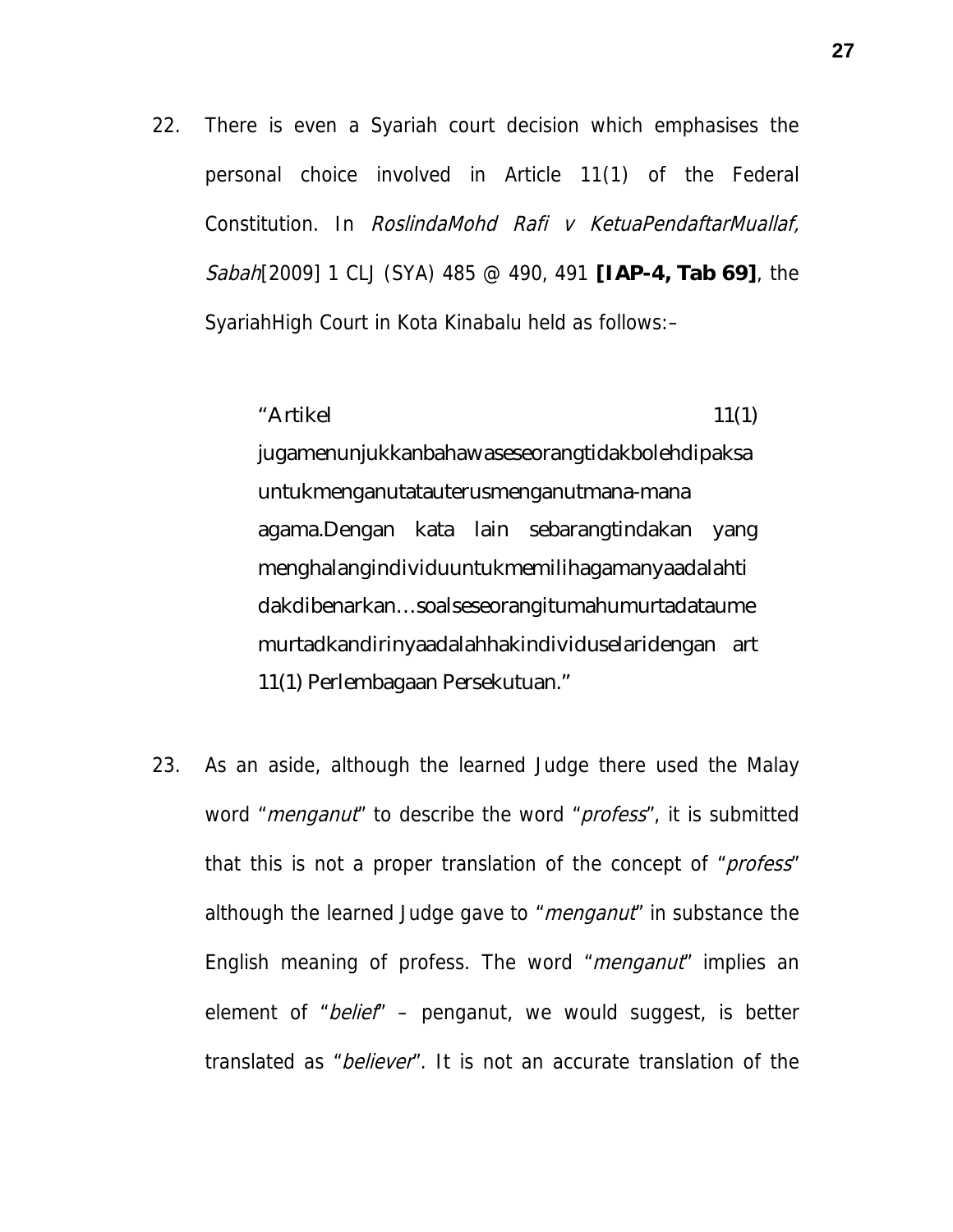phrase "person professing the religion of Islam", and it appears there is no equivalent direct Malay word for "profess". The closest translation, it is submitted, would be "orang yang mengakuidirinyaberagama Islam".

24. Finally, even the learned Judge in the Court below who referred this matter to the Federal Court said this [**R/P, Vol 2, page 320-321**]:-

> "Article 11(1) of the Federal Constitution provides that every person has the right to profess and practice his religion, and subject to Clause (4, to propagate it.

> One of the declarations sought by the plaintiff's is that the word "his religion" in Article 11(1) means the religion which a person chooses to profess and practice as his religion.

> The right "to profess and practice his religion" is provided under that part of the Constitution intituled 'Fundamental Liberties' and under that Article bearing the heaing 'Freedom of Religion'.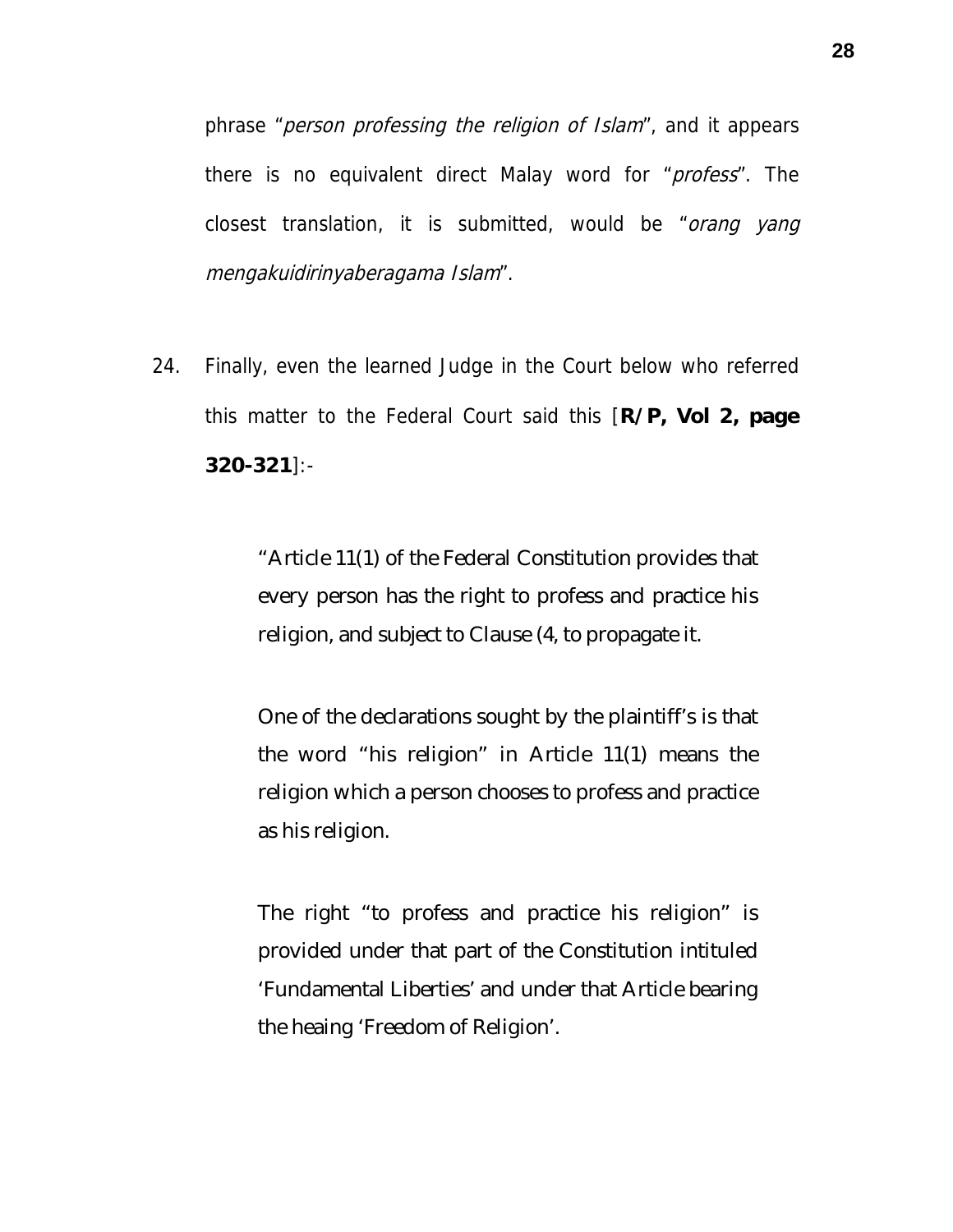Prima facie, I would give that provision of the Constitution the broadest meaning feasible, unless in so far as the Constitution itself restricts the meaning, or a logical conclusion flowing therefrom prevents or negates such a meaning.

The disputed [*sic*] here lies in what "his religion" means. Is the phrase "his religion" restricted to mean that single religion which a person now has, and no other? Or does the phrase 'his religion' mean any religion a person may choose to profess or practice? Does Article 11(1) give no more right to a person other than to 'profess and practice' his pre-existing religion and no other.

The word 'to profess' by it [*sic*] plain dictionary meaning denotes to declare openly, to announce, affirm, to avow, acknowledge, to lay claim to, amongst others. The roots of the word 'profess' may be traced to Latin. The word 'profess' is derived from the Latin 'professes' having the meaning of taken religious vows, and 'profiteri' having the meaning of todeclare publicly, to make a public statement, to declare oneself, to acknowledge, confess, offer, promise.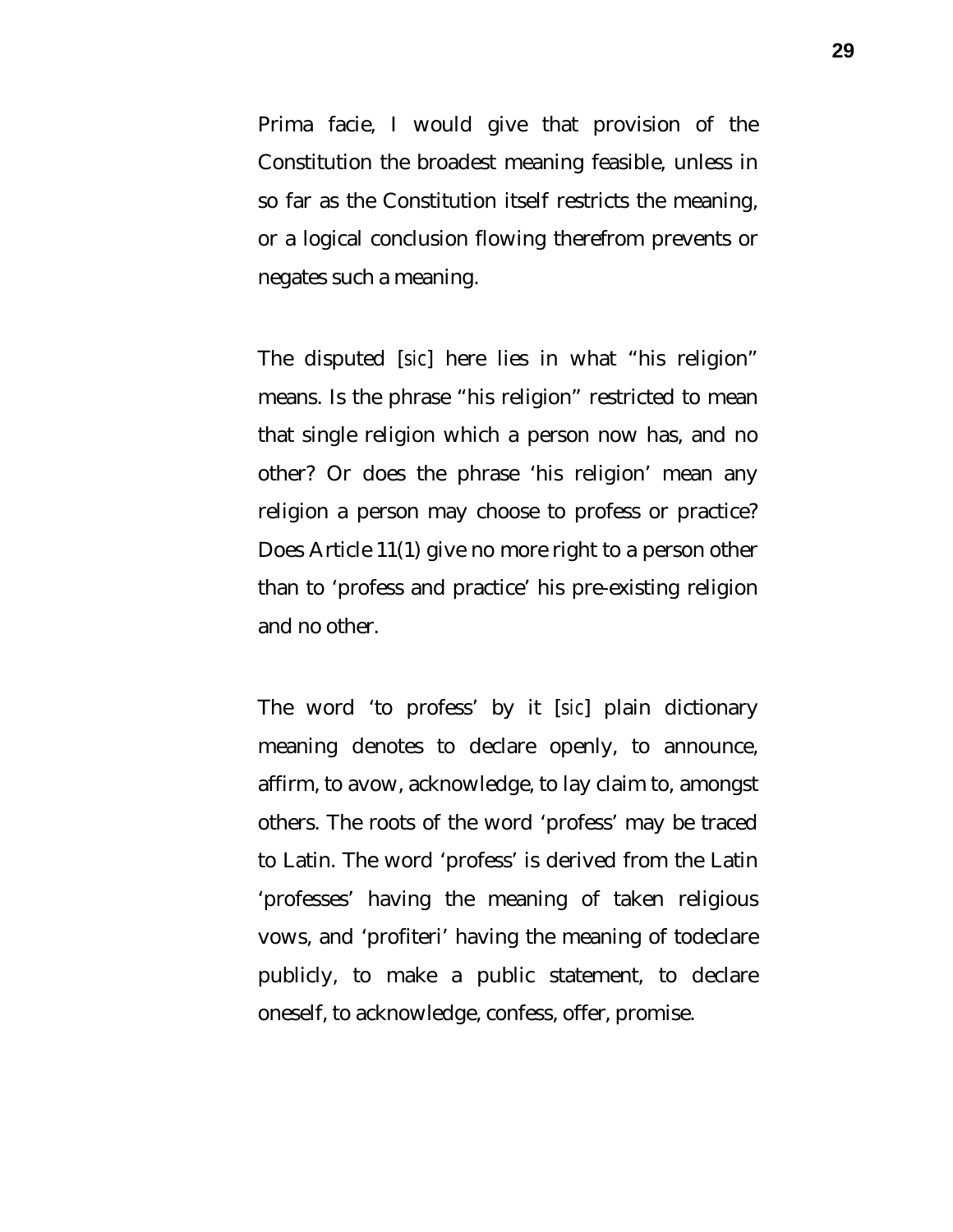*I am satisfied that right to 'profess' his religion entitled a person with full liberty to declare his religion as he chooses, and that unfettered personal freedom is a fundamental right guaranteed by our constitution.*" [Emphasis added]

#### **Analysis: the impugned definitions are all unconstitutional**

- 25. 'Profess', it is thus submitted, means that the *individual* declares or expresses what his or her religion is. As long as that declaration is meant seriously, made of that person's free will and has not been retracted, that declaration is sufficient for that person to enjoy to the fullest extent his or her freedom of religion as protected by Article 11 of the Federal Constitution.
- 26. The meaning of "*persons professing the religion of Islam*" must therefore mean those persons who openly declare or acknowledge themselves as belonging to the Islamic faith. The use of the present tense in "*professing*" must also have some meaning - it must mean that the person concerned must, at the time Islamic law is being imposed on him, profess Islam as his religion. It is not sufficient that at some time he professed Islam.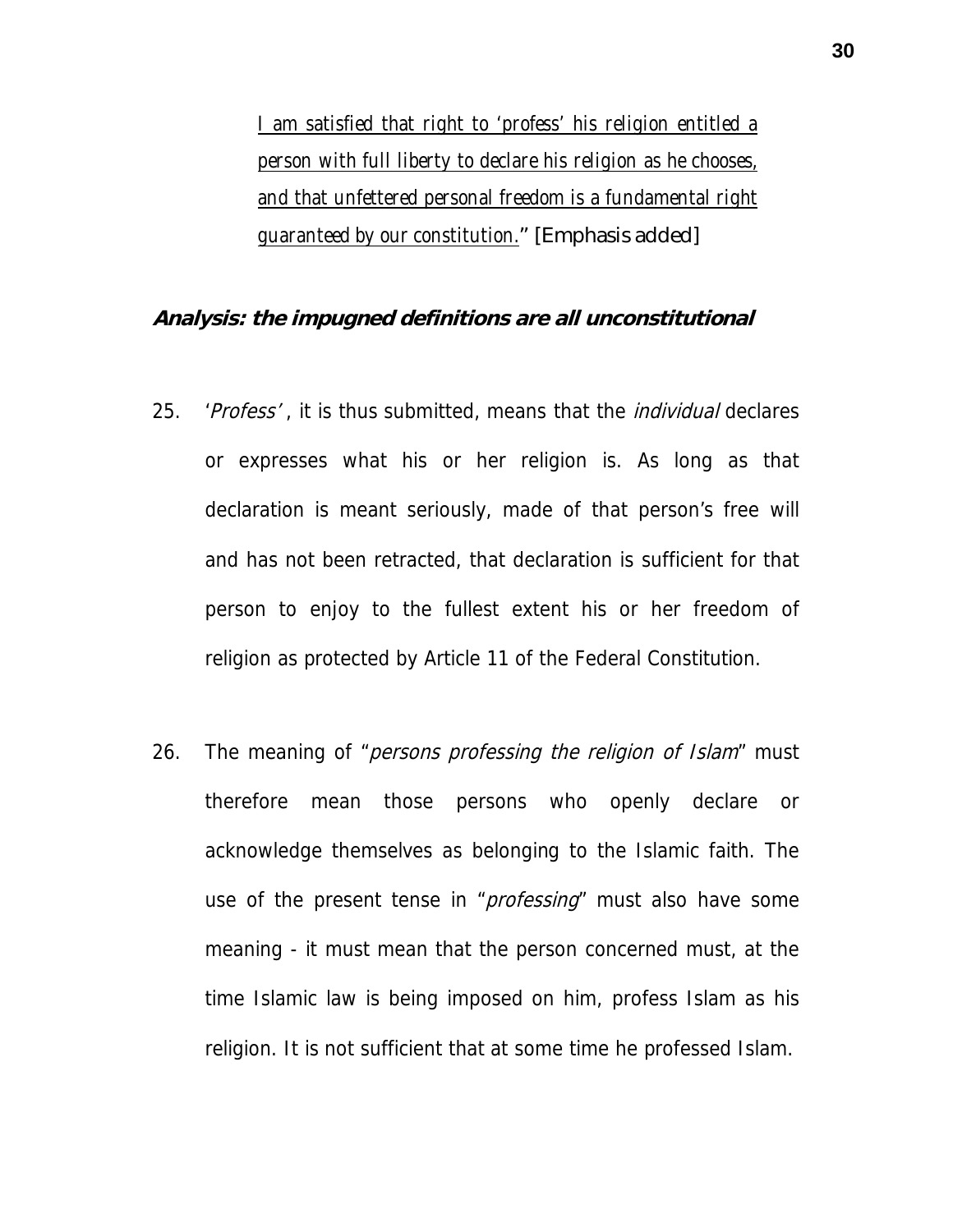- 27. It is submitted that this interpretation accords not only with the dictionary meaning of the word "*profess*". It is also in accordance with a purposive interpretation of the word read in the light of our Constitutional scheme. Article 3 provides both that "Islam is the religion of the Federation" and also that "other religions may be practised in peace and harmony". Article 11 preserves the right of all persons in Malaysia to religious freedom, which right cannot be abrogated even in an Emergency. Our Constitutional scheme therefore is careful to protect religious liberty and to ensure that Islamic law is not imposed on persons professing other religions.
- 28. In short, therefore, '*Profess'* is what that the person says he is not what other people say he or she should or should not be. To define profess any other way would lead to absurdity and would render an individual's fundamental liberty to "profess" his or her religion ineffective.
- 29. This does not mean, however, that this freedom protected to the individual allows that person to "force" himself on a religious community that does not want him. Article 11(3) of the Federal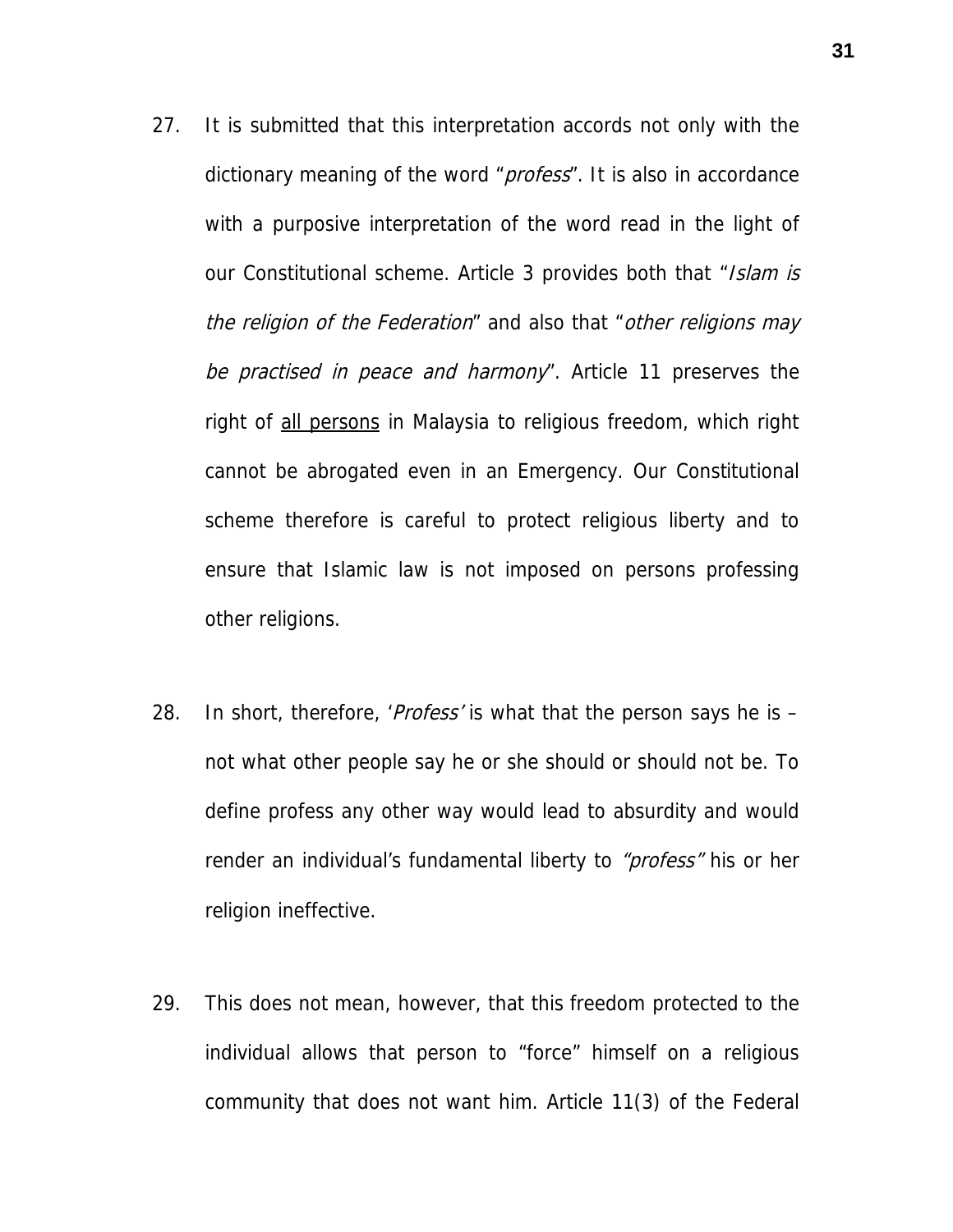Constitution protects the rights of religious communities to worship in common with each other, and a religious community or a mosque, temple or church is perfectly entitled to put restrictions on those who wish to enter or participate in religious ceremonies or communal acts of worship.Article 11(3) protects 'religious groups' from interference by the State (AcharyaJagadishwaranandaAvadhuta and Anor v Commissioner of Police, Calcutta and Ors AIR 1990 Cal. 336 @ Page 349 **[IAP 4, Tab 85])**. It is important to note, however, that Article 11(3) does *not*permit the State to impose fetters on an individual's liberties under Article 11(1).

30. As has been pointed out, only definition (a) mirrors the wording of Item 1 of the State List. No complaint is made against this definition. The other definitions are, it is submitted, totally inconsistent with the Federal Constitution especially when one has regard to the fundamental liberty of person and to freedom of religion, all of which must be read prismatically given the overriding provisions in Article 8 guaranteeing equality under the law.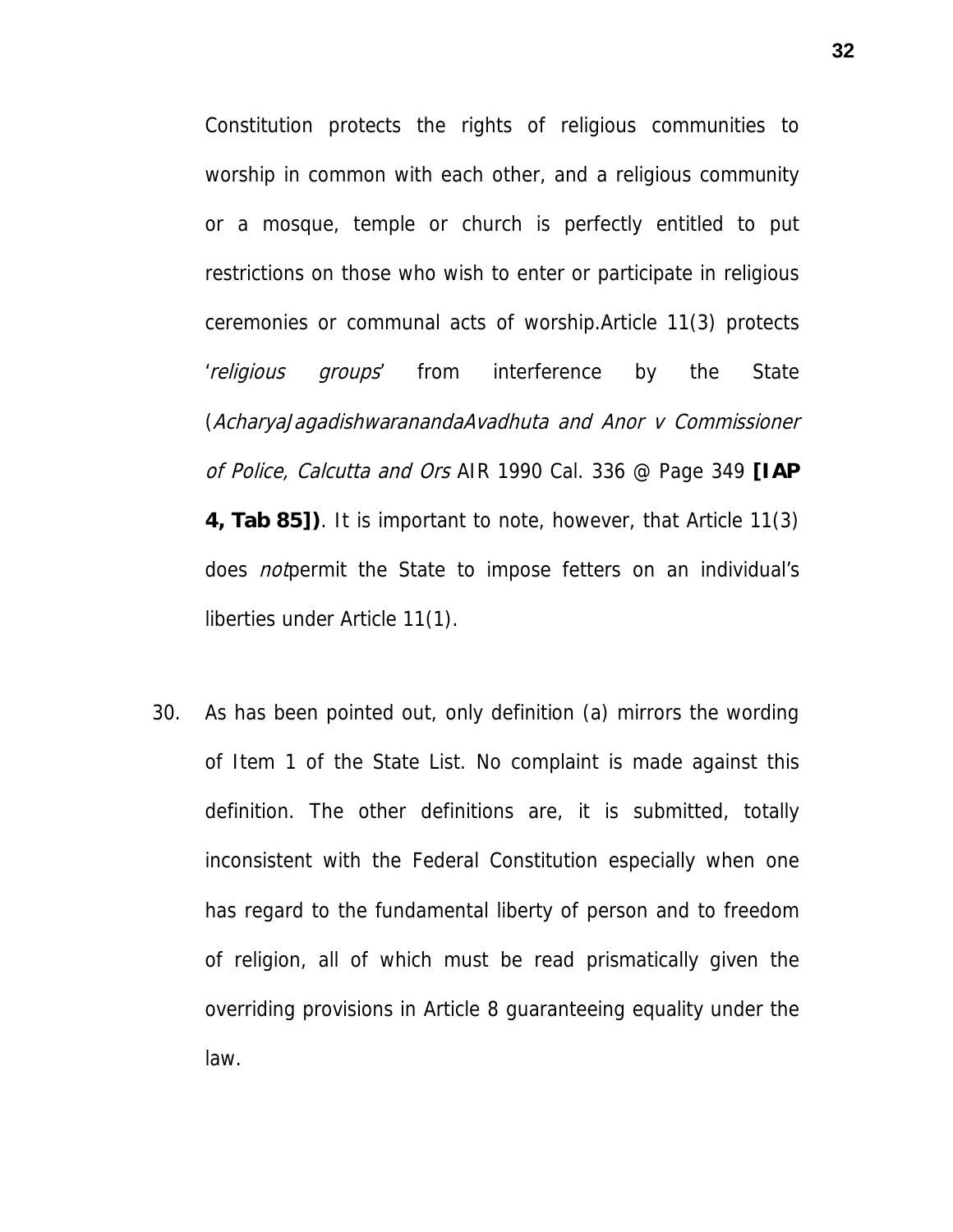Definition (b): "a person, either or both of whose parents were, at the time of the person's birth, Muslims".

- 31. Definition (b) is clearly inconsistent with the requirement of the Constitution that requires Islamic law only to be applied over "persons professing the religion of Islam".
- 32. It is also inconsistent with Article 8(2) of the Federal Constitution prohibiting discrimination on the basis of descent. Discriminating against someone based on his descent is prohibited by Article 8(2). A person professing Islam may well have been born to Muslim parents. But a person born to Muslim parents may not necessarily profess Islam.

Definition (c) "a person whose upbringing was conducted on the basis that he was a Muslim"

33. Again, this definition is self evidently inconsistent with the phrase "person professing Islam". A person could have been brought up a Muslim but that does not mean he professes Islam.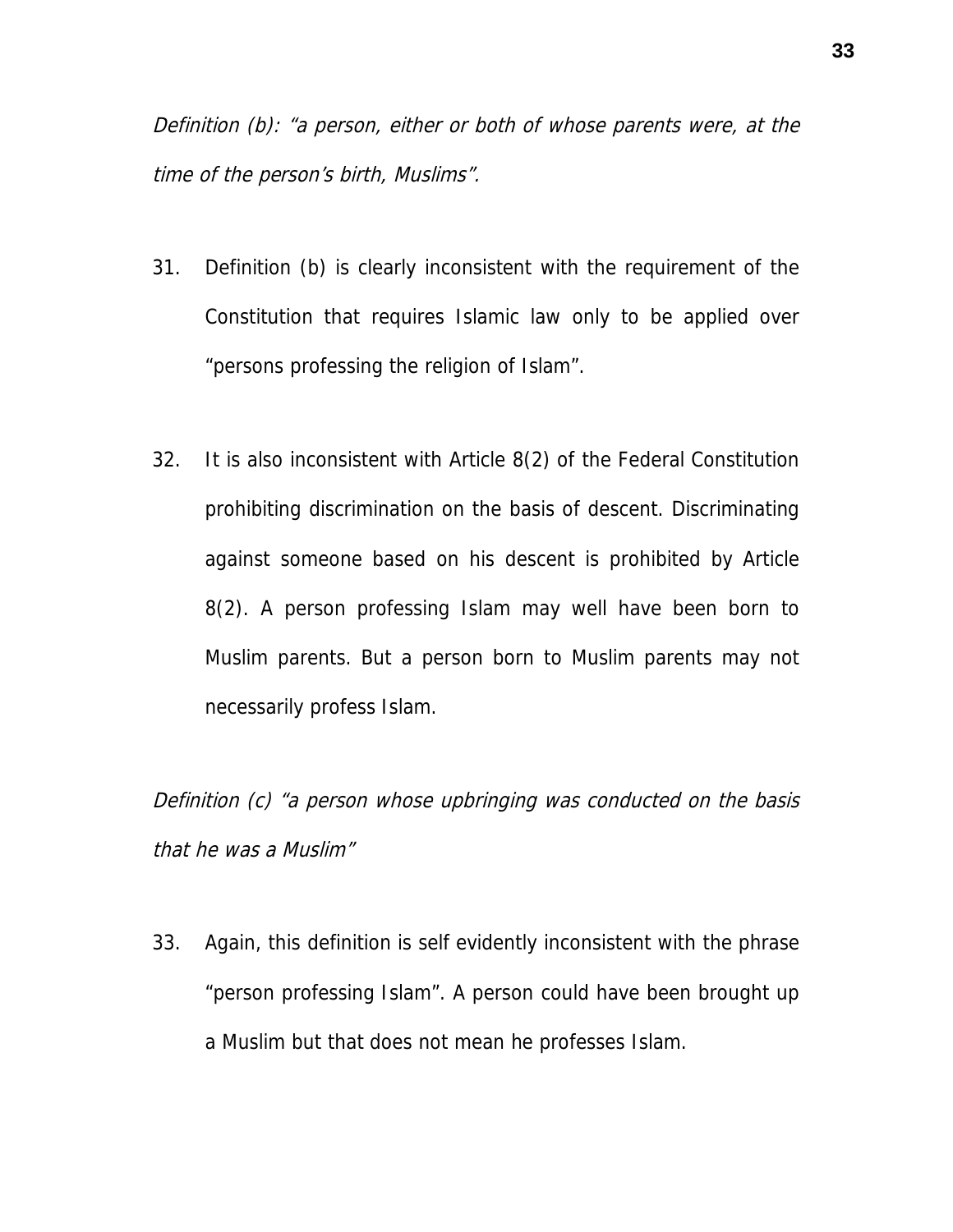Definition (d) "a person who has converted to Islam in accordance with the requirements of section 85 and/or section 91(1) and/or 91(2)" read together with section 113 treating such persons as Muslim "for all time"

- 34. When he or she signs a conversion certificate, a person may well be professing Islam. But to then treat that person as a Muslim for all time goes well beyond the scope of Item 1 of the State List.
- 35. A person cannot be said to be "professing" Islam for all timemerely because he or she had converted to Islam at some point. Islamic law on this matter must be considered subordinate to the words of the Federal Constitution.

Definition (e) "a person who is commonly reputed to be a Muslim"

36. This is perhaps the most absurd of the definitions found in Act 505. It imposes Islamic law on a person who professes another religion just because others think he is a Muslim. There is, with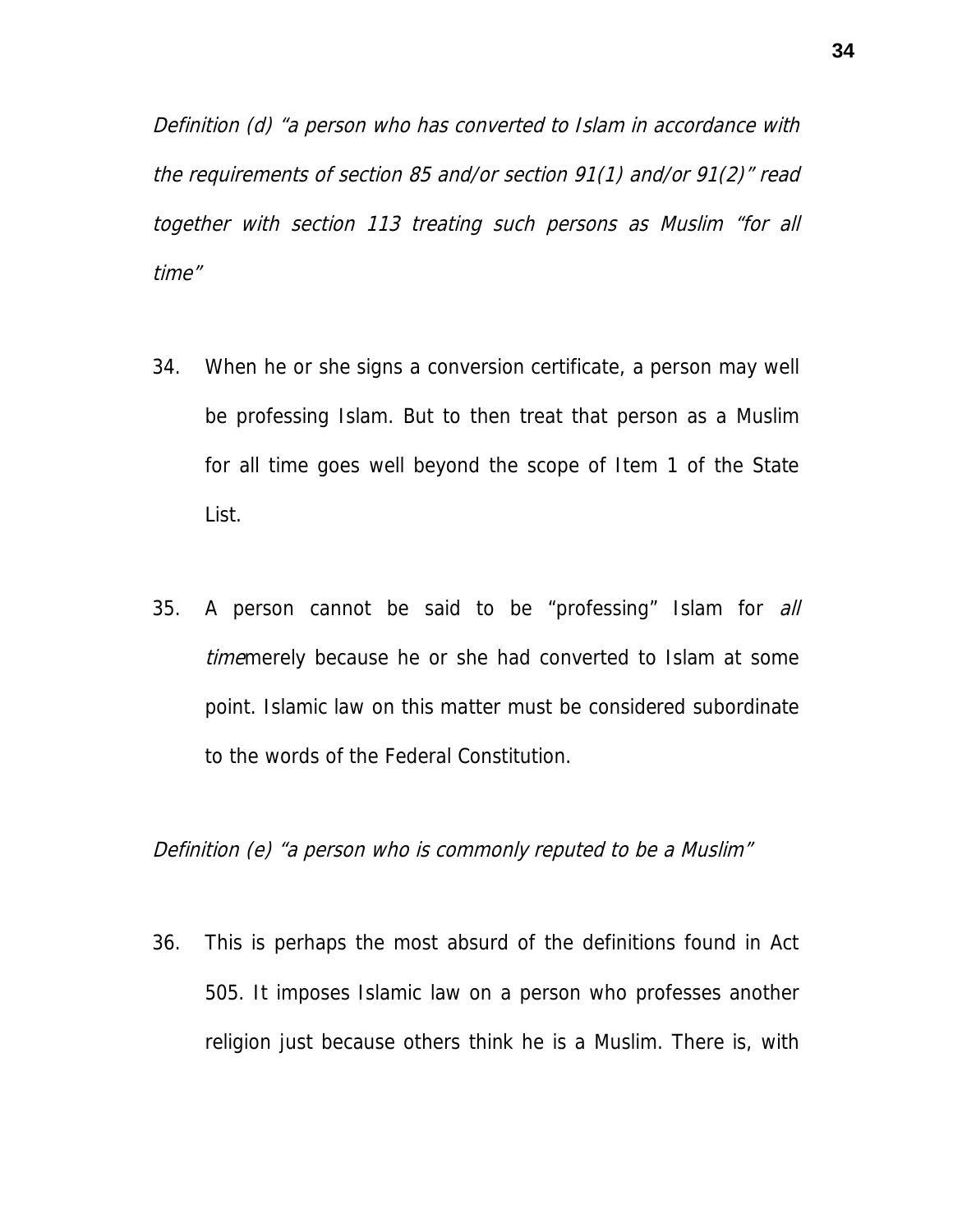respect, no connection between this definition and the phrase "person professing the religion of Islam" at all.

Definition (f) "a person who is shown to have stated, in circumstances in which he was bound by law to state the truth, that he was a Muslim, whether the statement be verbal or written"

37. Again, such a declaration may well have been evidence that the person in question professed Islam at that material time. If no other evidence is brought to show that the person had recanted or converted, such a declaration may well be considered determinative of the question of what that person professed as his religion. But to define a person as a Muslim merely because at some point he had made such a declaration is inconsistent with the Federal Constitution's guarantees.

#### Conclusion: The impugned definitions are all unconstitutional

38. It cannot be said that the impugned definitions are merely extensions and interpretations of the Constitutional formulation of a "*person professing the religion of Islam*". The definitions are

**35**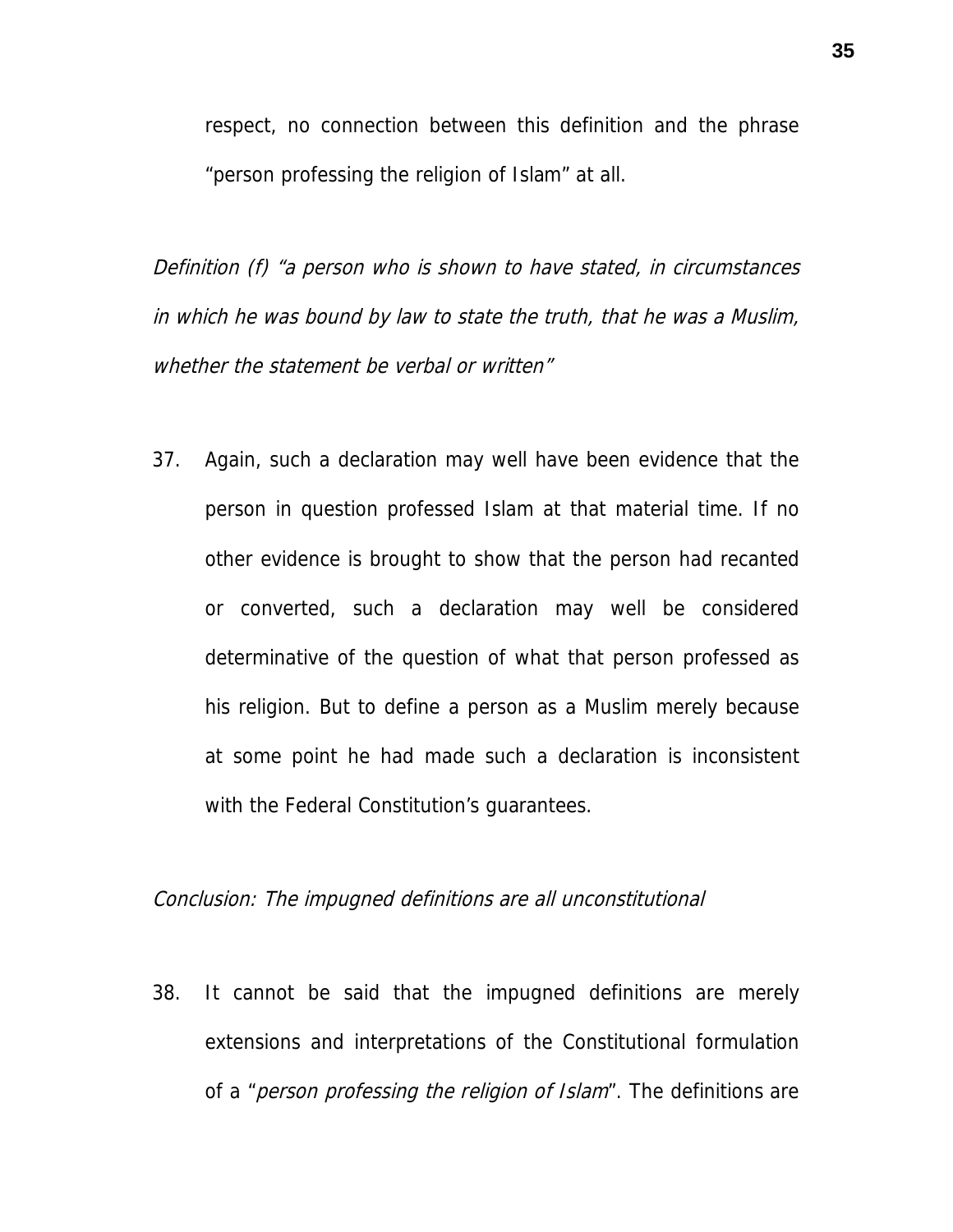clearly inconsistent as they stand. It is not the function of the Legislature to interpret a provision of law, particularly when there are restrictions placed on it by the Constitution (See: N.S. Bindra's Interpretation of Statutes, 9<sup>th</sup> Edition, Page 12 [IAP-3, **Tab 48]**).

- 39. The very fact that definition (a) is in the statute, containing words identical to the Constitutional formulation, with other definitions then inserted after that show clearly that something different was intended by the Legislature when they enacted section 2. Parliament is presumed not to have legislated in vain: KrishnadasAchutan Nair &Ors. vManiyamSamykano [1997] 1 CLJ 636 @ 645a-c, FC **[IAP-4, Tab 87]**.Here, they have sought to add other types of persons as "Muslim", no doubt perhaps for good reasons. But as pointed out by Edgar Joseph Jr SCJ in NordinSallehthe "best of intentions" cannot salvage an otherwise unconstitutional law.
- 40. The impugned definitions *'directly affect* the Applicants' right to profess their religion of Hinduism.The Applicants are unable to profess themselves as Hindu or be recognised as Hindus by the

**36**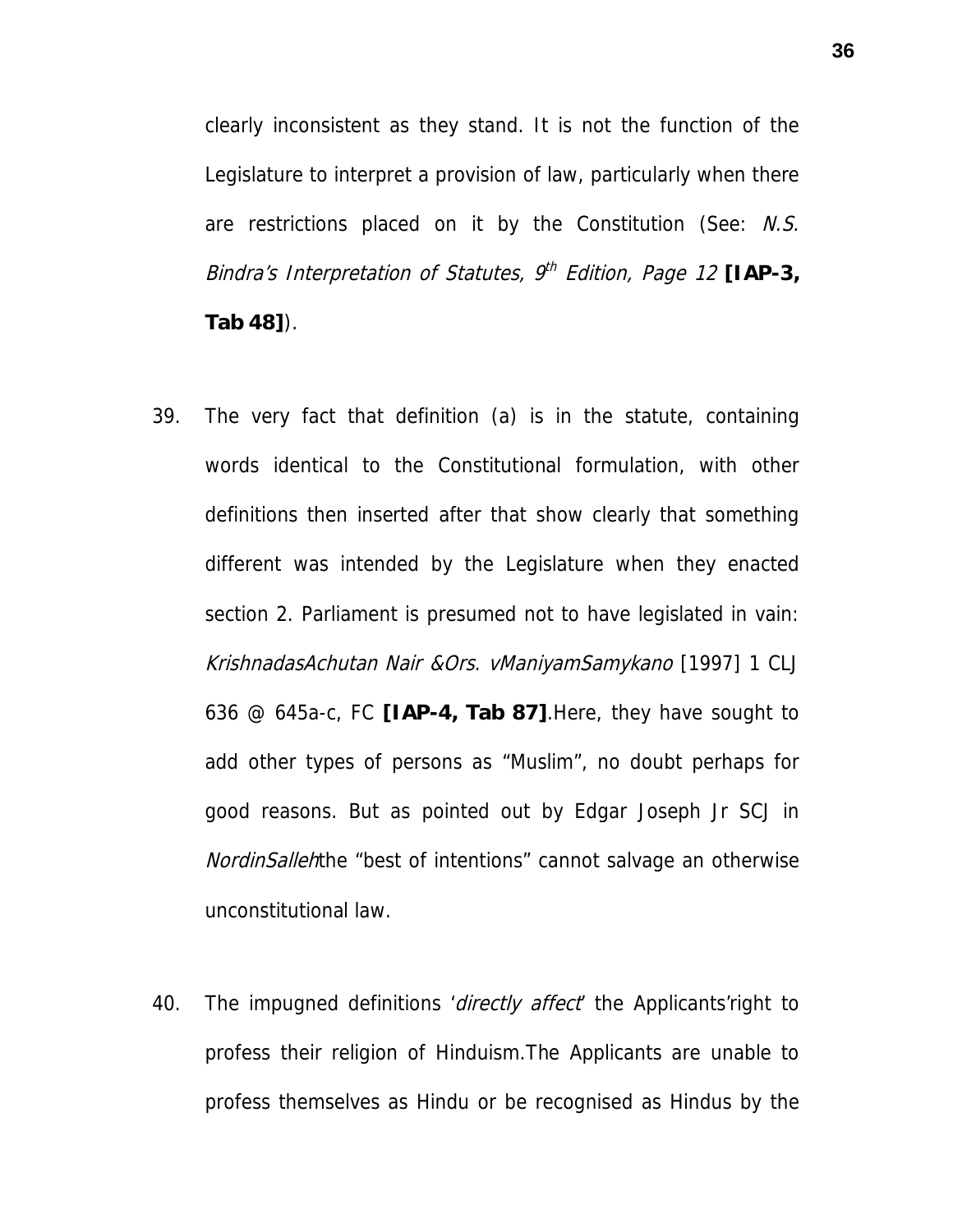authorities. The Applicants are therefore at risk of being subjected to detention in an Islamic rehabilitation centre, be made to attend religious counseling sessions, fine, imprisonment and/or whipping for a variety of offences which are legal for Hindus but contrary to Islamic criminal law for "Muslims".The Applicants are liable to have their body taken upon their death by the Islamic religious authorities. The evidence shows that the  $2<sup>nd</sup>$ to  $4<sup>th</sup>$  Applicants suffered indignity, embarrassment and humiliation in school during their formative years because of this problem [**R/P, page 82, para 28**].

41. Thus, Question 1should be answered in the affirmative. The impugned definitions are inconsistent with the various provisions of the Federal Constitution, and should be declared null and void.

## **Question 2: Parents still have the right to determine the religion of their underaged children in Malaysia**

42. This question is in fact an invitation to the Federal Court to affirm and clarify the decision in TeohEngHuat  $v$  Kadhi, Pasir Mas&Anor[1990] 1 CLJ 277 (Rep) SC @ 280e-281b. The Supreme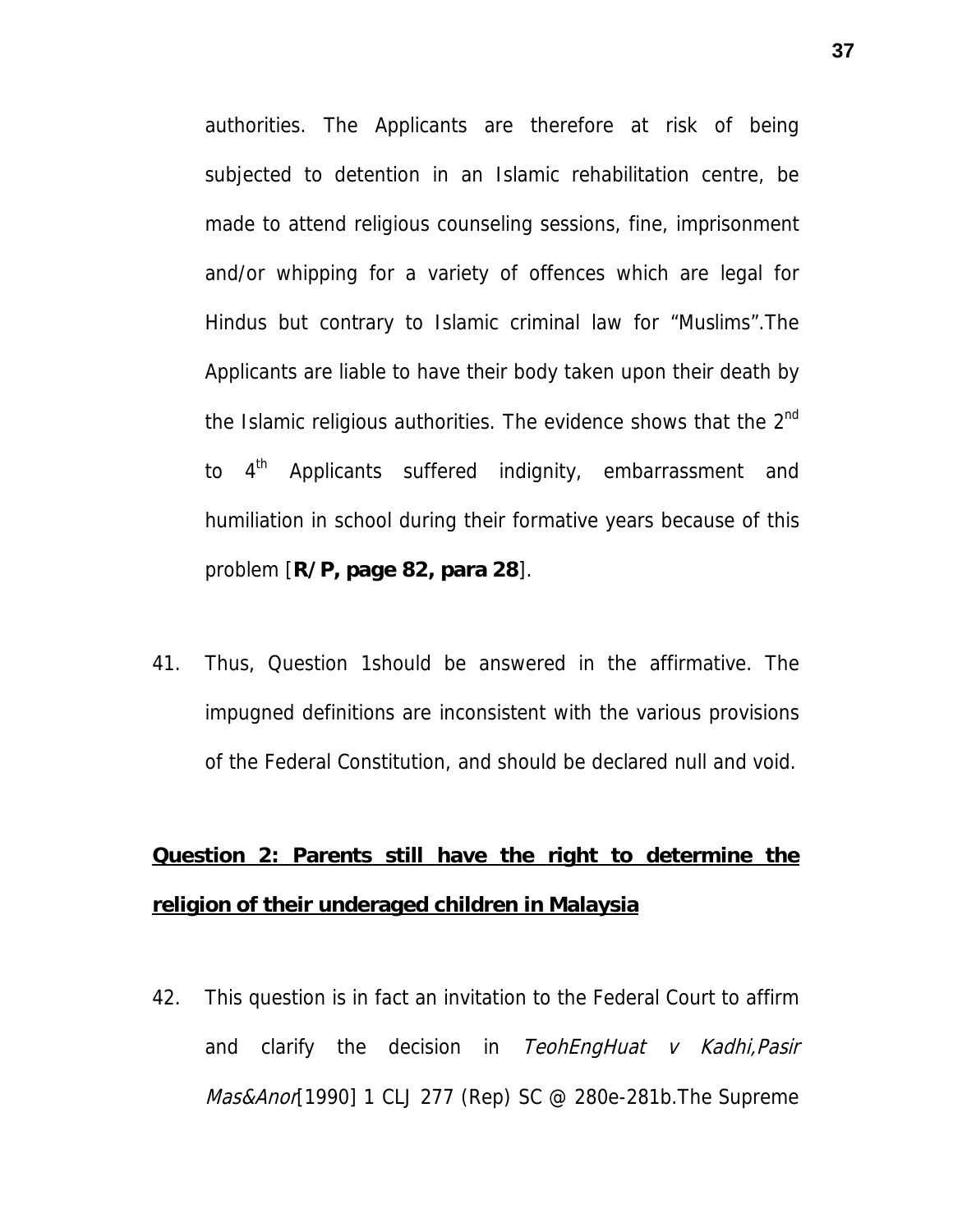Court there held that Article 12(4) of the Federal Constitution meant that a parent had the right to determine the religion of his child for all purposes, and not merely for the purposes of the child's religious education. However, the Supreme Court put a line to say that this was for "non Muslims". It should be clarified that this principle applies even to those who are in the Applicants' position and are persons professing Hinduism and wrongly being classified as "Muslim".

- 43. This proviso causes confusion in cases such as the present where the Applicants claim they are being treated as Muslim unconstitutionally, and in a dispute with the religious authorities.
- 44. It is submitted that the rationale of the Supreme Court in Susie Teoh's case applies equally to Muslim and non Muslim parents. This is important because Article 12(4) on its face applies only to the right of determining religious education. That clause does not restrict itself to non Muslim children only. All parents in Malaysia have a right to determine the religious education of their children. As such, all parents should also have a right to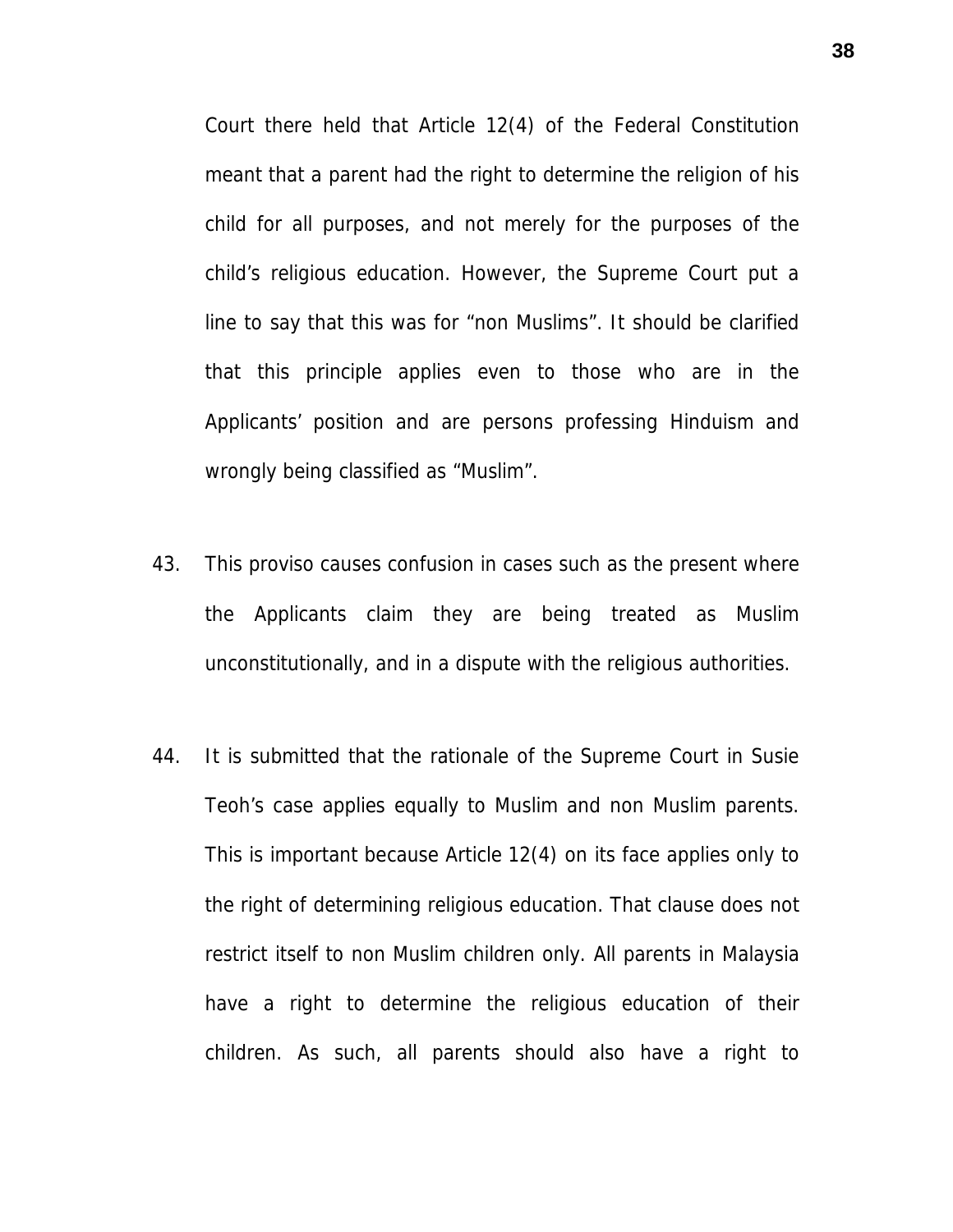determine the religion of their children until the age of majority is achieved.

45. It should be mentioned, however, that the Federal Court does not need to answer the vexed question of whether this gives a right to both parents or either parent, as there is no dispute between the parents in this case.

**Question 3: The provisions of a particular religious law cannot override the Federal Constitution. Even if Islamic law says the Applicants are "Muslim", what determines matters is what the Applicants' profess and practice.**

**Question 4: Forcing a person to get permission from a religious authority before being allowed to convert out of that religion is unconstitutional**

46. It is convenient to deal with Questions 3 and 4 together.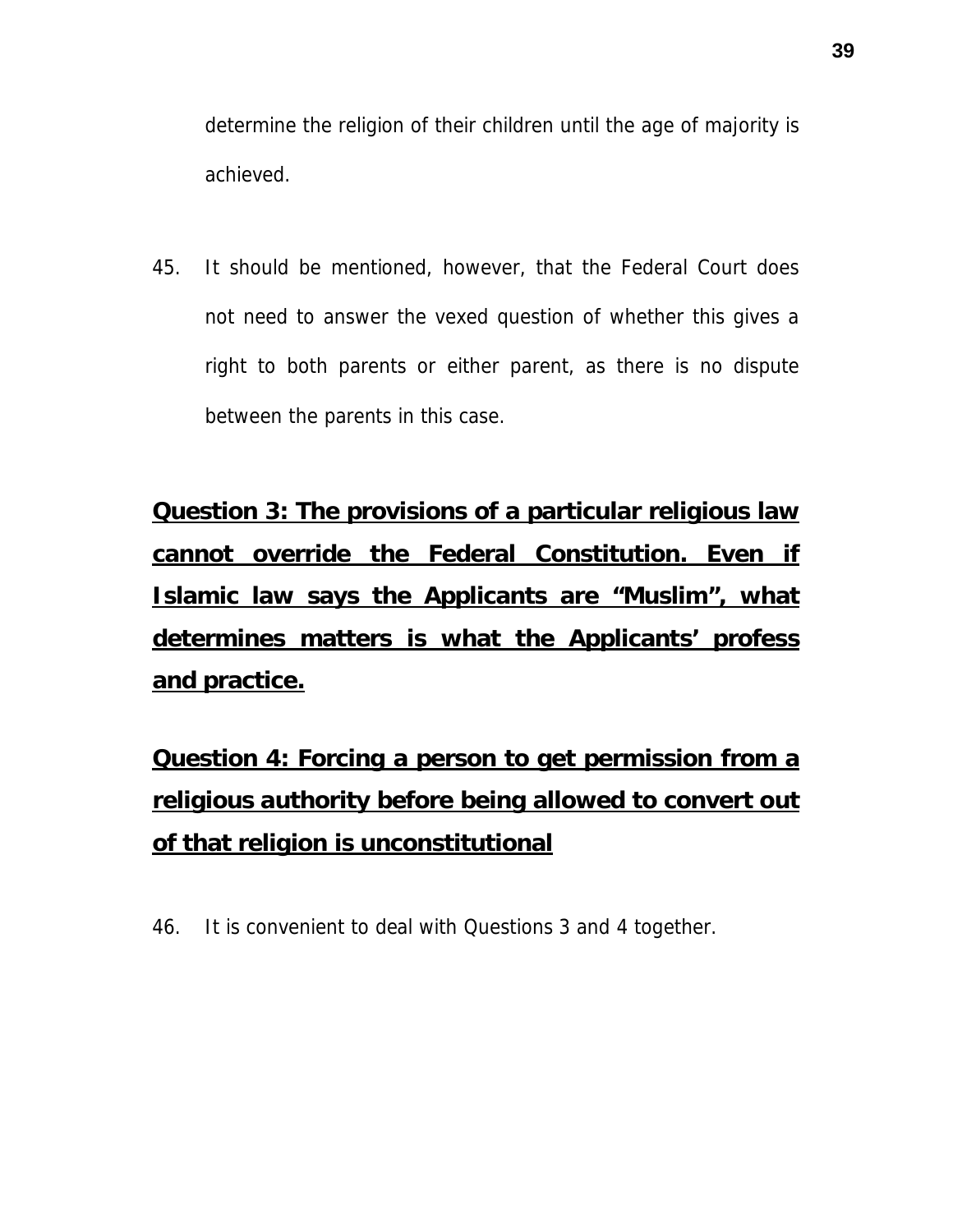**Allowing conversion without permission will not cause people to avoid their obligations**

47. In Kamariahbte Ali dan lain-lain v KerajaanNegeri Kelantan dansatulagi [2005] 1 MLJ 197, FC **[IAP-4, Tab 84]**, the Appellants made a statutory declaration that they had left Islam on August 1998. They were sentenced to imprisonment on 5-10- 2000 by the Syariah court for offences committed *before* August 1998 (@ para 30). The Chief Justice held:-

> "(@ para 37) ...walau pun perayuperayutelahmengisytiharkanmerekamurtadpadatahun 1998, merekaselayaknyadibawakehadapanMahkamahSyariahpad atahun 2000 keranaiaberkaitansuatukesalahan yang telahdilakukanketikaperayu-perayumasihberagama Islam. Jikapendekatanmaksudtidakdiambil, orang-orang Islam yang menghadapipertuduhan di MahkamahSyariahbolehsewenangwenangnyamenimbulkanpembelaan yang merekabukanlagiseorang yang menganut agama Islam dandengandemikiantidaktertaklukkepadabidangkuasaMah kamahSyariah."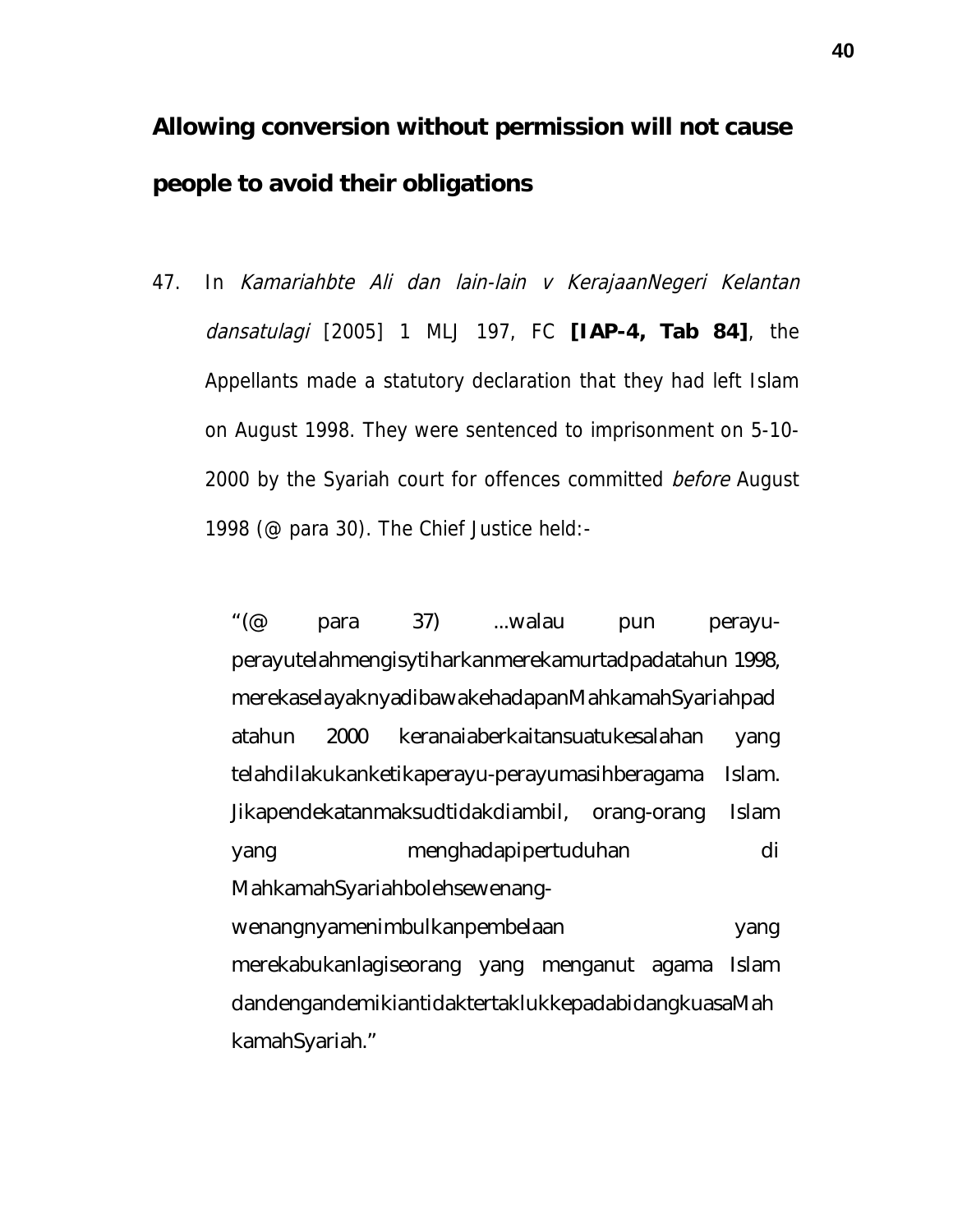- 48. This same principle was applied by the Federal Court in Subashini's case in the reverse scenario where the Court, relying on Kamariah's case, held that a husband who has converted into Islam cannot hide behind Article 11(1) to avoid his antecedent obligations under the Law Reform (Marriage and Divorce) Act 1976.
- 49. The principle which emerges from those cases is that Article 11(1) while giving individuals the right to profess their religion of choice, does not allow them to evade *pre-existing* legal obligations. No allegations have been raised that the Applicants have any pending legal obligations under Syariah law.
- 50. Any law forcing profession of religion would violate the constitutional guarantee of 'Freedom of Religion'. AsafFyzee in The Reinterpretation of Islam, University Of Malaya Law Review, 1959, Vol 1. No.1 Pg 39 **[IAP-4, Tab 63]** wrote:-

"(@ pg 40) Democracy insists that the State is one and that its laws are ofequal application. Laws are impersonal and objective rules which thestate applies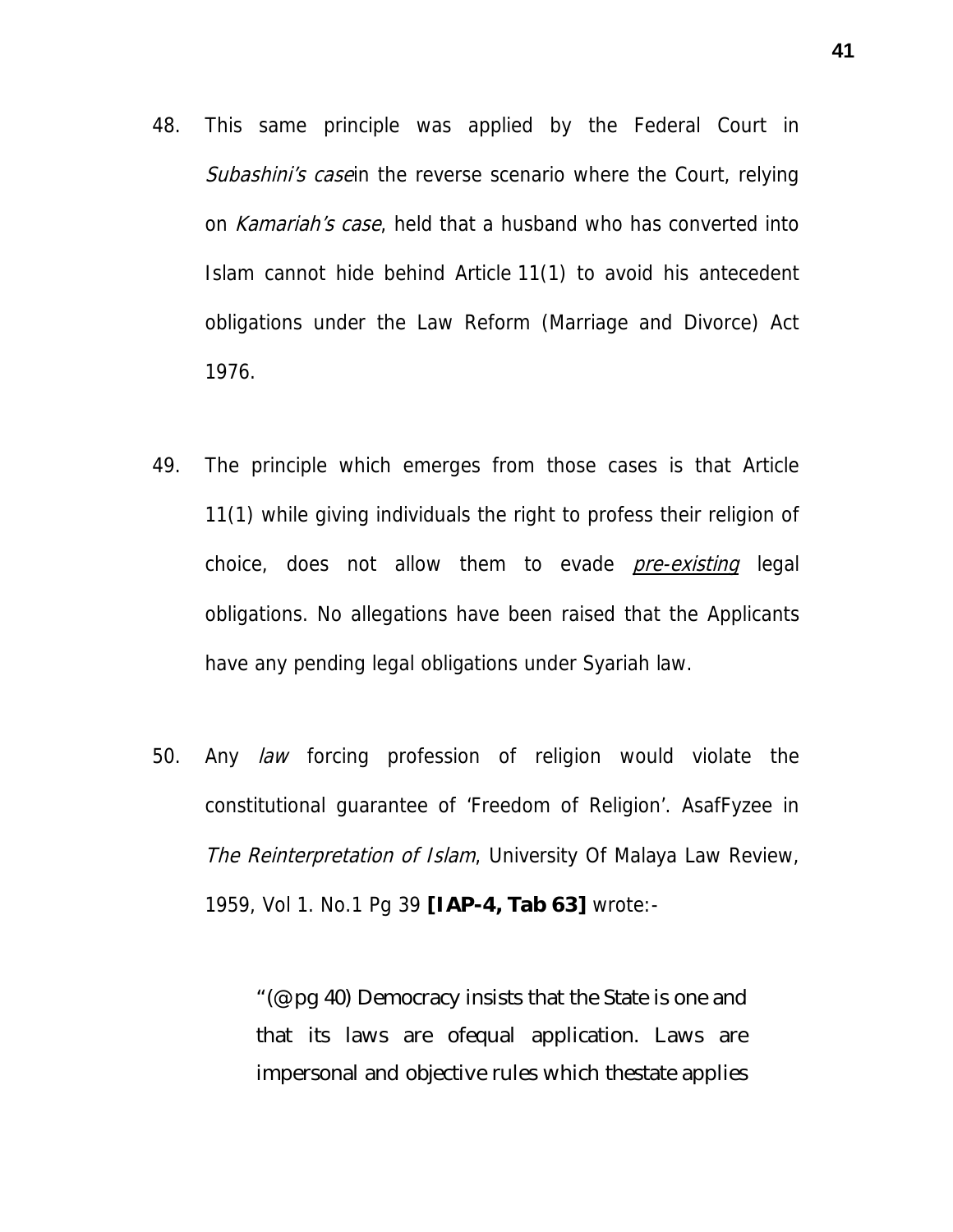to all its citizens without exception. But religion is basedon the personal experience of great teachers; its appeal is personal,immediate and intuitive. While its laws and its ritual and its trappingscan be of general application in a community, the inner core of belief isexclusively personal. No state can compel religious allegiance as it canenforce its laws. Hence the wellknown dicta of the law that before thelaw, all religions are equal; that the question of a particular belief is anobjective fact as far as the court is concerned, to be proved or disprovedas any other fact, and that the court cannot be called upon to determinethe truth or otherwise of a religious belief. The faith of Islam canteach the belief in one God and His Messengers; but it cannot and oughtnot to lay down *how* I am to apprehend God and *how* it can enforce suchobedience. By "enforce" is meant (a) order the doing of a thing and (b)punish its disobedience. How can a matter of faith be a matter of enforcementby an outside agency? A teacher can teach me; he can inspire me byhis example; he can fire my enthusiasm. But how can he make mebelieve? Thus there is a clear difference between a rule of law whichcan be enforced by the state, and a rule of conscience which is entirely aman's own affair." [Emphasis added]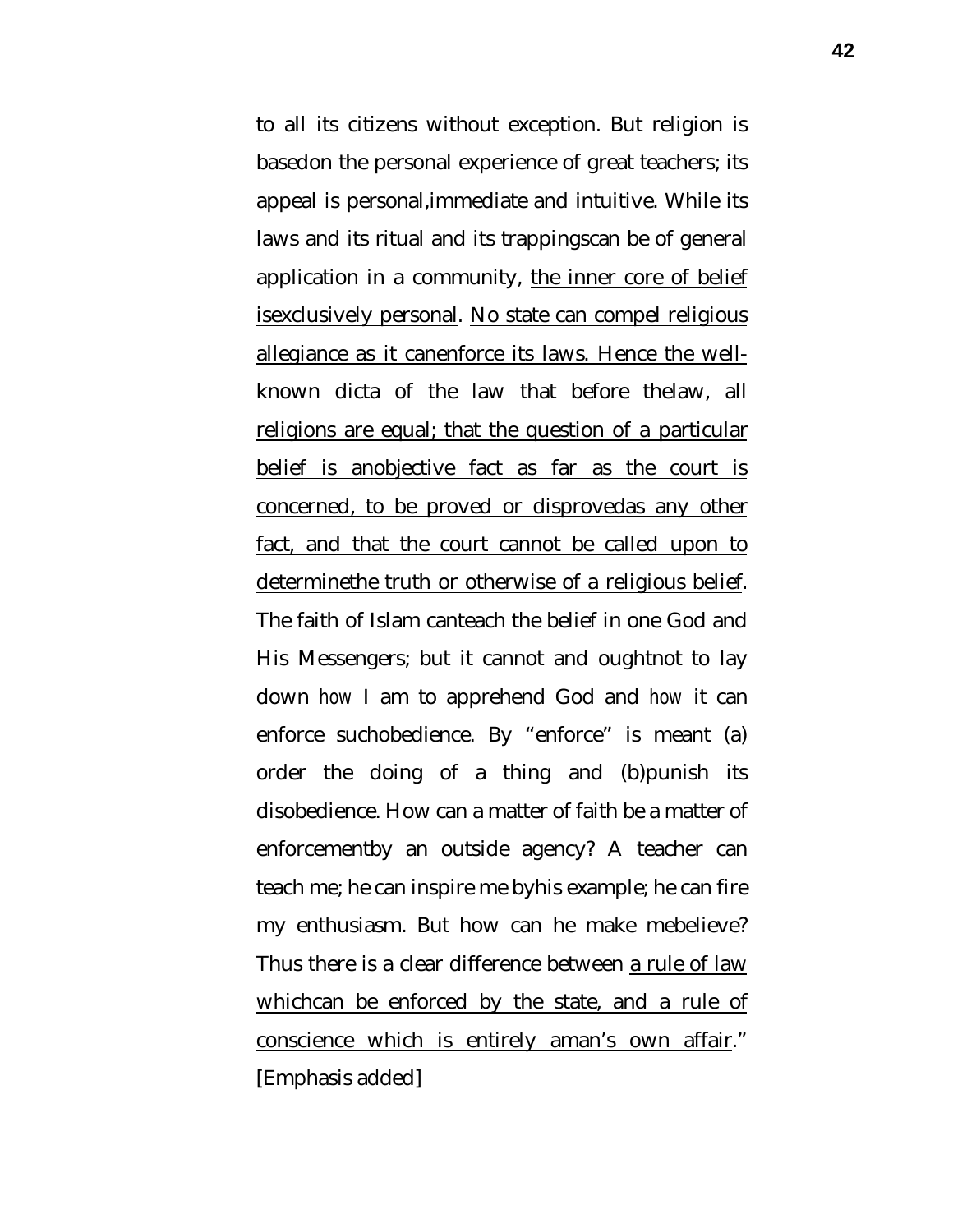- 51. It is submitted that the Constitution was drafted such in order to ensure that all laws on the *administration* of Islamic law is premised on the *consent* of those affected by it, by way of profession of the religion of Islam. Similarly, by using the words "professing the religion of Islam" rather than "Muslim", the Constitution avoids dragging the Muslim community into an exercise in which one questions another's religious conduct thus avoiding the divisive and damaging act of "kafir – mengkafir".
- 52. The drafters assigned powers to the State Legislature to constituteSyariah courts and assigned the judicial power of the Federation to the High Courts. Syariah courts do not enjoy the same status and powers as the High Courts (per HishamuddinYunus J in *Dato' Kadar Shah TunSulaiman v* DatinFauziahHaron [2008] 4 CLJ 504 @ Para 15 **[IAP-2, Tab 32]**, applying the principles established by this Court inLatifah Mat Zin v RosmawatiSharibun&Anor [2007] 5 CLJ 253, FC @ Para 42-46 **[IAP-2, Tab 30]** andAbdul Kahar Ahmad v KerajaanNegeri Selangor DarulEhsan; Kerajaan Malaysia &Anor (Interveners) [2008] 4 CLJ 309 @ Para 16 **[IAP-2, Tab 31]**.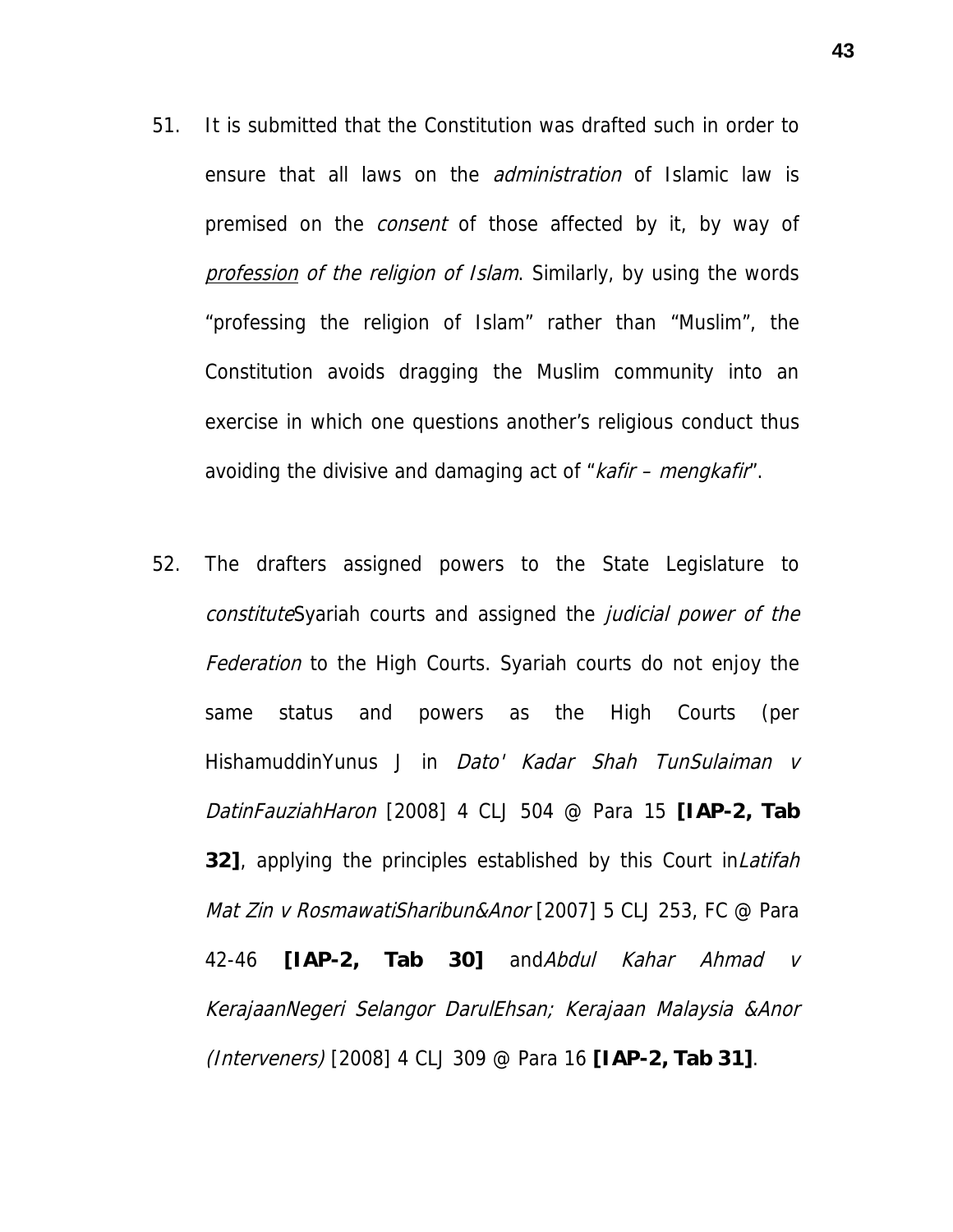**This application is not a matter of "Islamic law" which in any event cannot trump the Constitution**

53. This application does not affect the rights and freedoms of the Muslim community. The relief sought relate to the constitutionality of laws and not to the doctrines of Islam. No person can be subjected to Islamic law unless it has been legislatedand it is consistent with the Constitution. The power to make Islamic law is exercisable only by the *Legislature* and not the Muslim community. The Supreme Court in *Che Omar Bin* CheSoh v Public Prosecutor [1988] 2 MLJ 55 @ pg 56F-H, 57A-F**[IAP-4, Tab 50]** dealt with this very issue when it said:-

> "(@ pg 57A-C)…the contention…that because Islam is the religion of the Federation, the law passed by Parliament must be imbued with Islamic and religious principles and…because Syariah law is the existing law at the time of Merdeka, any law of general application in this country must conform to Syariah law…will be contrary to the constitutional and legal history of the Federation and also to the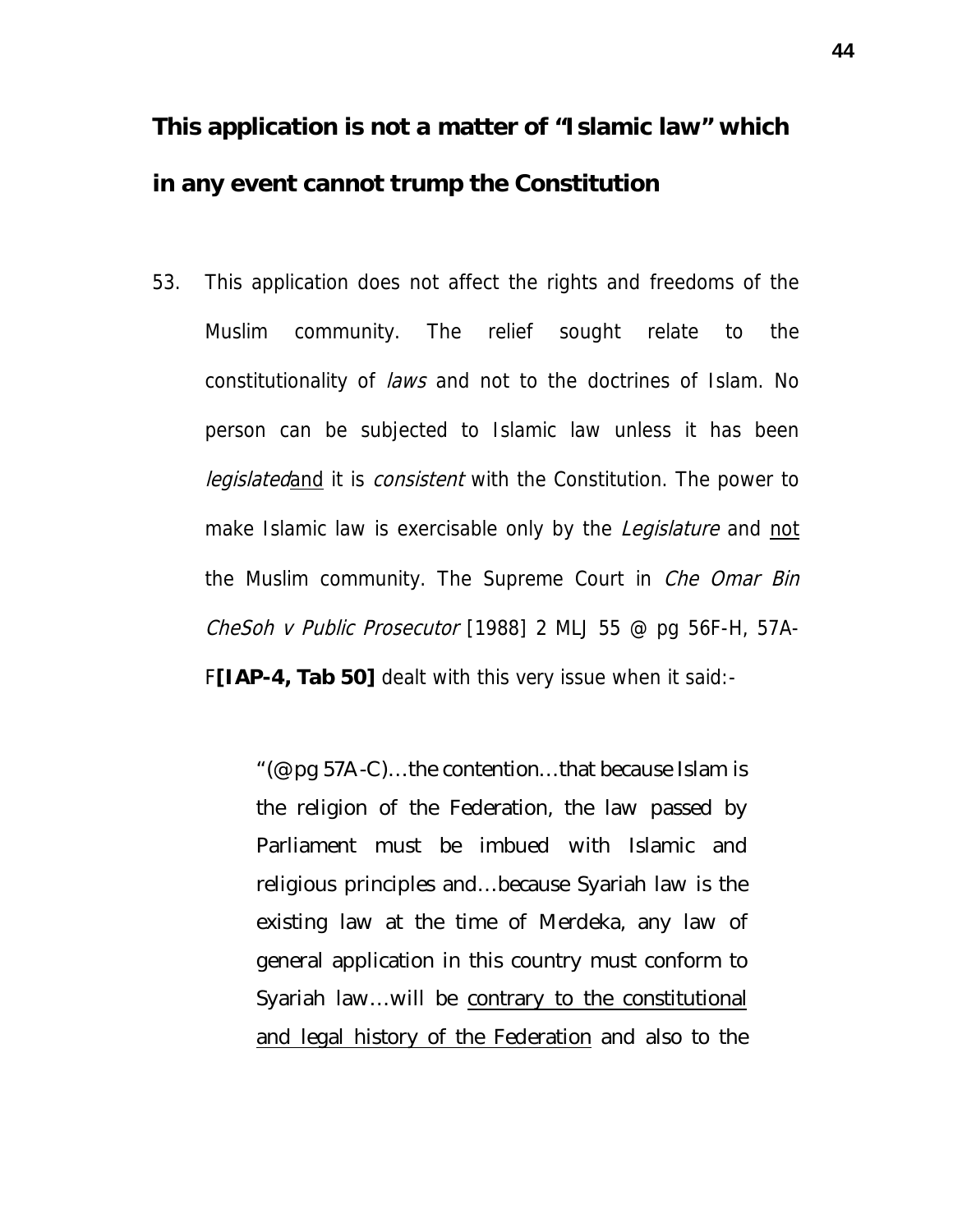Civil Law Act which provides for the reception of English common law in this country."

[Emphasis added]

54. Mr Justice HashimYeopSani writing extra-judicially in his book "Our Constitution" **[IAP-4, Tab 61]** also states:-

> "(@ pg 153)...in Malaysia, Muslim laws are not applied...in their pure form. It is also to be noted that the various state legislations in Malaysia and Singapore in the main deal with the administration of Muslim laws and not with the substantive Muslim laws."

- 55. With respect, it would also misconceived to consider that the 'subject matter' of this application belongs to the Syariah court.
	- 55.1. The Syariah courts cannot be given jurisdiction to determine whether or not a person is a "*person professing* the religion of Islam". If they decide the person does not profess Islam, the very basis of their jurisdiction vanishes and their decision would have been *ultra vires*: New India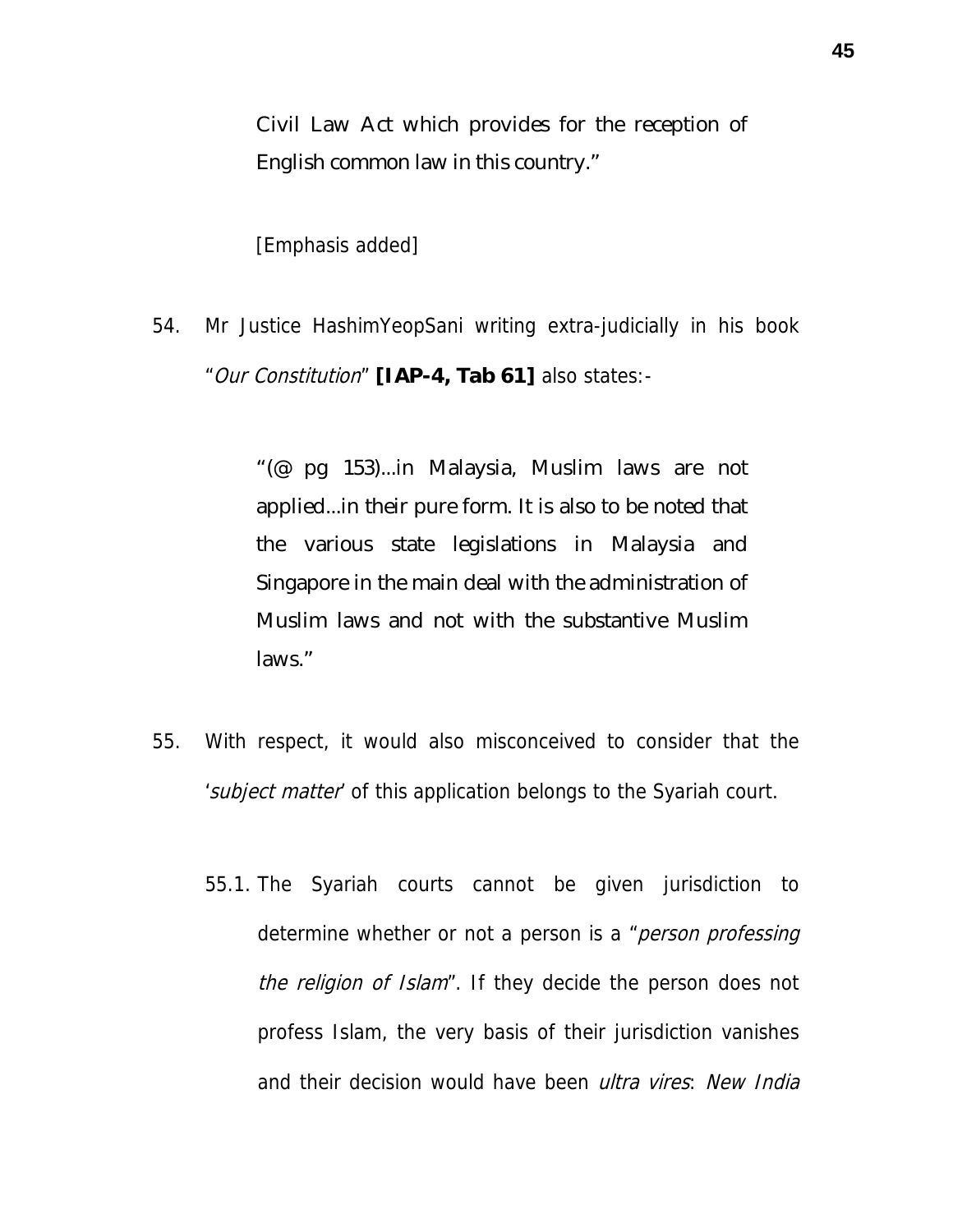Assurance Company Ltd v Lewis [1967] 1 MLJ 156 @ Pq 157D-F, I [**IAP-2, Tab 36**]

- 55.2. The question of whether a person is a "Muslim" within the meaning of Islamic law may be a question for the Syariah courts. But the question of whether or not a person "professes" the religion of Islam, or any religion for that matter, is a question of fact for the Civil courts as was done in Re Mohamed Said Nabi (see paragraph 19 above).
- 55.3. Interpretation of the Federal Constitution vis-a-vis other written laws, the 'subject matter' of this case, is a matter for the Civil court (ZainaAbidin@ Para 11, CA **[IAP-2, Tab 38]**).
- 56. The choice as to one's religion is a civil right enshrined and guaranteed under Article 11 of the Federal Constitution. It is a rightexercisable by all 'persons', irrespective of religion.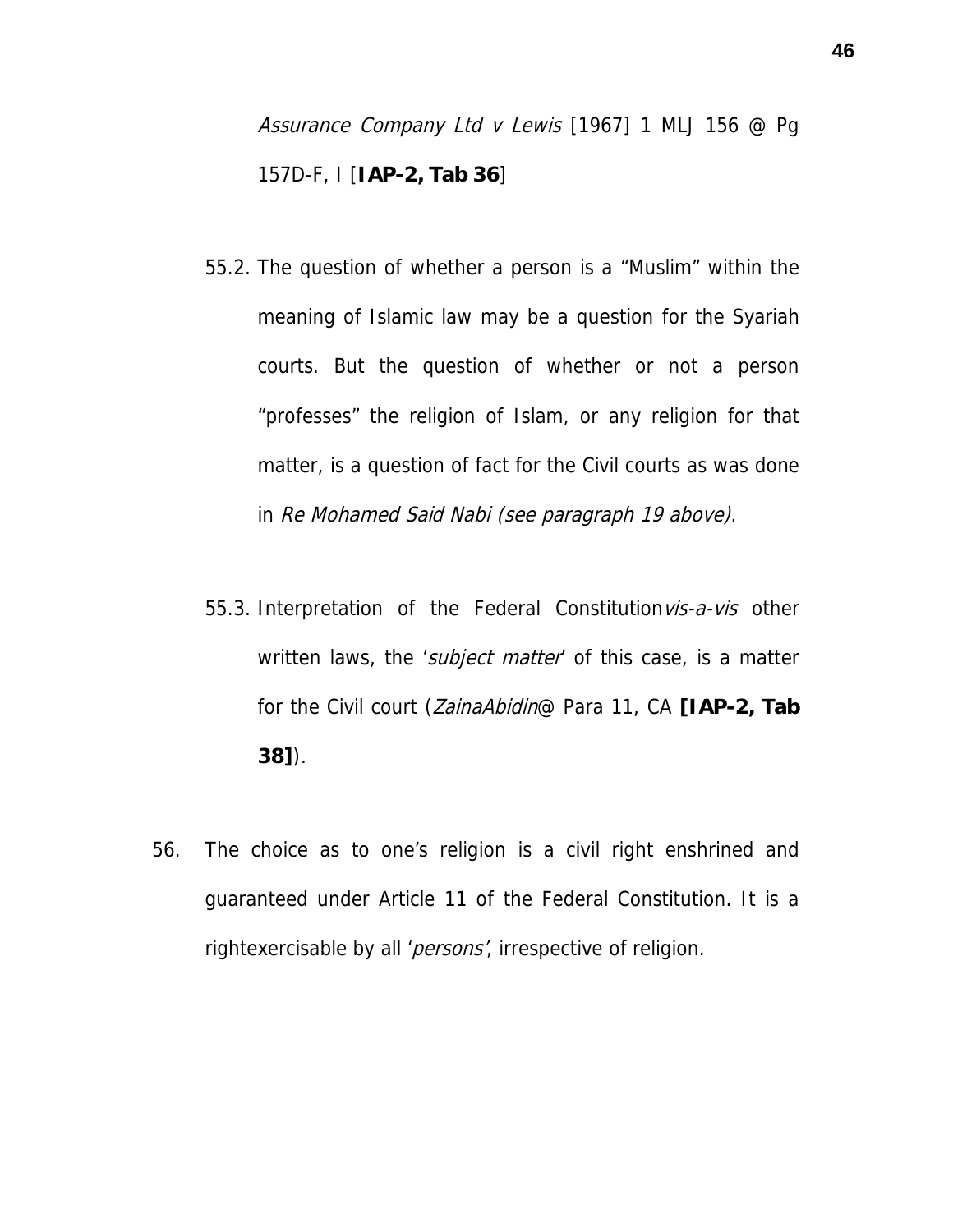### **Obiter comment in DalipKaur's case not applicable**

- 57. The Supreme Court decision in DalipKaur v Pegawai Polis Daerah, Balai Polis Daerah, Bukit Mertajam&Anor[1992] 1 MLJ 1, SC is often cited as a proposition that cases such as this should be heard in the Syariah court. Reliance is placed on a statement by Mohamed Yusoff SCJ to the effect that whether or not someone has committed apostasy from Islam is a matter of Islamic law which requires expert evidence from Islamic law scholars. But what is often forgotten is that this did not form the basis of His Lordship's decision and was said *obiter*, and did not receive the concurrence of the majority of the Supreme Court there.
	- 57.1. The facts of that case show that the parties had by *consent* agreed to refer the matter to the Fatwa Commitee of Kedah. Mohamed Yusoff SCJ dismissed the appeal and accepted that the advice of the Fatwa Committee to the effect that the deceased was a Muslim was binding on the parties. Crucially, Mohamed Yusoff SCJ *dismissed* the appeal and did not instead refuse to hear the appeal on the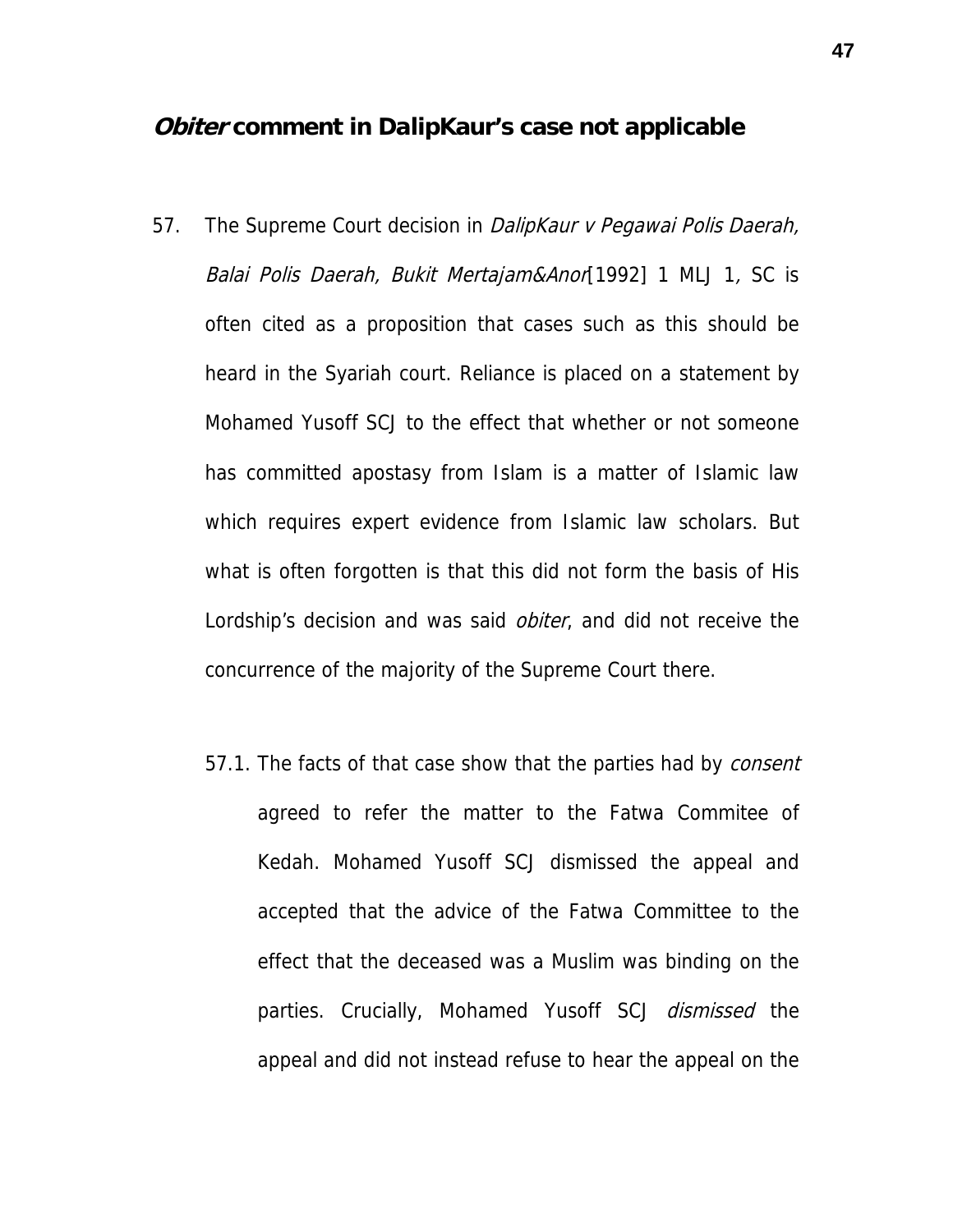grounds that the Court had no jurisdiction to hear the matter.

57.2. The majority(consisting of HashimYeop A. Sani CJ (Malaya) and Harun M. Hashim SCJ) held as follows:-

> "(@ pg 7F-H)...[Clause 1A of Article 121] does not take away the jurisdiction of the civil Court to interpret any written laws of the States enacted for the administration of Muslim law. One of the opinions given in the *fatwa* of the Fatwa Committee in this case was that a convert who executes a deed poll renouncing Islam is a *murtad* (apostate). Of course this opinion is valid only for the State of Kedah. If there are clear provisions in the State Enactment the task of the civil Court is made easier when it is asked to make a declaration relating to the status of a person whether such person is or is not a Muslim under the Enactment. A clear provision can for example be in the form of a provision imposing obligation on the relevant authority to keep and maintain a register of converts who have executed a deed poll renouncing Islam." [Emphasis added]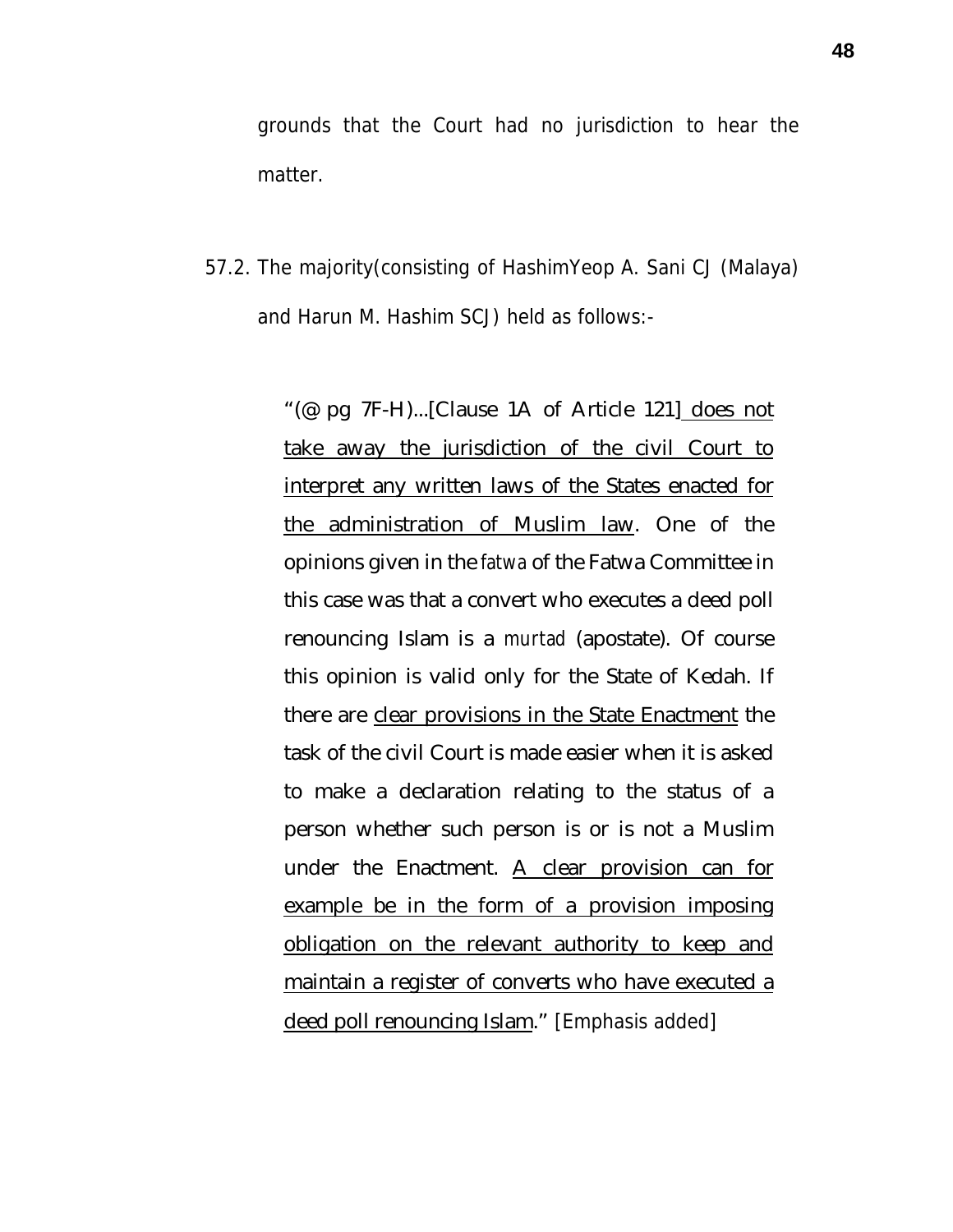57.3. It can thus be seen that *DalipKaur* is no authority for saying that this matter must be heard in the Syariah court. On the contrary, the majority decision supports the Applicant's position that this matter involving as it does the interpretation of statute and the impact of the Federal Constitution on statute law can *only* be heard by this Court.

**Current law on jurisdiction: Latifah& Haji Kahar**

- 58. A unanimous Federal Court in Latifahbte Mat Zin v RosmawatibteSharibun&Anor[2007] 5 CLJ 253, FC [**IAP-2, Tab 30**] seems to have put to rest the contention that the Syariah court might have jurisdiction in circumstances such as these.
	- 58.1. It is submitted that this case makes it clear that in determining the jurisdiction of the Syariah Court, it is necessary to consider if the court has expressly been conferred jurisdiction by State law over a particular subject matter. "It can never be that once the syariah courts are established the courts are seized with jurisdiction over all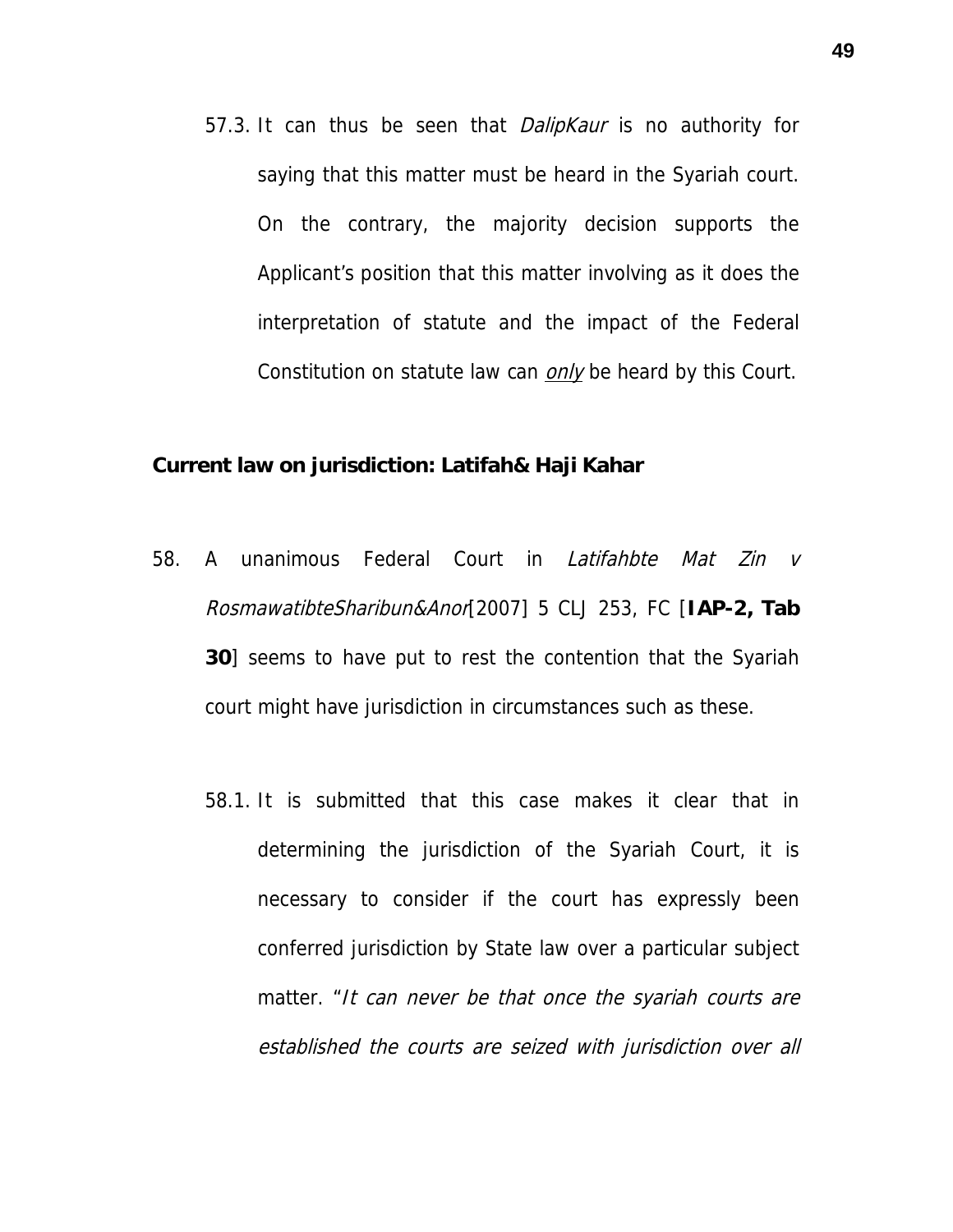the matters mentioned in Item 1 automatically. It has to be provided for."[**At para. 43**]

- 58.2. The Federal Court held that it is not enough that the subject matter of the dispute is within the Syariah court's jurisdiction. In addition, it must also be shown that all parties to the dispute professed Islam. The Syariah Court only has jurisdiction if both requirements are fulfilled: **paragraphs 45, 49**
- 59. This decision has been applied by the Federal Court in Abdul Kahar bin Ahmad v KerajaanNegeri Selangor (Kerajaan Malaysia, Intervener) &Anor, [2008] 4 CLJ 309, FC [**IAP-2, Tab 31**], where the Federal Court stated as follows:-

**(@ 314)** "[12] … The issue is simple: Is it this court or the Syariah High Court that is seized with the jurisdiction to decide whether the stated provisions of the said Enactments are in accordance with the provision of the Federal Constitution? That is the net effect of the issue posed in this application…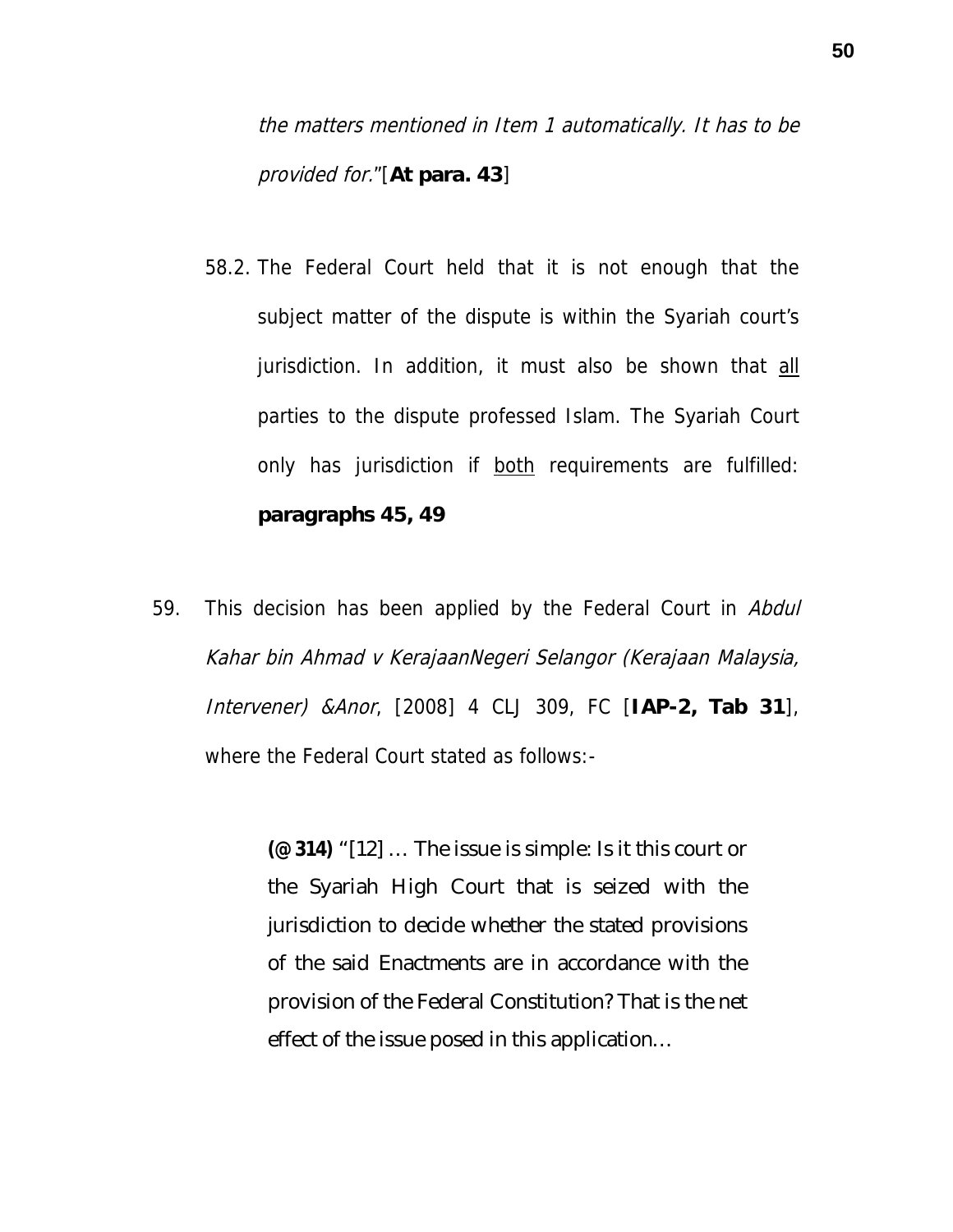**(@ 315 – 316)**" [16]… The motion clearly prays for an order that the issue whether the impugned provisions are consistent with precepts of Islam as provided by Paragraph 1, State List, Ninth Schedule of the Federal Constitution *must be decided* by the Syariah High Court as provided by art 121(1A) of the Federal Constitution. **That clearly is asking for the interpretation of the provision of the Constitution. Nowhere in the Constitution says that interpretation of the Constitution, Federal or State is a matter within the jurisdiction of the Syariah Court to do. The jurisdiction of Syariah Courts are confined to the limited matters enumerated in the State List and enacted by the respective state enactments.** …

"[17] ... Nowhere in the Constitution is there a provision that the determination of Islamic Law for the purpose of interpreting the Federal Constitution is a matter for the State Legislature to make law to grant such jurisdiction to the Syariah Court. Hence, there is no such provision in the State Enactments to grant such jurisdiction to Syariah Courts. In fact, it cannot be done.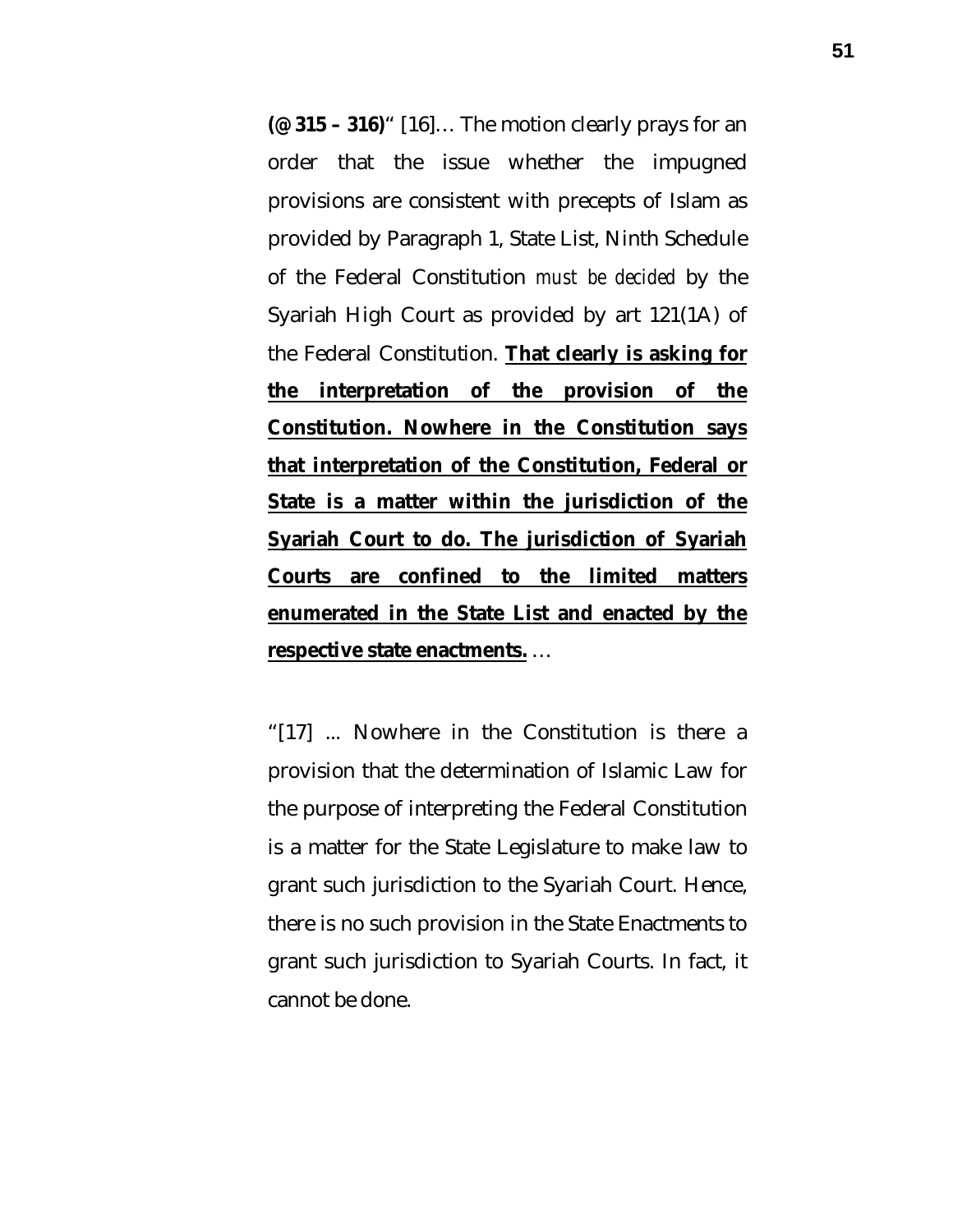"[18] Reliance was made on the provision of art 121(1A) of the Constitution. **With respect, this article does not confer jurisdiction on Syariah Courts to interpret the Constitution to the exclusion of this court.**

"[19] As I have said a number of times, ending with *Latifah*, **that provision was inserted to avoid a situation as in** *Myriam v Mohamed Ariff* **[1971] 1 MLJ 265, not to oust the jurisdiction of this court in matters that rightly belong to it**. Before the jurisdiction of this court is excluded, it must be shown that the Syariah Court has jurisdiction over the matter first. That is not the case here. .. "

[Emphasis supplied]

60. The principles in *Latifah* have also been applied, although distinguished on the facts, by the High Court in *Dato' Kadar Shah* TunSulaiman v DatinFauziahHaron [2008] 4 CLJ 504 [**IAP-1, Tab 5**] where the High Court Judge Y.A. Dato' HishamudinYunus (as His Lordship the Court of Appeal Judge then was) said [**@ pg 510, para 15 & 16**]: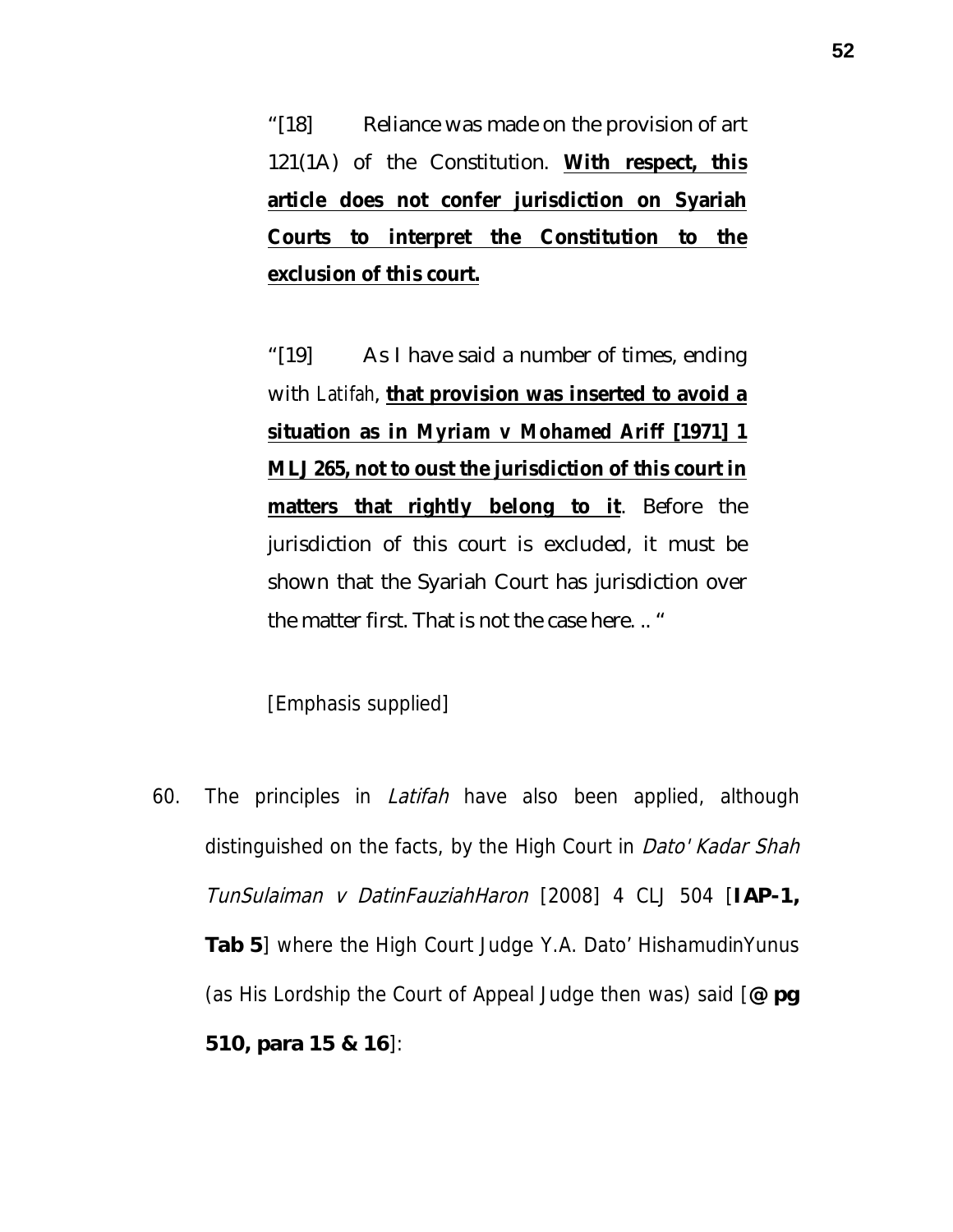"[15] In my judgment, where there is an issue of competing jurisdiction between the civil court and the Syariah Court, the proceedings before the High Court of Malaya or the High Court of Sabah and Sarawak must take precedence over the Syariah Courts as the High Court of Malaya and the High Court of Sabah and Sarawak are superior civil courts, being High Courts duly constituted under the Federal Constitution. Syariah Courts are mere state courts established by state law, and under the Federal Constitution these state courts do not enjoy the same status and powers as the High Courts established under the Courts of Judicature Act 1964. **Indeed, the High Courts have supervisory powers over Syariah Courts just as the High Courts have supervisory powers over other inferior tribunals like, for instance, the Industrial Court**.

"[16] Of course, I am constantly conscious of (and, perhaps, troubled by) cll (1) and (1A) of art 121 of the Federal Constitution. But these provisions cannot be interpreted literally or rigidly. At times common sense must prevail. In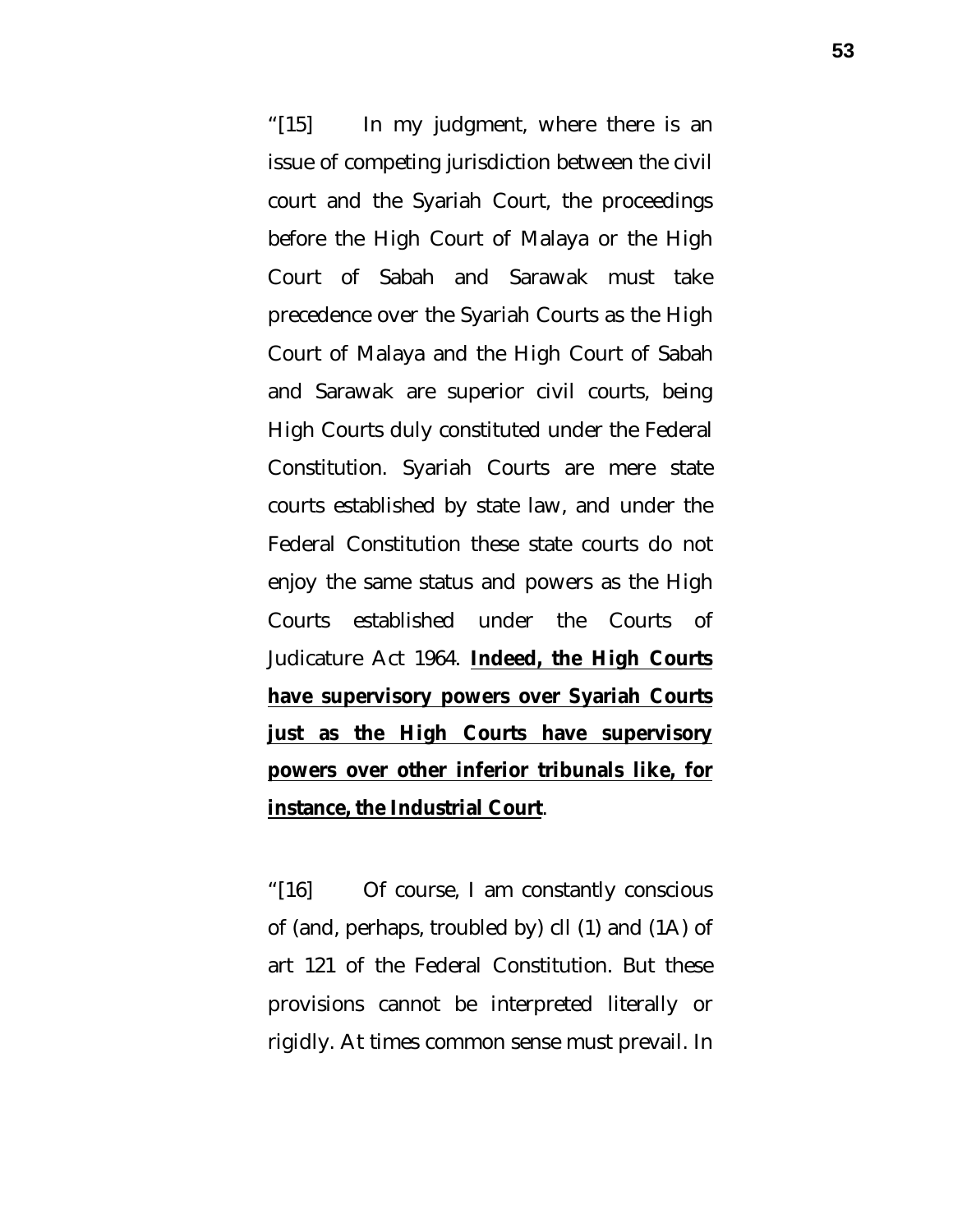interpreting them the purposive approach must be adopted."

[Emphasis added]

**Lina Joy's case wrongly decided**

**Majority decision**

- 61. It is submitted that the *ratio decidendi* ofthe Federal Court's decision in Lina Joy Lwn. Majlis Agama Islam Wilayah Persekutuan & Yang Lain [2007] 3 CLJ 557, FC [**IAP-2, Tab 33**]has been implicitly, if not explicitly, overruled by the decision of subsequent Federal Courts in the above mentioned cases of Latifahbte Mat Zinand Abdul Kahar bin Ahmad.
- 62. The majority of the Court in *Lina Joy* based their decision on two key assumptions:
	- 62.1. firstly, that *murtad* or "apostasy" is a matter of Islamic law [see **IAP-2, Tab 33** @ p 572c, 573a, 575g-h, 576a-b, 581, para 10.1 and 582a-c], and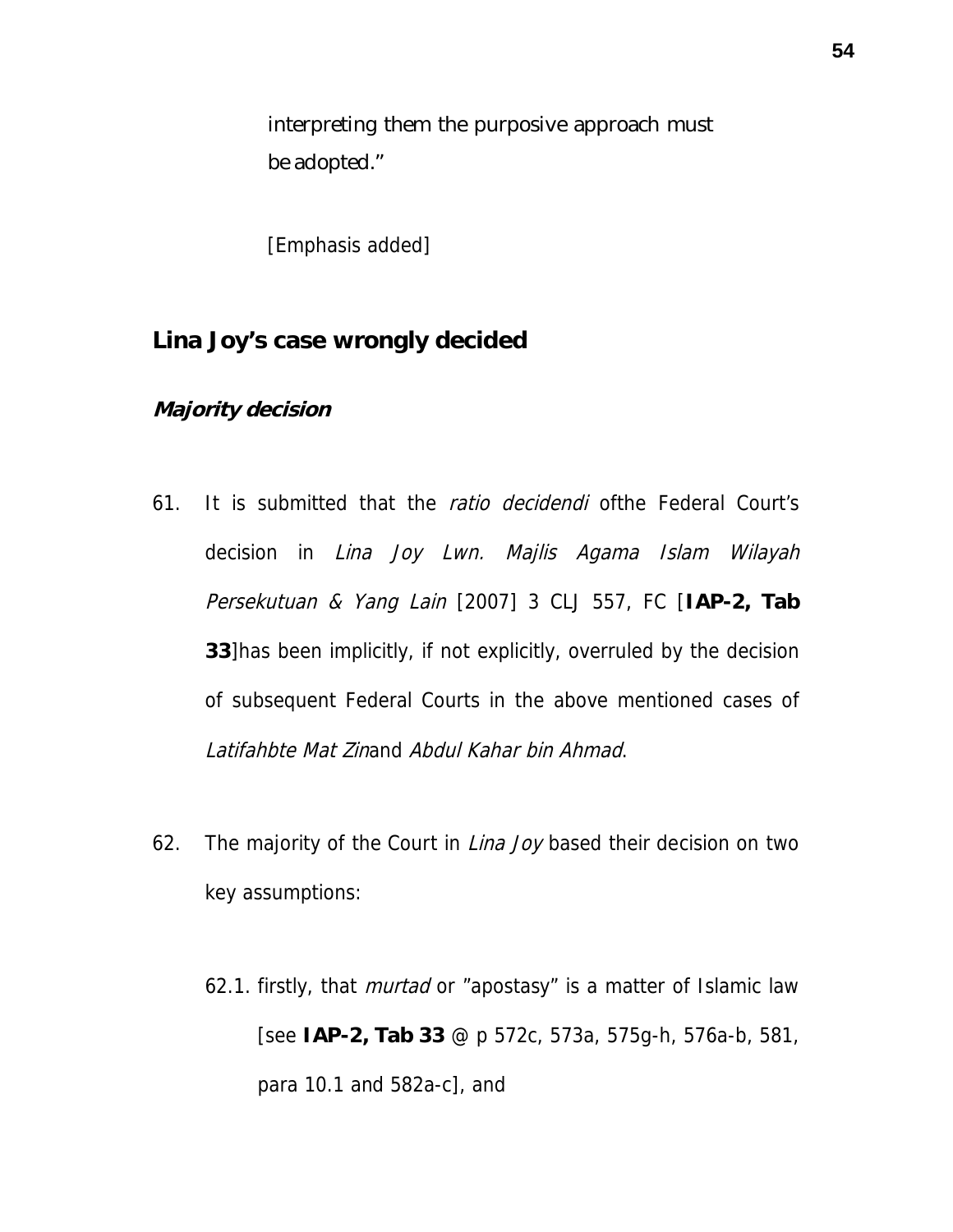- 62.2. secondly, so long as a matter is a matter of Islamic law, the Syariah courts have jurisdiction [see **IAP-2, Tab 33** @ 581, para 10.1 and 582a-c]
- 63. The Federal Court in *Latifah Md Zin* and *Abdul Kahar* have determined that the second assumption is incorrect. The appropriate method is to see if jurisdiction has been conferred by the relevant State enactment. It must also be shown that the State Legislature is able to grant such jurisdiction in that it must be over one of the subject matters provided for in item 1, List II, 9th Schedule, Federal Constitution and must be only where all persons are professing Islam. The Federal Court also reiterated that the Syariah Court cannot be granted jurisdiction to determine constitutionality or to interprete State law.
- 64. The learned Judge speaking for the majority of the Federal Court in *Lina Joy* rested on the assumption that the Islamic authorities were to determine as a matter of Islamic law if the applicant there had apostasized. Even after reciting the arguments of counsel for the MCCBCHST and HAKAM as to the meaning of the word "*profess*", the learned Judge still (@ 587e) premised his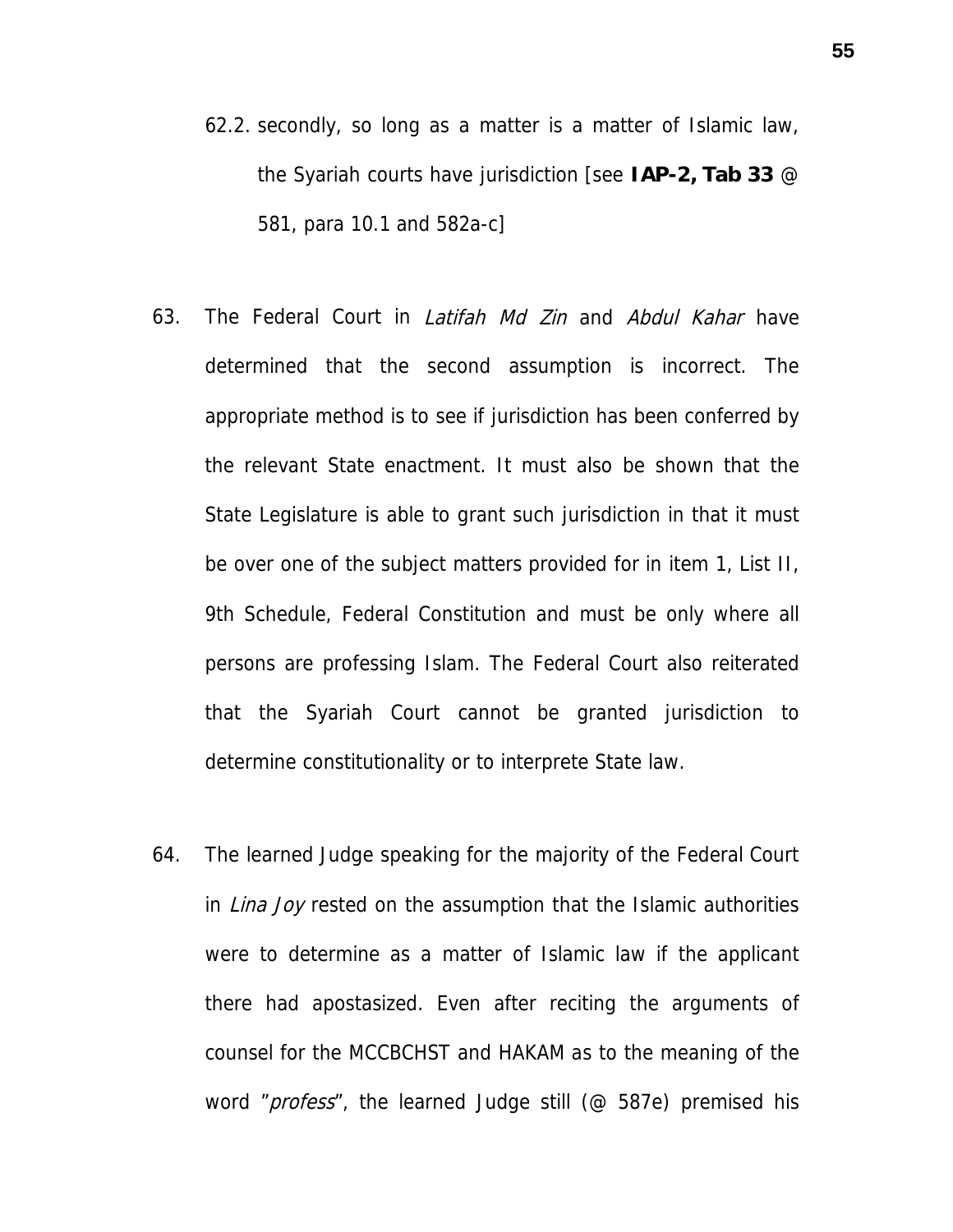dismissal of those arguments (which it is submitted was *obiter*) on the assumption that the Islamic authorities needed to determine Lina Joy's apostasy from Islam. His Lordship then immediately followed this discussion by again reiterating the jurisdiction of the syariah courts and the civil courts, with an analysis in **paragraphs 15 and 16** of His Lordship's judgment on the effect of *Soon Singh* and an affirmation of the approach therein to infer which jurisdiction from the legislative list – an approach explicitly disavowed by the Federal Court in Latifah and in Abdul Kahar [see also **page 619,paragraph 102** in the dissenting judgment in *Lina Joy*].

- 65. With respect, it should also be pointed out that the learned Judge who dissented in *Lina Joy* recognized that the issue was not one of Islamic law but that of statutory law: see **pages 609, para 72; page 613, para 83 and 614, para 87**.
- 66. At **page 587, para 15**, it can be seen that the majority categorized the declaration sought by Lina Joy as a declaration that her actions in leaving Islam had validly caused her to cease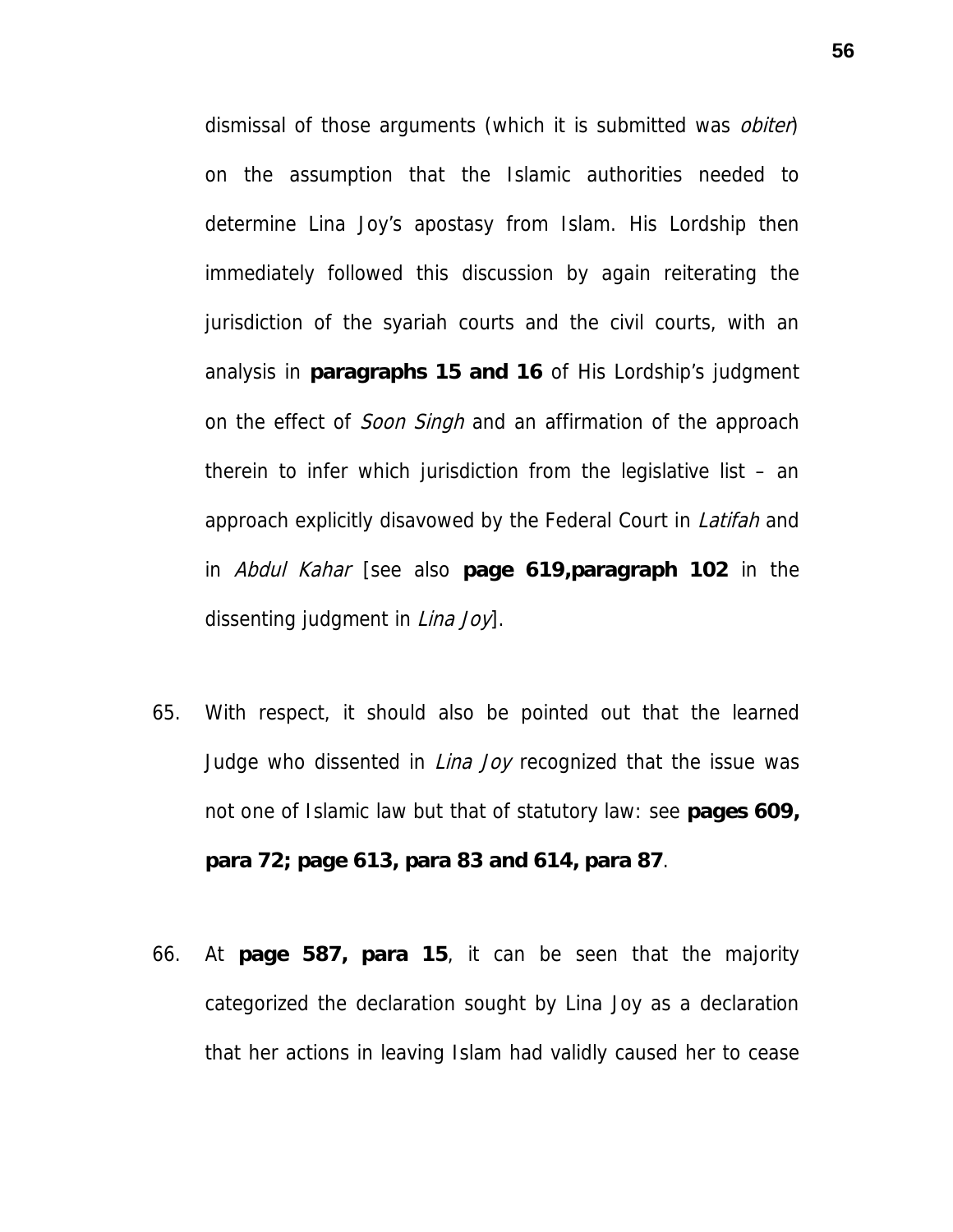to be a Muslim. This shows a crucial distinction in the case now before the Federal Court.

- 66.1. Here, there is no invitation to the Federal Court to delve into any matter of Islamic law.
- 66.2. Rather in the Originating Summons before the High Court and in the Questions before this Court under the Special Reference, what is sought is an application for declaratory relief under Article 4 of the Federal Constitution that various provisions of Selangor State legislation are inconsistent with the Federal Constitution, for an interpretation of the Federal Constitution and for consequential relief that the Appellants are not included within that part of the Selangor legislation that is found constitutional.
- 67. A proper appreciation of this issue shows that the question here is not one of "apostasy" from Islam under Islamic law.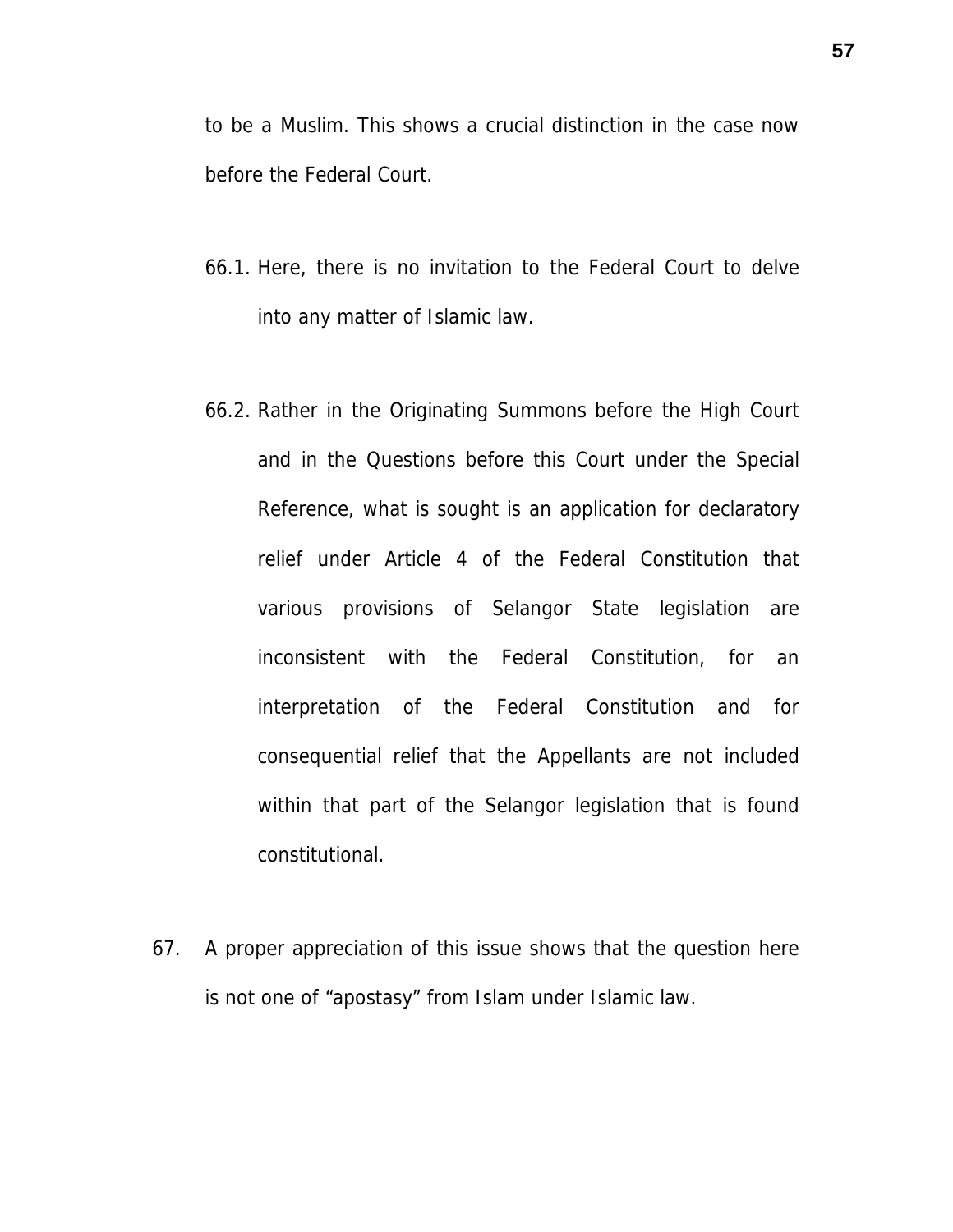67.1. Under Islamic law, a person may not be considered an apostate despite his profession of another faith. We saw that in the well publicized case of Revathi (widely publicized in the media and televised in the international news channel Al Jazeera English), where the Syariah Court refused to allow a woman to leave Islam despite the fact that she had been detained for 6 months in a rehabilitation camp and still maintained she was a Hindu. Nevertheless, the issue is whether or not someone who the Islamic authorities consider still a "Muslim" is nevertheless protected from the imposition of Islamic law if he does not profess himself to be a Muslim.

### See http://www.youtube.com/watch?v=mgnncfYRPxk

- 67.2. Is that person entitled to Constitutional protection or does the Constitution allow Islam to be forced on him by the Government and the Islamic authorities?
- 67.3. Hence, the core issue (which it appears that no Court in Malaysia has yet properly considered) is whether it would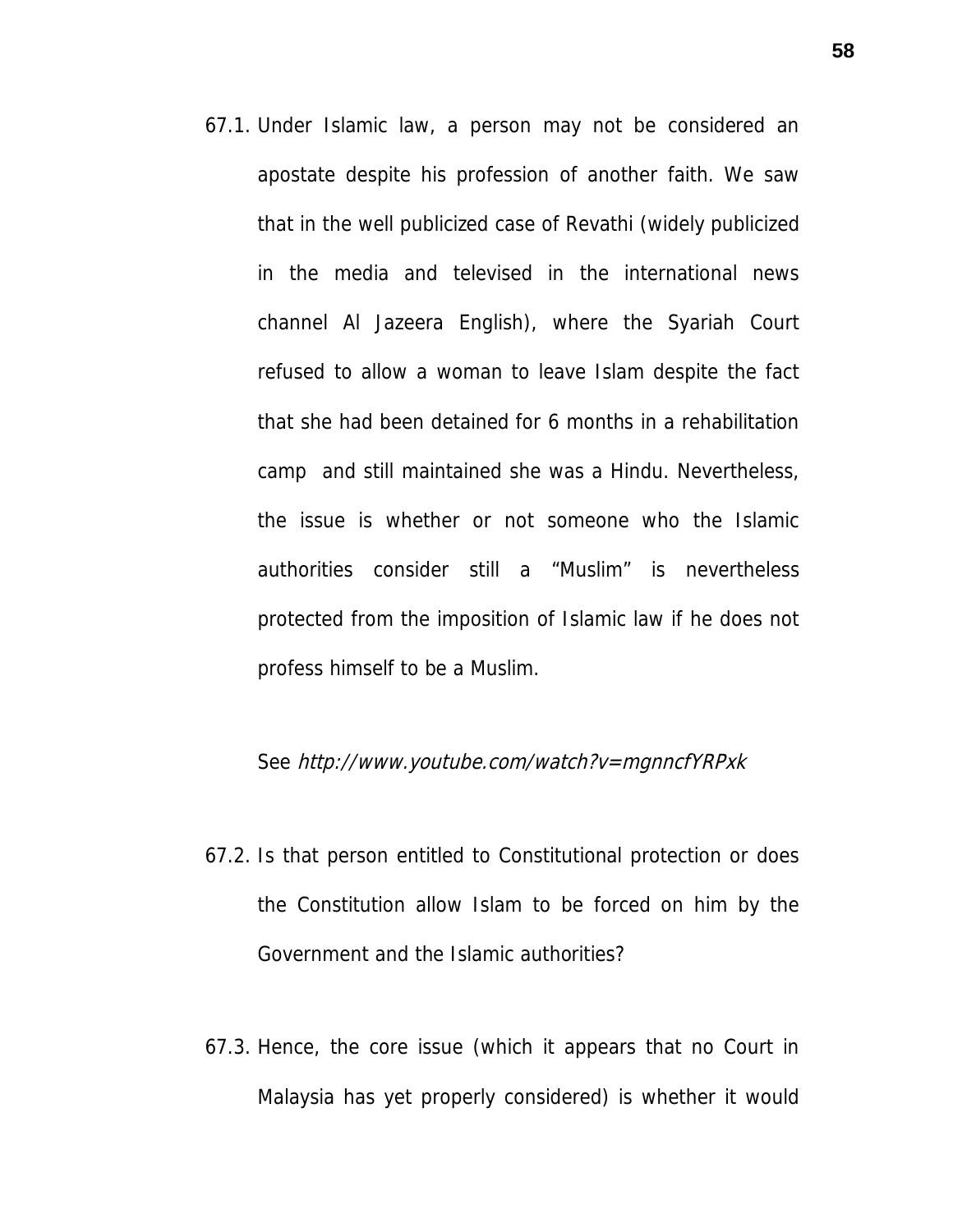be inconsistent with the guarantee of religious liberty found in Article 11 for the Government to require a person to obtain the permission of Islamic religious authorities before Islamic law ceases to apply to him, even when that person says he never ever professed Islam as his religion. This is the issue squarely addressed by this Originating Summons, and which is crying out for a judicial solution.

- 68. Article 11(1) is meant to protect individuals from oppression by the Government. Article 11(3) is meant to protect religious communities from interference from the Government. The argument and decision of the majority of the Federal Court in Lina Joy, with respect, turns human rights protections and the role of the judiciary on its head by interpreting Article 11 perversely to enable the Government to enforce a religious community's oppression of a former adherent of that religion. With respect, the majority in Lina Joy.
	- 68.1. ignored the very fundamental basis of constitutional jurisprudence that the Courts established by the Federal Constitution exist to preserve the fundamental liberties of

**59**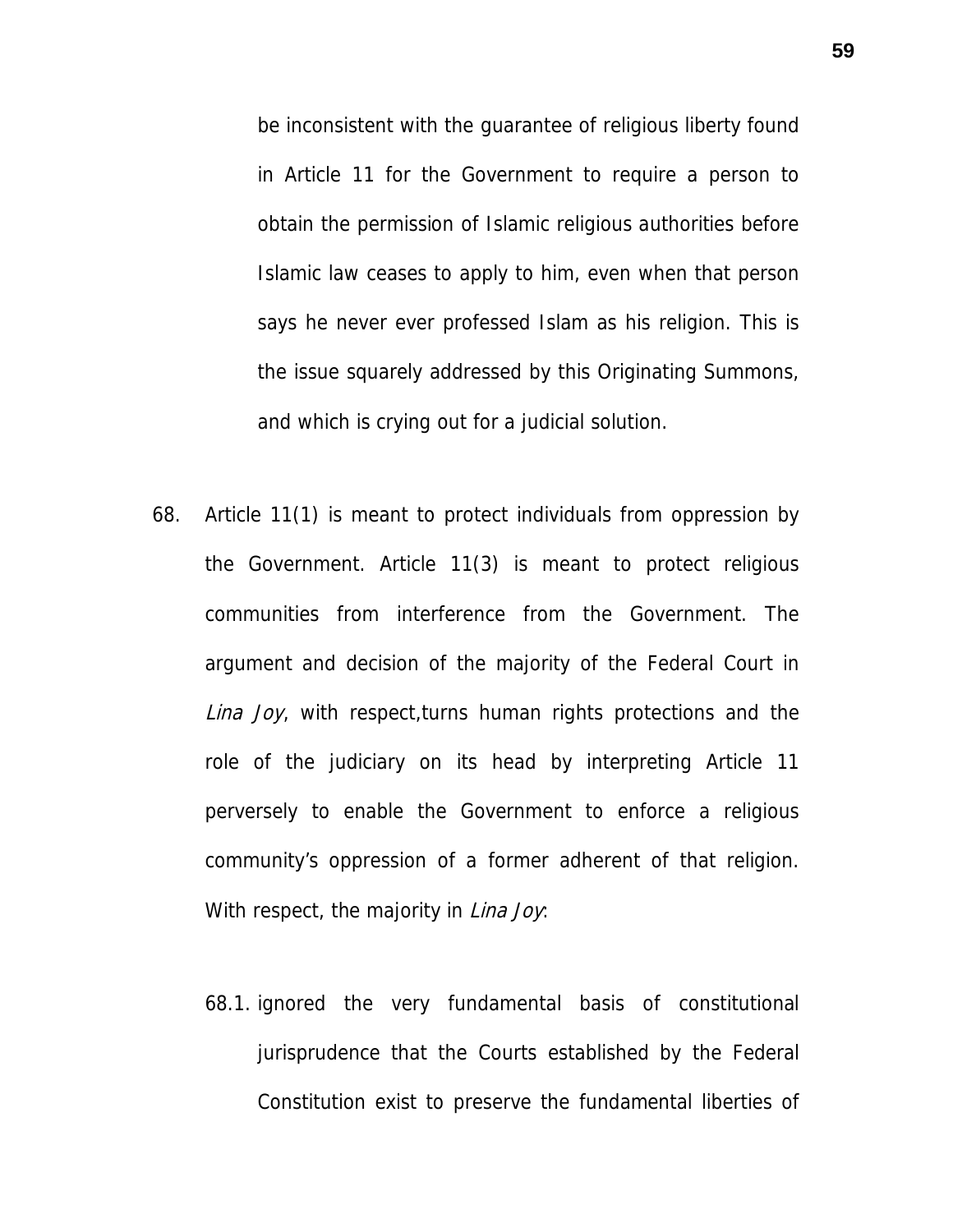the people and minorities against the oppression of the majority, as a vital check and balance to the power of the Legislature and the Executive;

- 68.2. did not give proper regard to the sanctity of the individual right to freedom of religion;
- 68.3. did not apply some of the most basic principles of constitutional jurisprudence to ascertain if the requirement for permission from the Syariah authorities (if indeed such a requirement exists) was necessary to preserve the rights and freedoms of others and whether it was a proportional response to such a need; and
- 68.4. did not even consider whether the restrictions on professing and practising a religion other than Islam to those born to Muslim parents was sanctioned by any general law relating to public order, morality or health which are the only permissible restrictions under the Federal Constitution on any **act** in the exercise of one's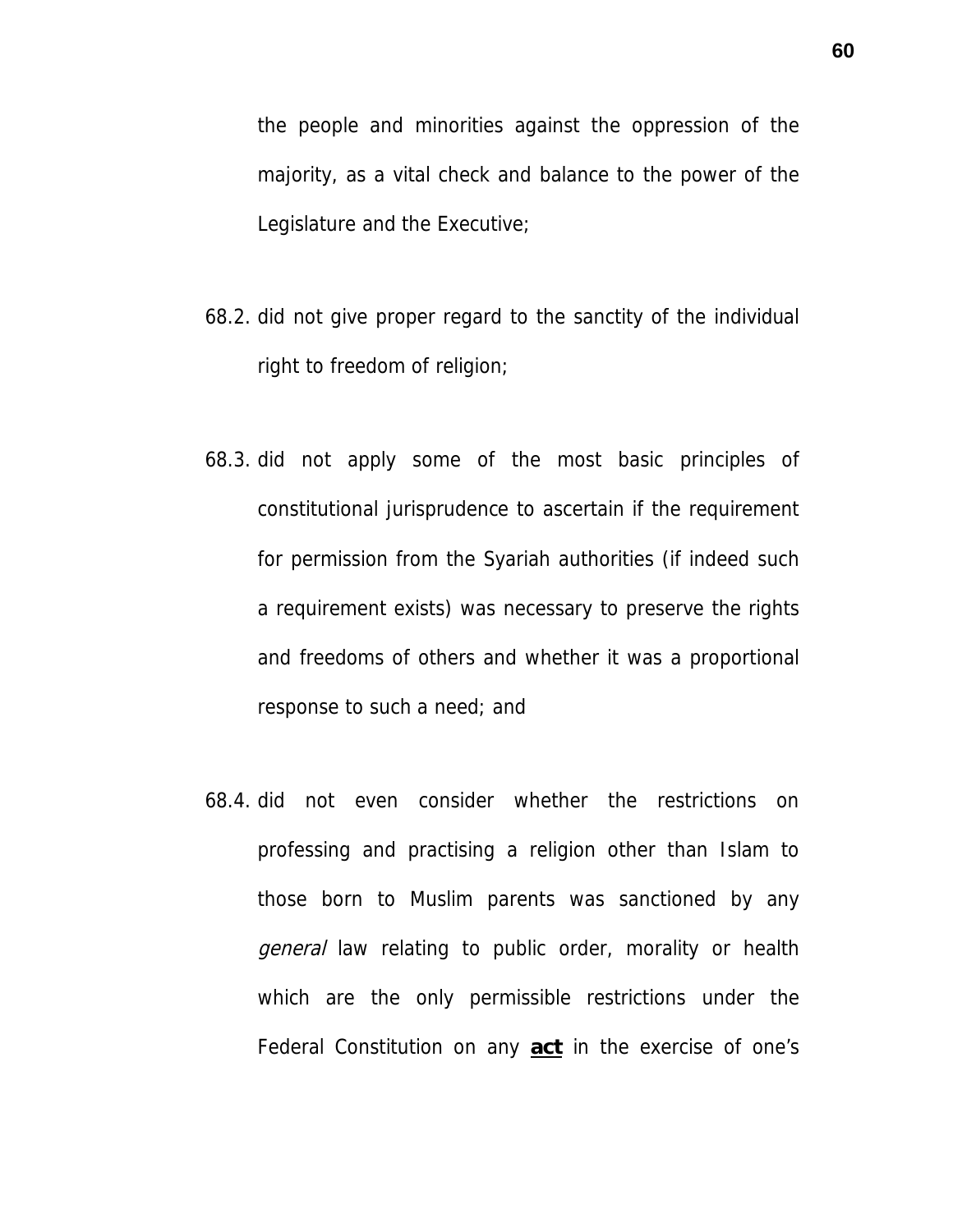fundamental liberty to profess and practise one's religion: Article 11(5), Federal Constitution.

- 69. More telling of the majority judgment is the way the learned Judges, with the greatest of respect, incorrectly applied and misstated the effect of the previous Supreme Court decision in Che Omar CheSoh [**IAP-4, Tab 59**] on the effect of Article 3 of the Federal Constitution.
	- 69.1. Citing SallehAbas LP in *Che Omar CheSoh*, the majority of the Federal Court in Lina Joy stated that "Islam is not just a mere collection of dogmas and rituals but it is a complete way of life covering all fields of human activities, may they be private or public, legal, political, economic, social, cultural, moral or judicial". The Federal Court in Lina Joy then went on to hold that this meant that Islamic law could be implemented to restrict a person from adopting a new religion.
	- 69.2. With respect, this was a glaring error totally misreading the actual decision in *Che Omar CheSoh* which expressly said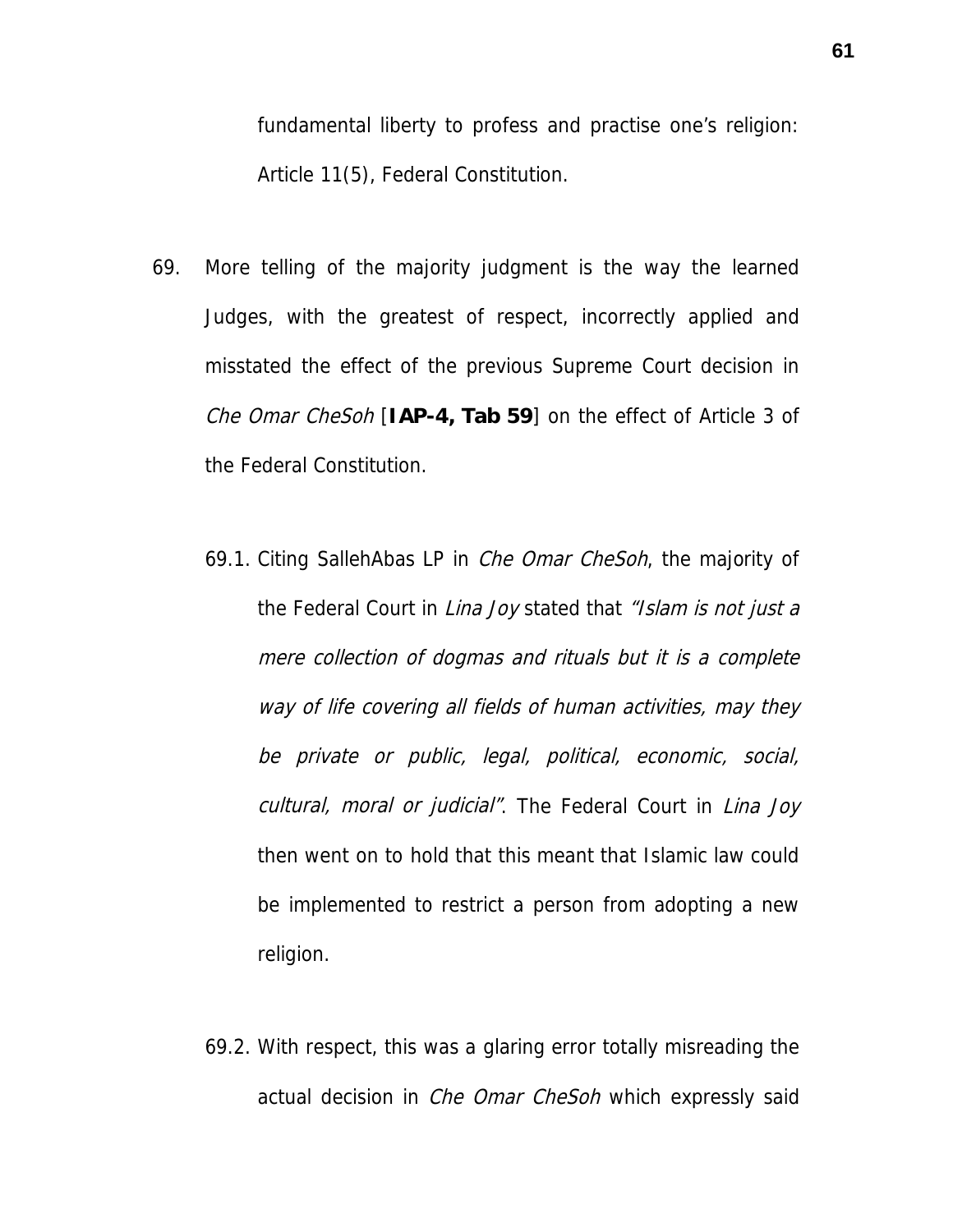the above interpretation of "Islam" was not that intended in Article 3 of the Federal Constitution. In *Che Omar CheSoh* the Federal Court expressly ruled that the law in Malaysia was secular law, and that as such a challenge to the mandatory death penalty for certain drug trafficking offences for being unconstitutional as it fell foul of Islamic principles was dismissed. [**IAP-4, Tab 59**]

## **Minority judgment**

- 70. In the circumstances, it is perhaps unsurprising that the learned Judge in the minority in *Lina Joy* found he had to remind himself, again citing SallehAbas LP in *Che Omar CheSoh*, that his duty as a Judge was to apply the Constitution no matter what his personal beliefs were [**IAP-2, Tab 33, page 597, para. 22**].
	- 70.1. The learned Judge correctly identified that any legislation made by Parliament or any State legislature pursuant to the legislative lists must ultimately be subject to the terms of the Federal Constitution, and mentioned specifically the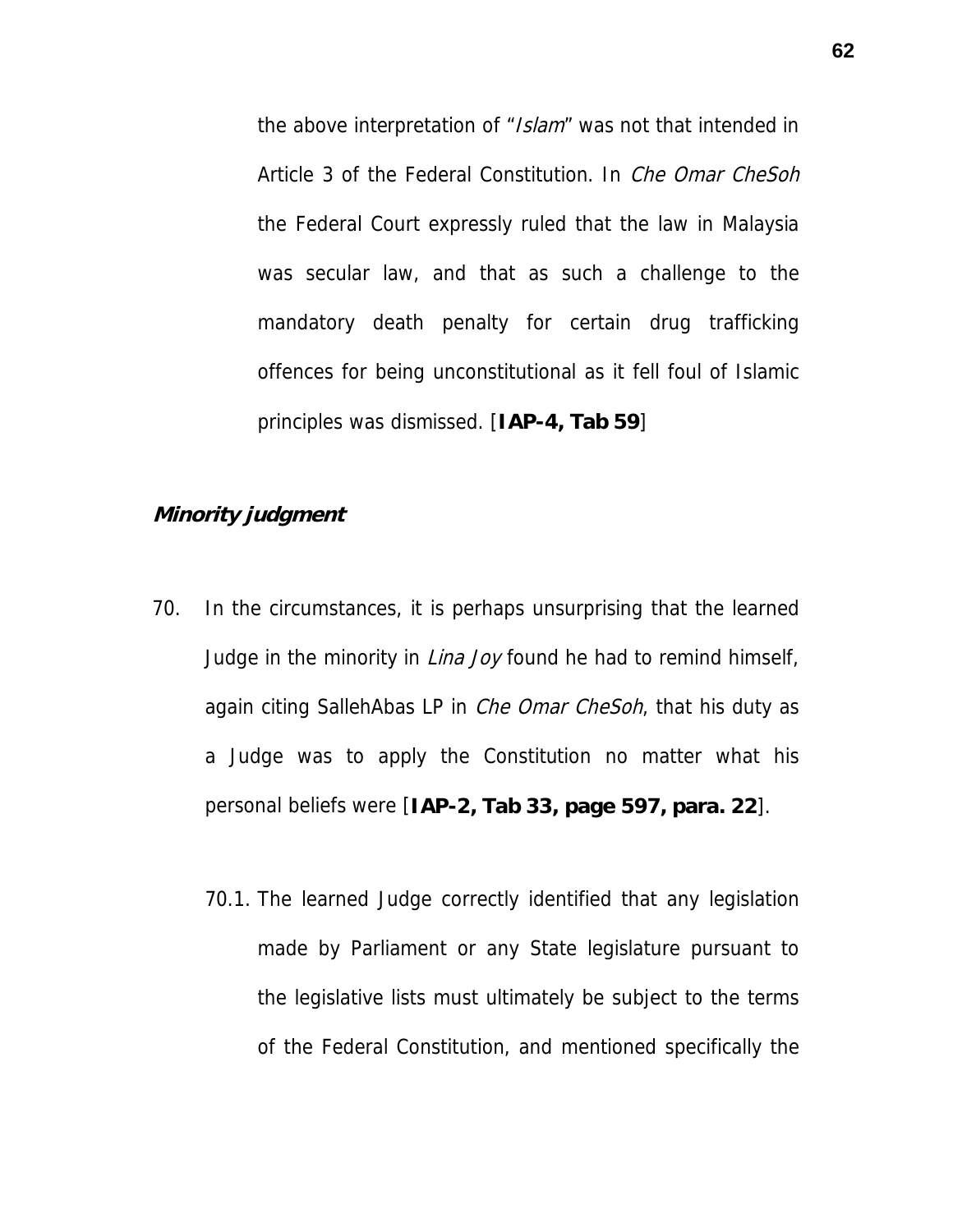fundamental liberties provisions of the Federal Constitution [**IAP-2, Tab 18, page 602-604, para. 51-55**].

- 70.2. His Lordship then ruled that the core issue in *Lina Joy's* case was whether the National Registration Department was entitled in law to require an apostasy certificate from the religious authorities before it would remove the notification "Islam" in the applicant's identity card. On this, His Lordship found this was an impermissible exercise of administrative discretion because the very requirement to endorse the fact that the application was a "Muslim" was contrary to the guarantees of equality under the law under Article 8 of the Federal Constitution since the notation of "Muslim" was only required for Muslims, and was therefore discriminatory. [**at pages 606-607, para 63-64**]
- 70.3. Further, His Lordship also commented that to subject the applicant to potential penalties under the various syariah enactments in order to go to the syariah courts for a certificate of apostasy was an unreasonable requirement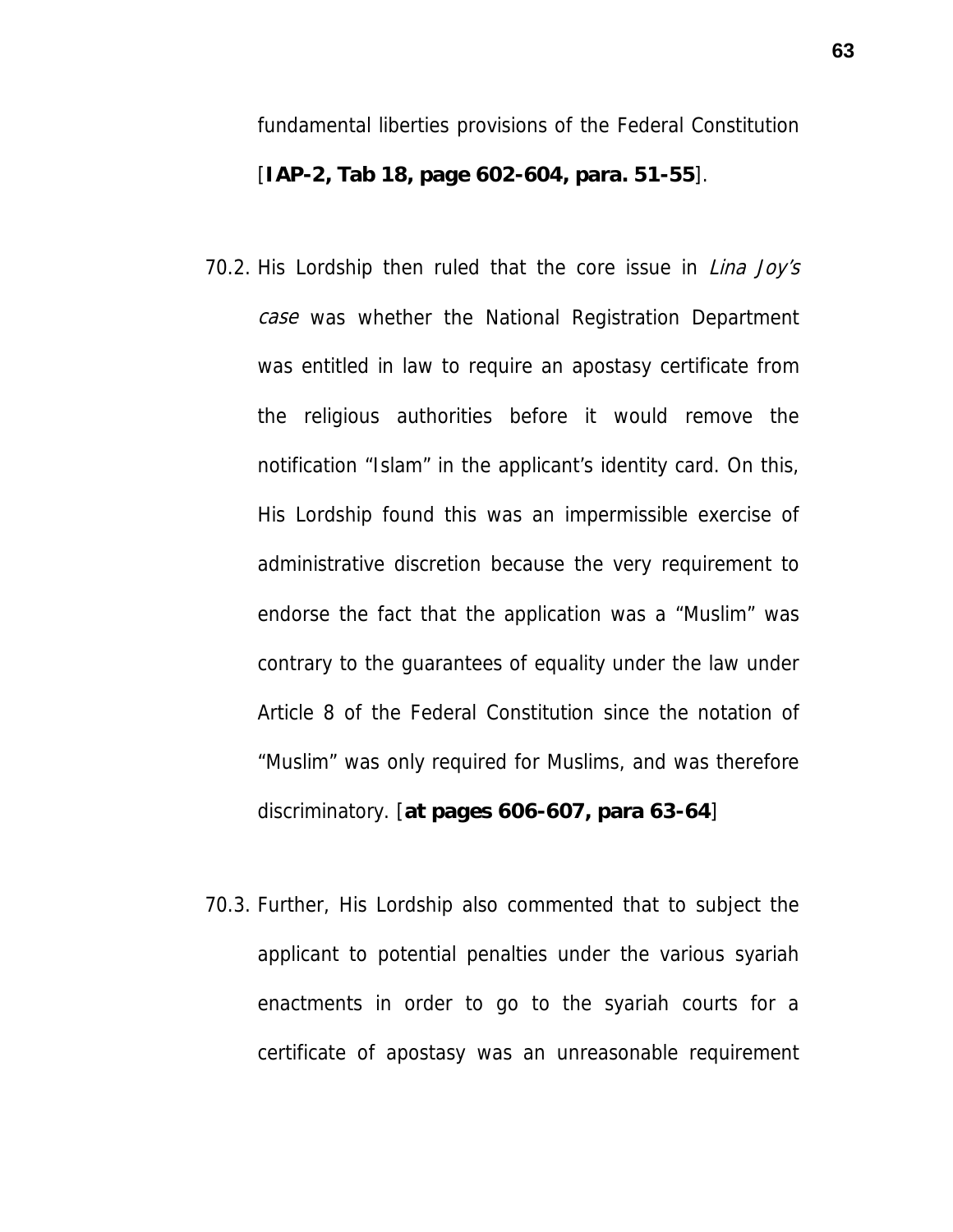contrary to the principle against self incrimination [at **pages 614, para. 87-88**].

71. As such, given the key steps in the reasoning of the majority in the *Lina Joy* are deemed to have been overruled by *Latifah* and Abdul Kahar, and given the glaring error in its statement as to the effect of *Che Omar CheSoh*, it is submitted that the majority decision in *Lina Joy* does not in any way affect the appeal herein.

#### Section of the Selangor Enactment

- 72. Despite the majority's advice in *DalipKaur* for States to enact clear provisions to recognise individuals who have ceased to profess Islam (i.e. thorough a register of converts), the States have not done so. Instead, the Federal and State governments continue to unconstitutionally impose unreasonable restrictions on people in the Applicants' position who merely seek the right to profess and practice their religion in peace and harmony.
- 73. The impugned section 61(3)(b)(x) and (xi) of the Selangor Administration Enactment [**IAP-1, Tab 5**] purports to confer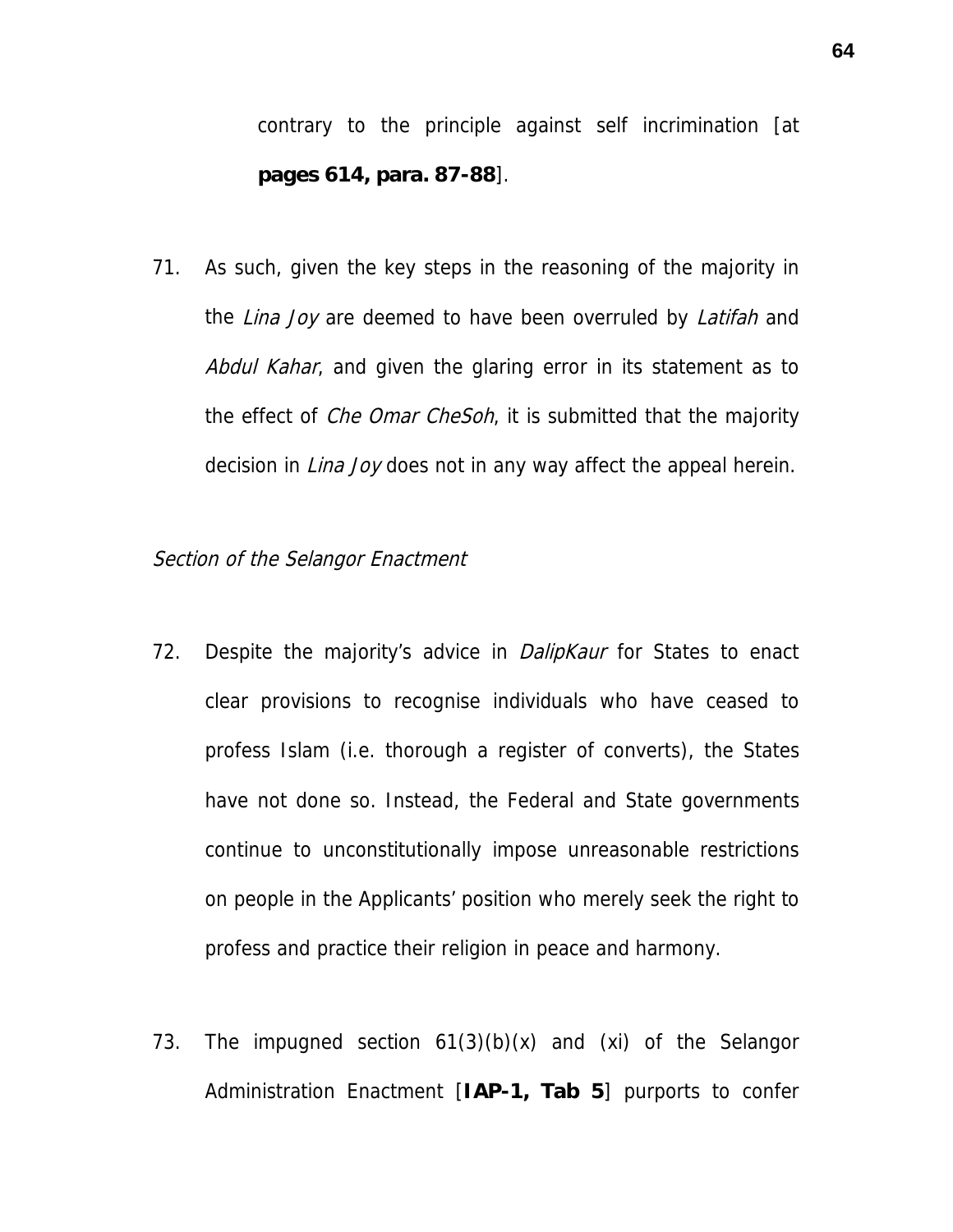jurisdiction on the Syariah courts to determine if a person is still a Muslim. But that provision, and the requirement imposed by the Judiciary through the obiter comments of Mohamed Yusoff SCJ in *DalipKaur* and then through the faulty reasoning in Lina Joy is that for the purposes of civil law, the rules of Islamic law must be applied. This is not the Constitutional position.

74. The distincition is well illustrated by the Privy Council decision from Quebecof Despatie v Tremblay [1921] 1 AC 702 @ 714 **[IAP , Tab]**. A husband sought to invalidate his marriage with his fourth cousin on the basis that it went against the provisions of Roman Catholic law. He relied on a provision of the Quebec Civil Code which provided that other impediments to a marriage under any faith were subject to the rules hitherto followed in those respective faiths. The Privy Council pointed out that the individual's right to profess a religion was his own right. The provision of the Code in dispute was on the other hand a manifestation of the community's right to manage its affairs. It could prohibit the person concerned being married in its Churches. But its religious practices and injunctions could not be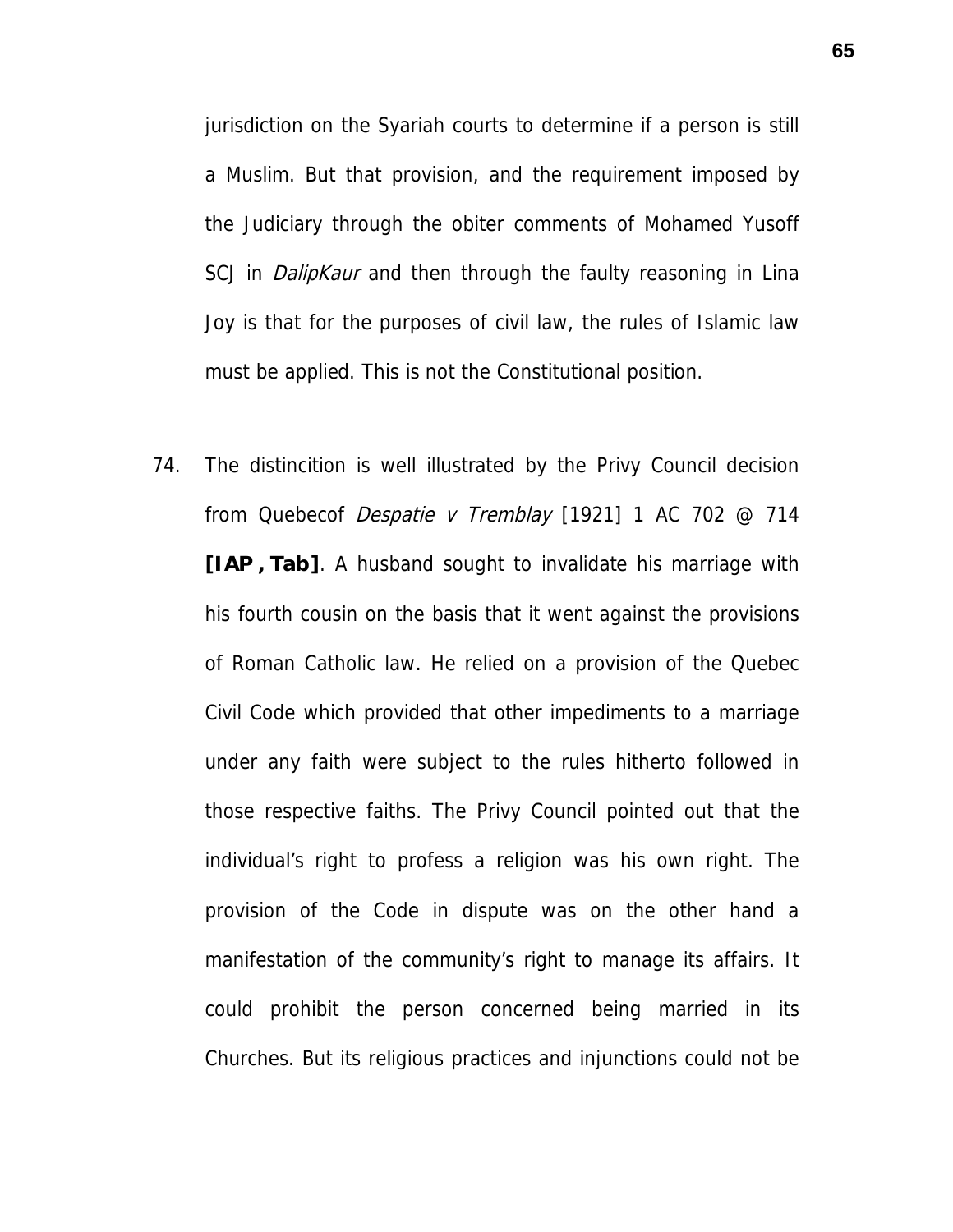used to dictate civil rights established by a marriage duly registered under the Code.

- 75. Given that we have seen that each of the Applicant's have a right to profess "his religion", and that the word "profess" means self acknowledged, this must mean that each of the Applicants have the right to profess and practise the religion of their own choice. They cannot be subjected to permission in order to enter into or leave a religion by their former religion. The provisions of the section are unconstitutional in requiring the Applicants, who profess Hinduism and have done so all their lives, to submit themselves to be adjudged in accordance with the theological law of Islam on whether or not they are "Muslim" or not.
- 76. As pointed out above, the Constitution does not permit religious organisations to trap people within their fold just because of their own religious practices. Their communal rights cannot trump the individual's right to profess and practise his or her own religion. The State can only restrict the right to practice religion if a person does an act which is contrary to a "general law" relating to public order, health or morality. You cannot create a specific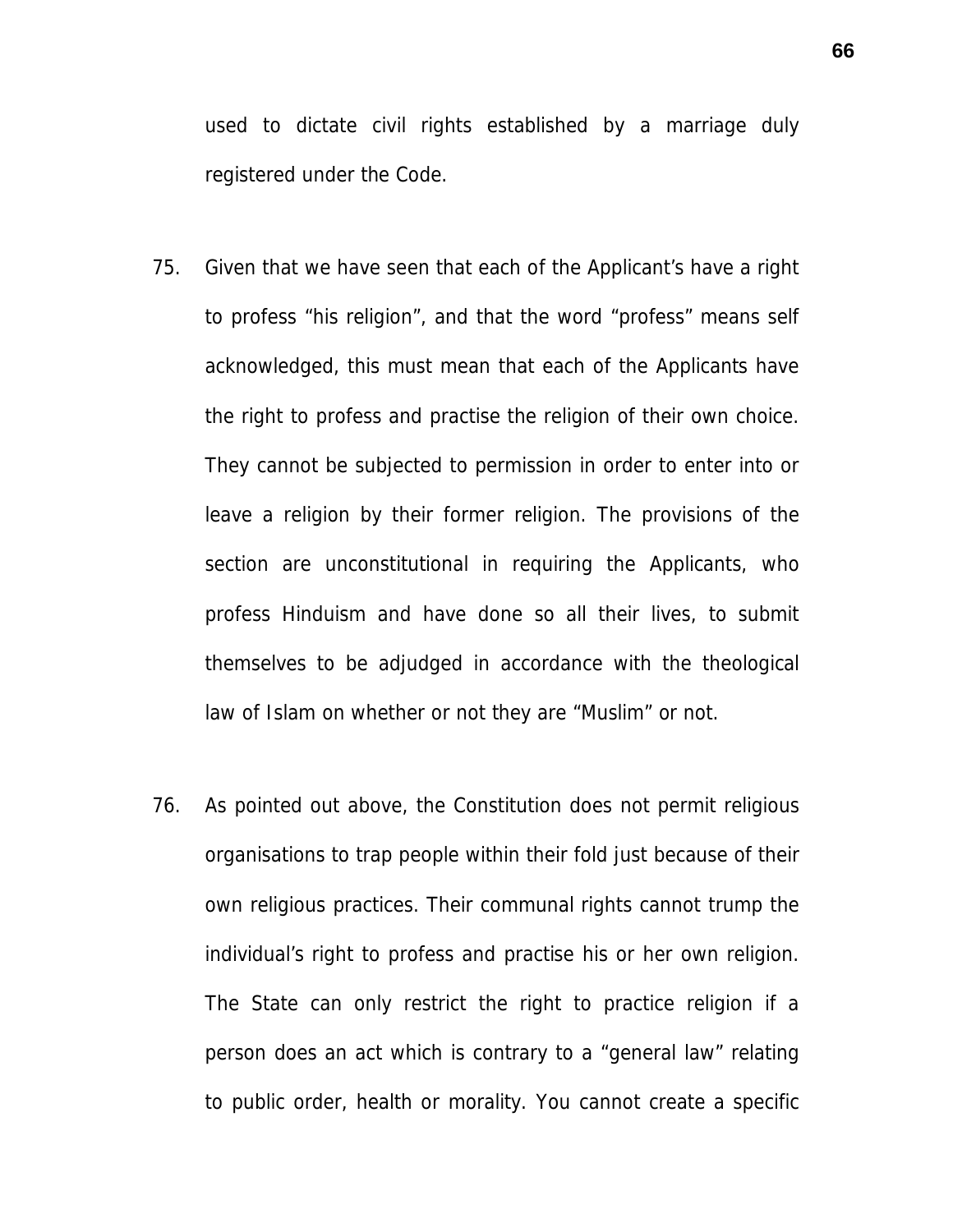law to prohibit the right to practice a religion purely on public order – it must be a general law.

# **Question 5: The national registration regulations prohibiting change of religion as a reason for changing one's name is unconstitutional**

77. This Question follows on from the issues raised in the previous question. To give effect to the unconstitutional State law and the effect of the Lina Joy decision requiring those unlawfully classified as "Muslim" to get a Syariah court's permission to "leave" Islam, the national registration regulations were amended so that the Registrar no longer is under an obligation to register a change of name but now has a discretion to refuse to register the same when a change of religion is the reason for the change of name. The impugned Regulation 14(2)(b) [**IAP-1, Tab 6**] requires any person applying to change their name to submit to the JabatanPendaftaran Negara a statutory declaration containing the reason for such a change of name *other than a* conversion of religion". The impugned Regulation thus prohibits all Malaysians from changing their name as a result of conversion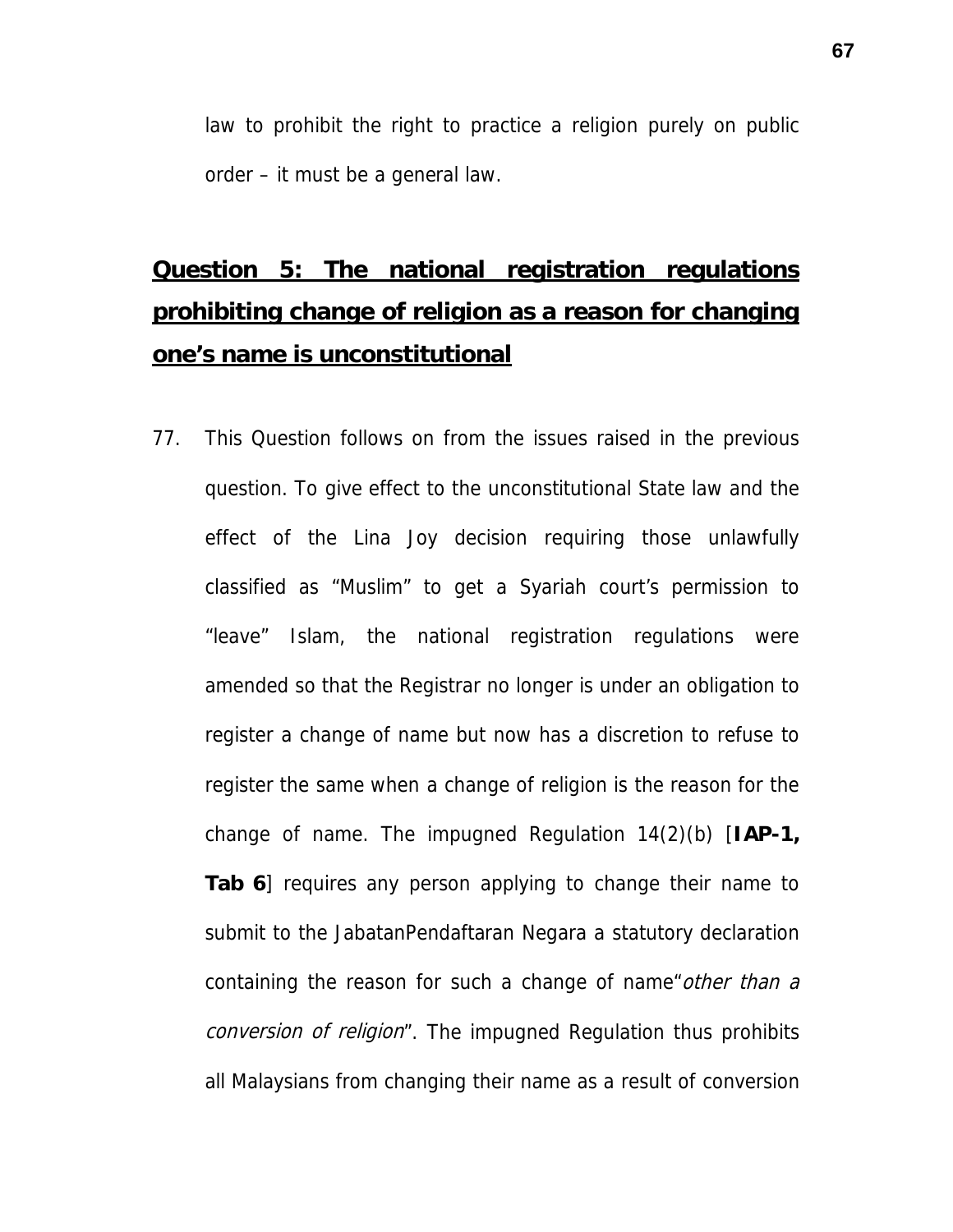of religion.In practice, the NRD requires the person to obtain a letter of permission or confirmation from a religious organisation before any change is effected.

- 78. Because of the unconstitutional treatment of the Applicants as "Muslim" even though they have never ever professed Islam as their religion, the Applicants are treated as "converts" when in fact they have always professed and practised Hinduism. They are not "changing" their religion – they have been prevented all this while by the Government from professing and practising their religion, and have had Islam forced on them. Hence, the Applicants are caught by the impugned Regulation.
- 79. A prismatic reading of the concept of '*personal liberty* in Article 5(1) of the FC and the right to freedom of religion in Article 11(1) suggests that this regulation is inconsistent with the Federal Constitution. Given the primacy of religious freedom rights in our Federal Constitution, this regulation treating religious freedom and imposing such a restriction on a citizen's free profession of his or her faith is a clear violation of the Constitutional guarantees.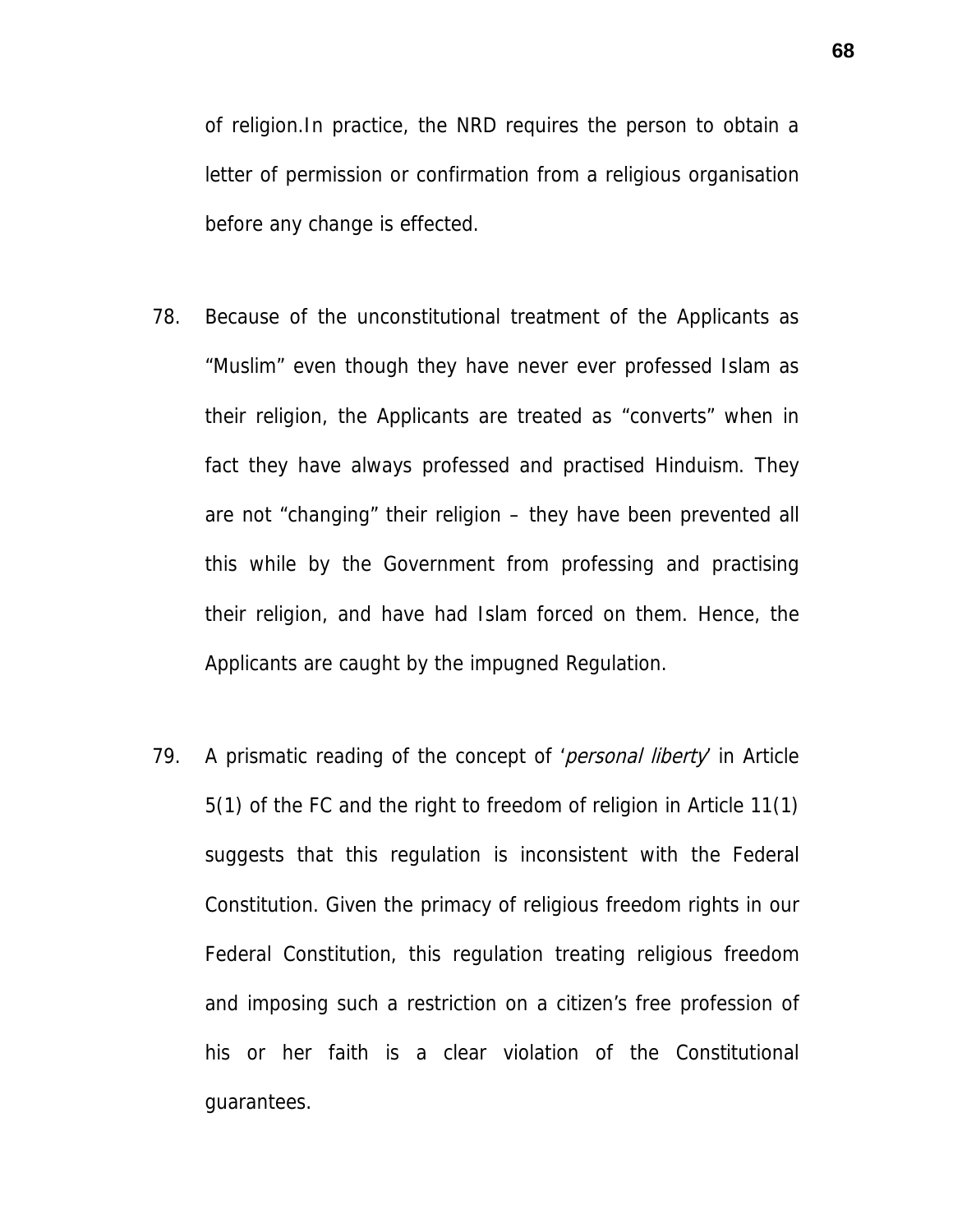- 80. This is especially given that the Applicants also have a right to privacy, as specifically confirmed by the Federal Court recently in SivarasaRasiah v BadanPeguam Malaysia & Anor[2010] 3 CLJ 507 @ Para 15**[IAP-3, Tab 43]**.The right to privacyencompasses a person's expression of his identity and therefore includes the right to choose and change one's own name. As a means of personal identification, a person's name concerns his private life. The fact that the State has an interest in regulating the use of names does not exclude this: *Burghartz v Switzerland* (Application no. 16213/90) @ Para 24, Judgment, European Court of Human Rights, Strasbourg, 22 February 1994 **[IAP-5, Tab 93]**).
- 81. The decision of the United Nations Human Rights Committee (UNHRC) in Coeriel and Aurik v The Netherlands Communication No. 453/1991, 31 October 1994, CCPR/C/52/D/453/1991, Human Rights Committee **[IAP-5, Tab 92]**is particularly instructivehaving facts quite similar to the instant case, though it dealt with religious converts from Christianity to Hinduism, rather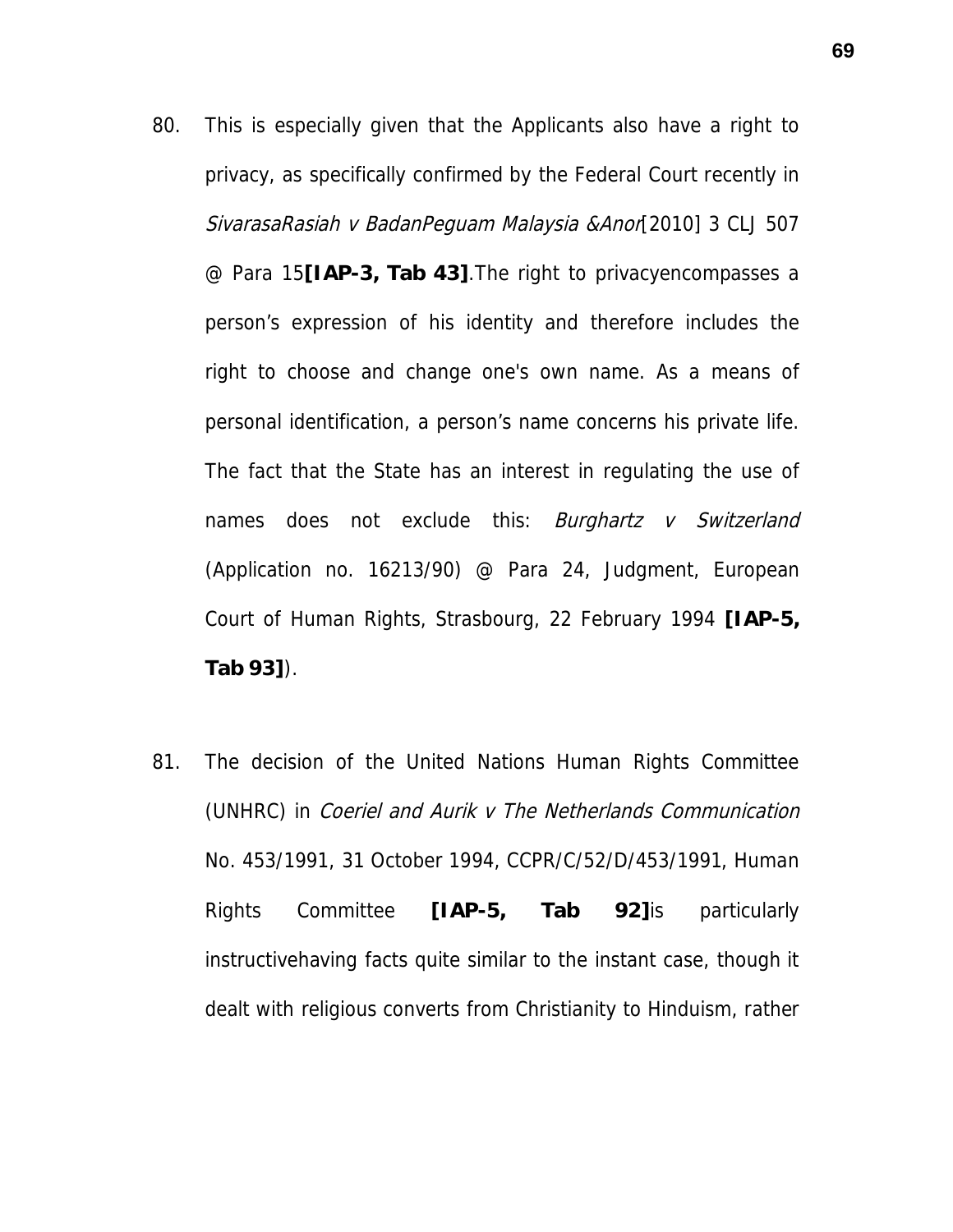than persons who were being wrongly classified as belonging to a particular religion against their will only because of their birth**.**

- 81.1. In *Coeriel*, the Applicants adopted the Hindu religion and stated that that they wanted to study to become Hindu priests in India. They requested the Minister of Justice to have their surnames changed into Hindu names. They claimed that for individuals wishing to study and practice the Hindu religion and to become Hindu priests, it is mandatory to adopt Hindu names. The Minister of Justice rejected their request, on the ground that their cases did not meet the requirements set out in the 'Guidelines for the change of surname'.
- 81.2. The Applicants communicated a complaint to the UNHRC, claiming that the refusal of the Dutch authorities to have their current surnames changed constitutes unlawful or arbitrary interference with their privacy. The UNHRC held:-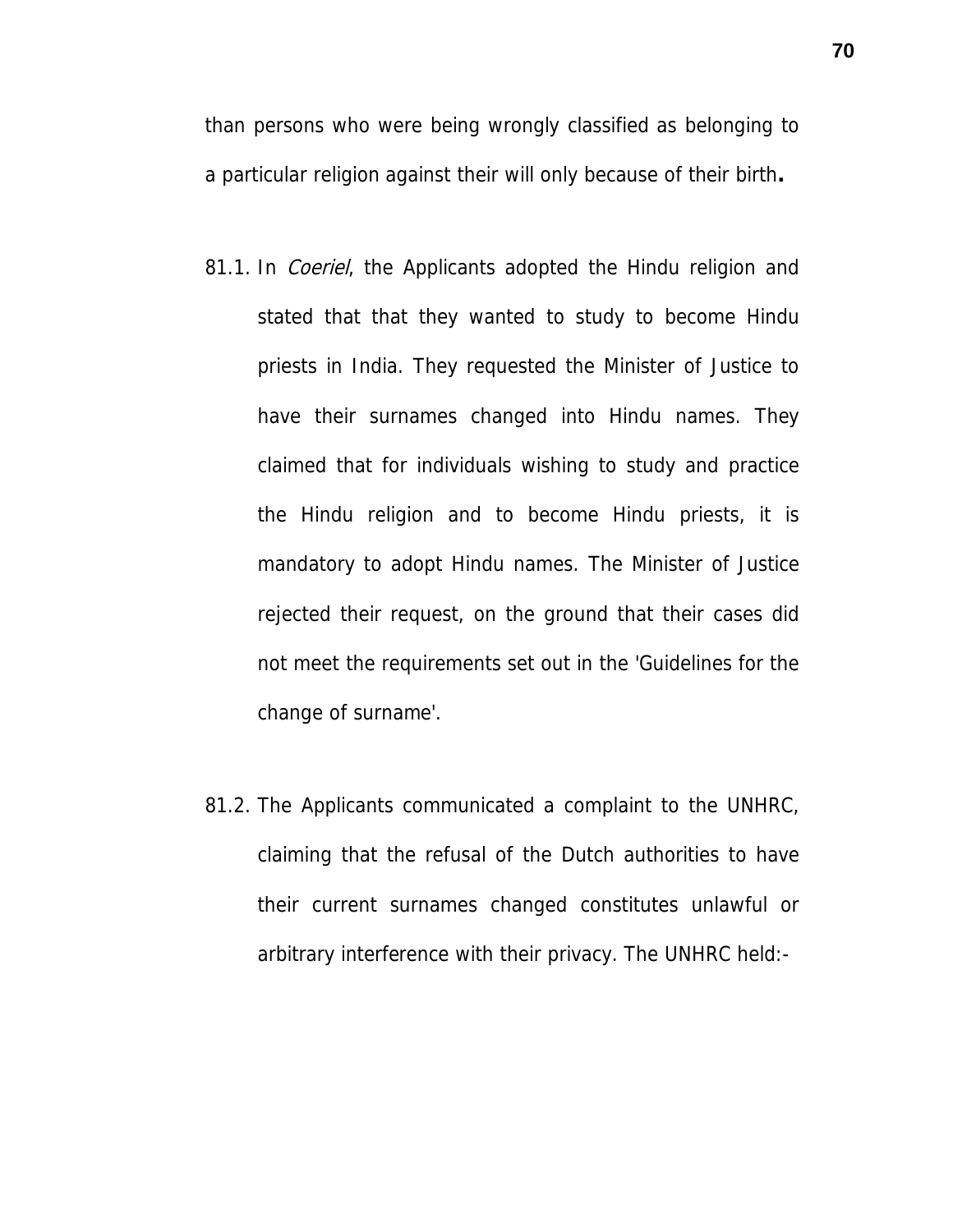"The Committee observes that article 17 [of the International Covenant on Civil and Political Rights] provides, inter alia, that no one shall be subjected to arbitrary or unlawful interference with his privacy, family, home or correspondence. The Committee considers that *the notion of privacy refers to the sphere of a person's life in which he or she can freely express his or her identity*, be it by entering into relationships with others or alone. The Committee is of the view that *a person's surname constitutes an important component of one's identity and that the protection against arbitrary or unlawful interference with one's privacy includes the protection against arbitrary or unlawful interference with the right to choose and change one's own name.*" [Emphasis added]

82. Utilising the test enunciated by the Supreme Court in NordinSalleh**[IAP-3, Tab 49]**, the impugned Regulation directly affects the Appellants' profession of their religion, especially when read together prismatically with the right to personal liberty encompassing their right to a name and to Privacy. By prohibiting them from changing their names as a result of professing their religion of Hinduism. The impugned Regulation arbitrarily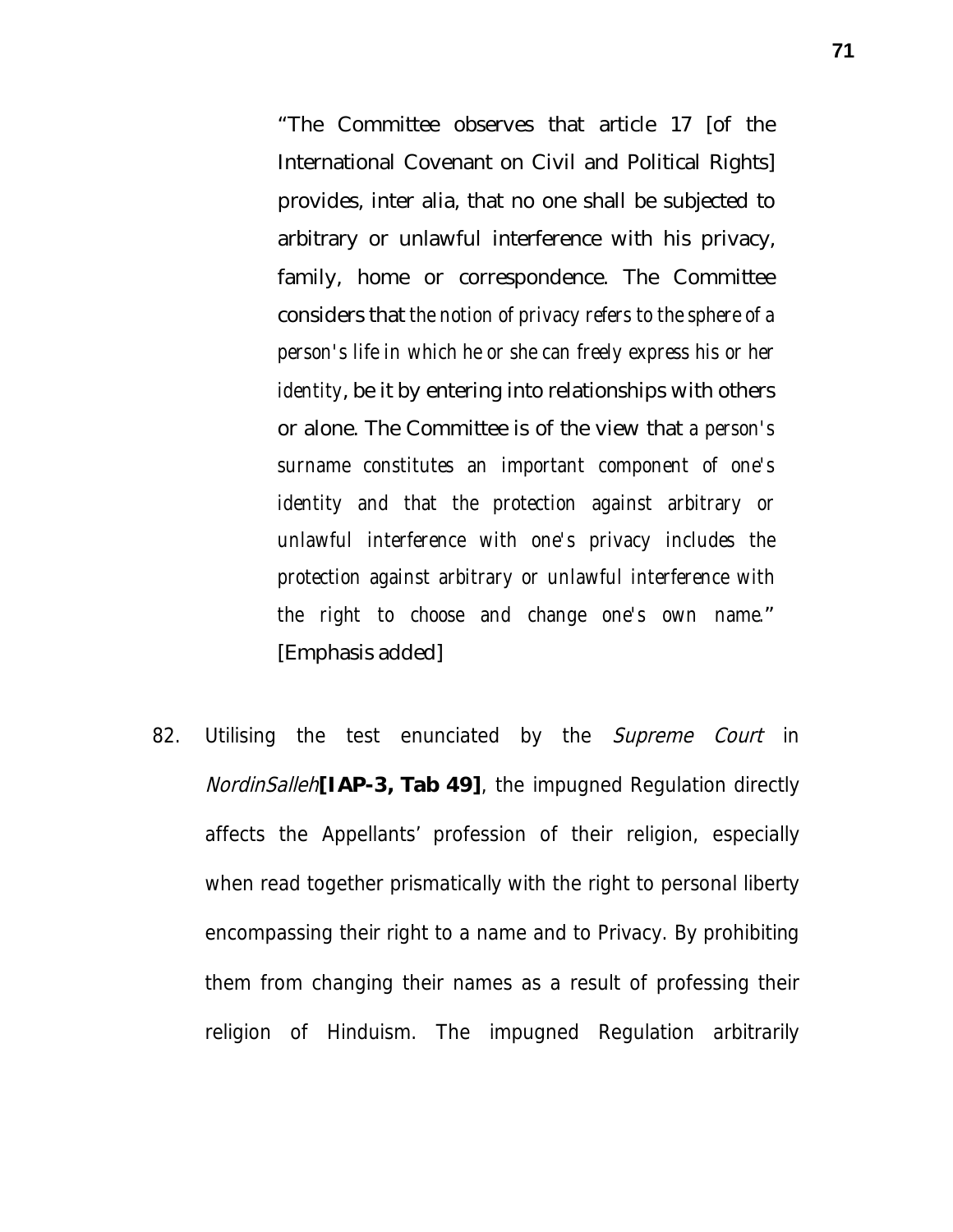interferes with their ability to freely express their identity as a Hindu.

- 83. In the instant case:-
	- 83.1. The object of the impugned Regulation and all other laws related to National Registrationisto provide for the registration of persons and the issuance of identity cards for purposes relating to *internal security*. This is stipulated by the Constitution itself (See: Ninth Schedule List I Item 3(e) of the FC **[IAP-1, Tab 3]**). Thus, all particulars and requirements for the registration of persons and issuance of identification cards in Malaysia must relate to the objective of safeguarding the security of Malaysia.
	- 83.2. The impugned Regulation distinguishes between those intending to change their name after conversion of religion (converts) and those intending to change their name for other purposes. The former is prohibited from changing their name. The prohibition of religious converts from changing their name has no rational connection to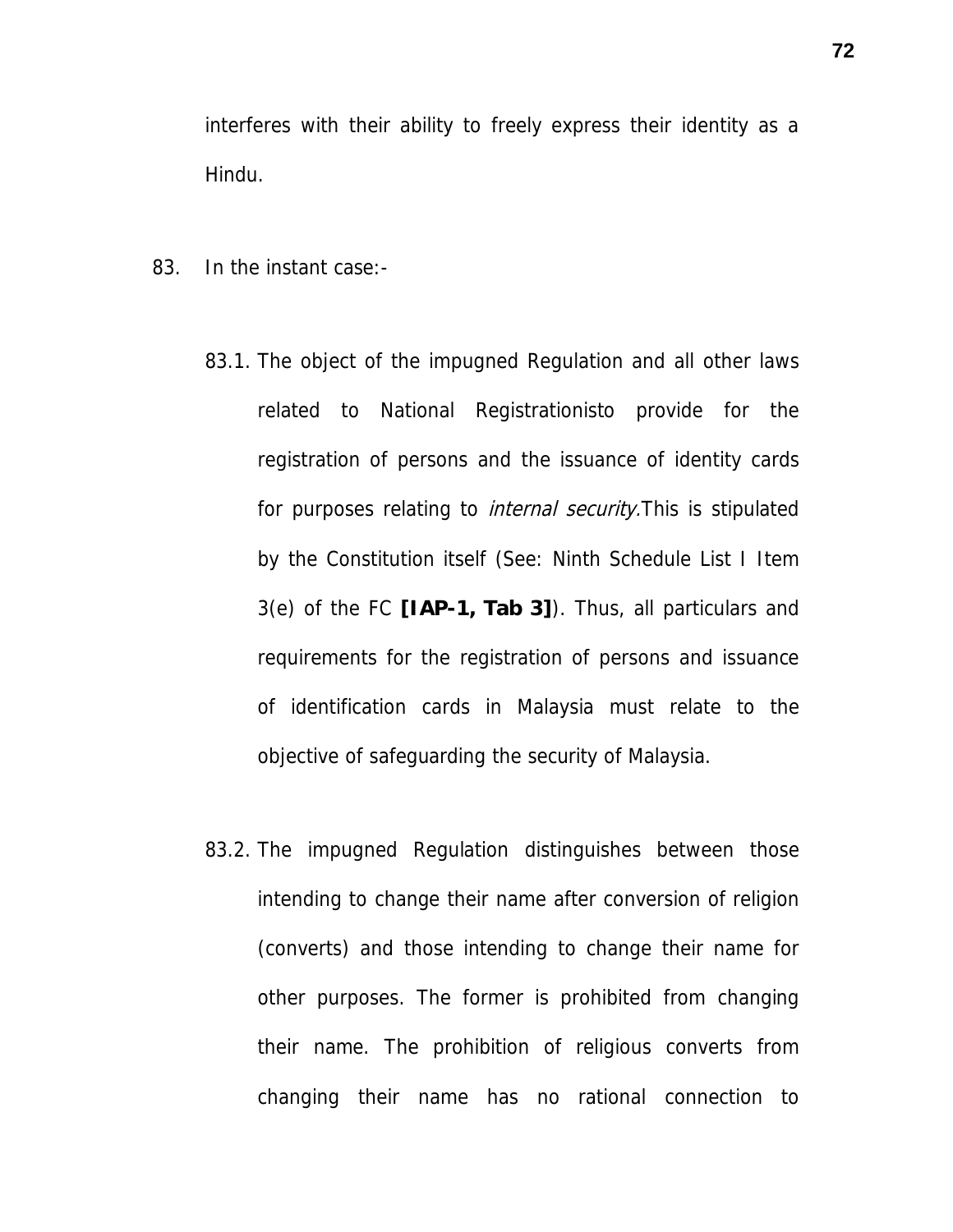safeguarding the security of Malaysia. The Supreme Courtin Minister for Home Affairs, Malaysia &Anor. v Jamaluddin Othman [1989] 1 CLJ 105 (Rep) **[IAP-5, Tab 102]** held:-

"The sum total of the grounds for the detention was therefore the supposed involvement of the respondent in a plan or programme for the dissemination of Christianity among Malays. It is to be observed that the grounds do not however state that any actions have been done by the respondent except participation in meetings and seminars and that the fourth allegation alleged that the respondent converted into Christianity six Malays.

We do not think that mere participation in meetings and seminars can make a person a threat to the security of the country. As regards *the alleged conversion of six Malays, even if it was true, it cannot in our opinion by itself be regarded as a threat to the security of the country.*"

## [Emphasis added]

83.3. Thus it has been judicially held that the mere fact of religious conversions do not affect the security of Malaysia.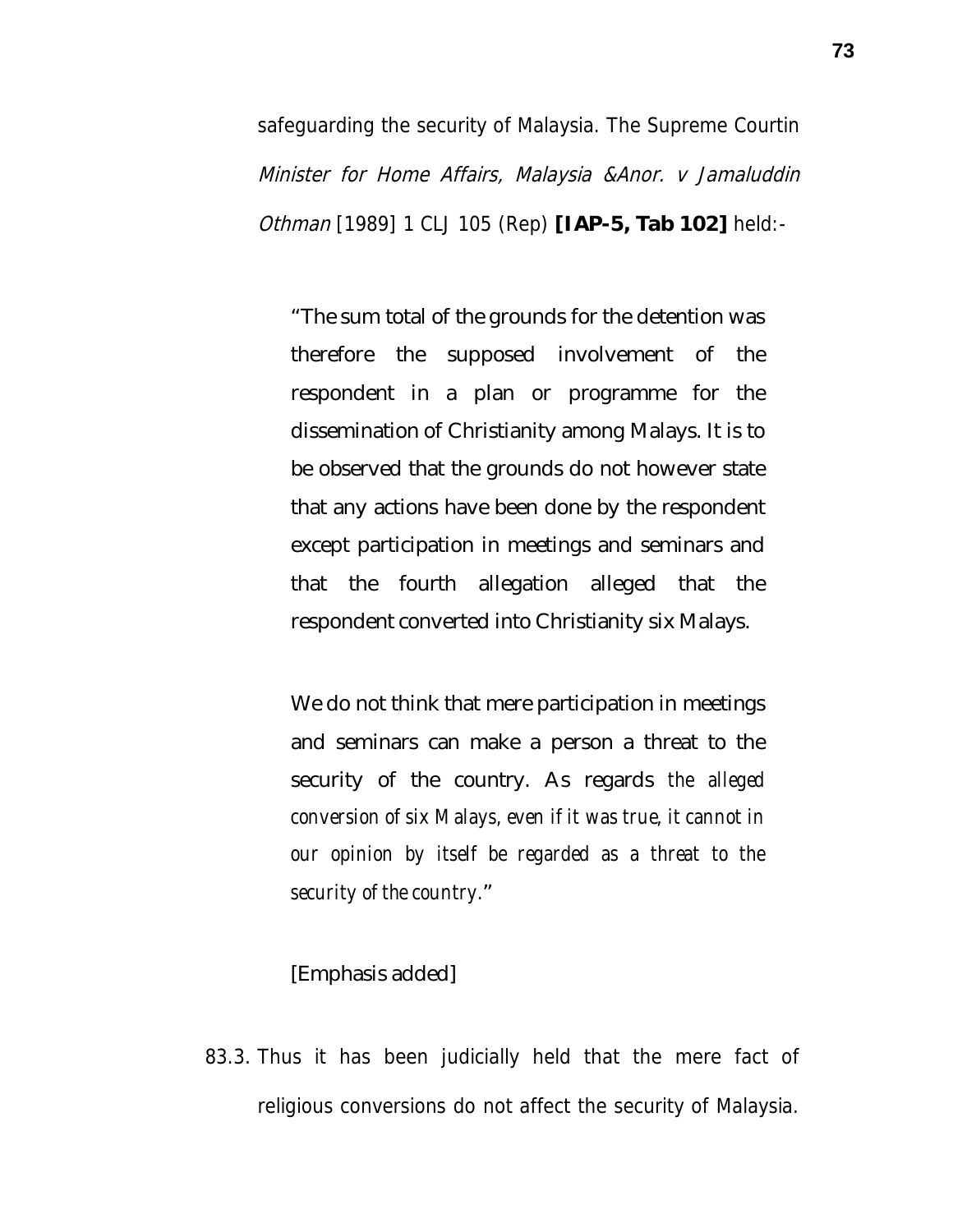The impugned Regulation is doing more than is necessary to achieve its objective; it has deprived religious converts from their right to profess his or her religion, and his right to personal liberty encompassing a right to a name and a right to privacy.

- 83.4. Although the Applicants are not "converts", they are still caught by this Regulation.
- 84. In the circumstances, this Regulation too cannot stand in the face of the Constitutional protection to a person to profess his or her own religion, and must also be declared void. Question 5 should therefore also be answered in the affirmative.

## **Conclusion**

85. As shown by the  $4<sup>th</sup>$  Respondent in their affidavit, this case affects a very small minority of the Malaysian population. This is truly a case where the Applicants are crying out for this Court's assistance as the  $3<sup>rd</sup>$  pillar of government in a democracy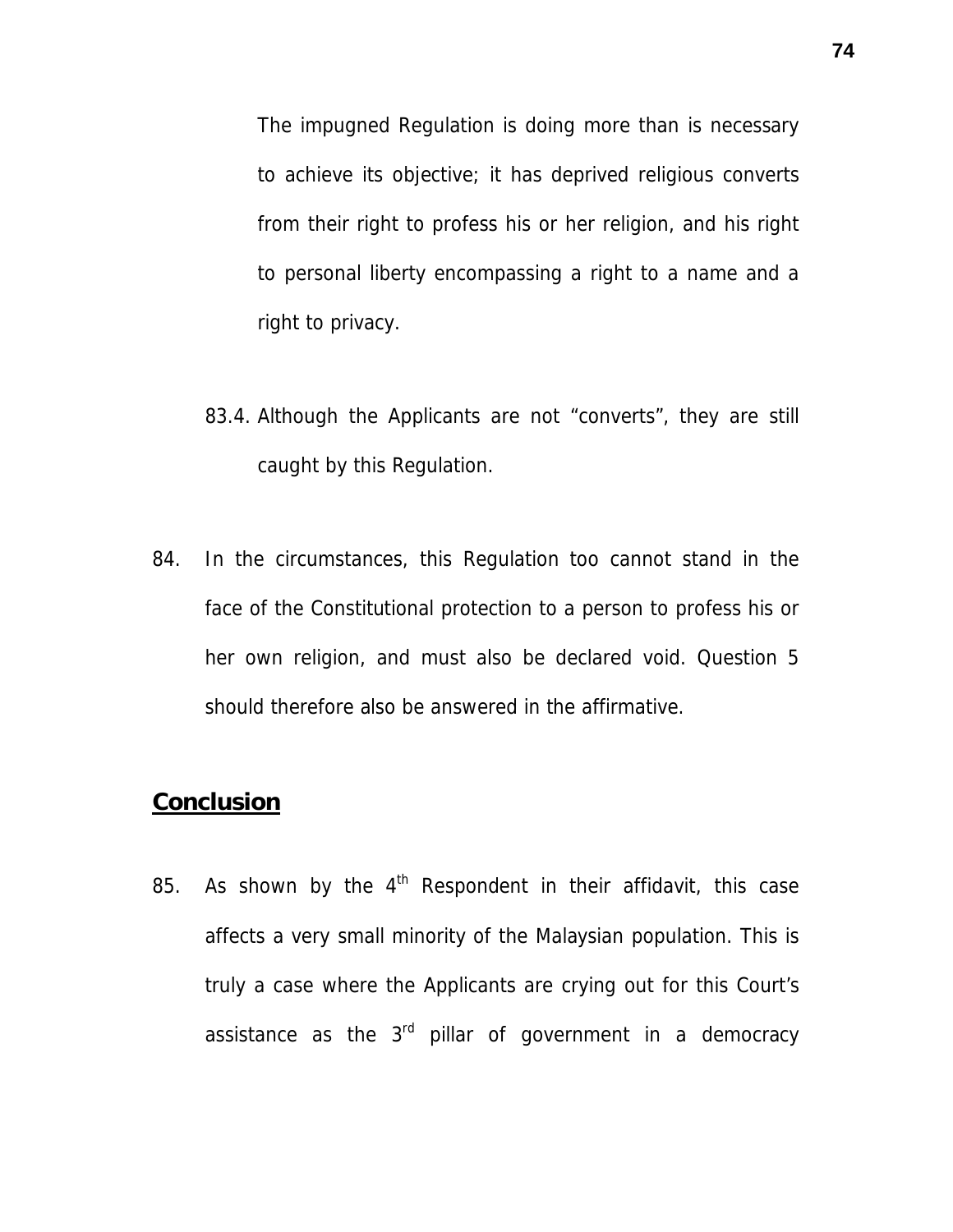entrusted to keep a check and balance on the majority so that minorities are not persecuted.

86. In concluding, the words of the former Lord President in *Che Omar*warrant remembering:-

> "... we have to set aside our personal feelings because the law in this country is still what it is today, secular law, where morality not accepted by the law is not enjoying the status of law."

87. These Hindus are being forced into Islam. This is wrong. It is unconstitutional. Only the Courts can stop it – the politicians and civil servants refuse to do so. We ask that all the Questions be answered in the affirmative, with a direction to the learned High Court Judge to allow all prayers in the Originating Summons.

Dated this 19<sup>th</sup>day of January 2012

FahriAzzat, K. Shanmuga & Aston Paiva Counsel for the Applicants